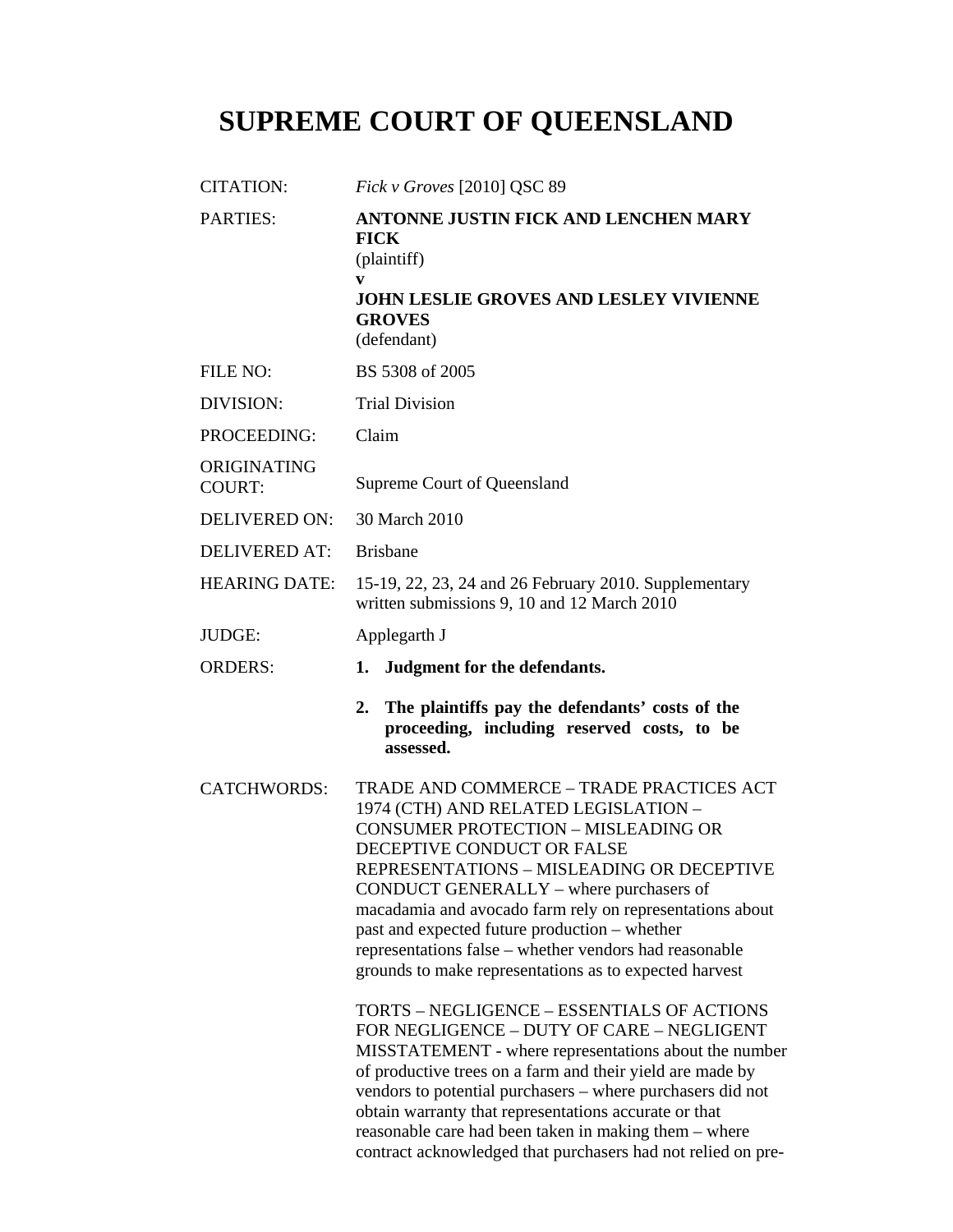contract representations – whether duty to take reasonable care in making representations was owed in the circumstances

DAMAGES – GENERAL PRINCIPLES – GENERAL AND SPECIAL DAMAGES – where purchasers claim difference between price paid for farm and its true value – where purchasers also claim damages for value of lost opportunity to purchase a different farm – where no acceptable evidence of whether such a farm would have been profitable under the plaintiffs' management or the return on investment that the plaintiffs would have achieved – whether plaintiffs have shown the value of the lost opportunity

*Supreme Court Act* 1995 (Qld), s 47. *Trade Practices Act* 1974 (Cth), ss 51A, 52.

*Campbell v Backoffice Investments Pty Ltd* (2009) 238 CLR 304 applied.

*Donne Place Pty Ltd v Conan* [2005] QCA 481 cited. *Expectation Pty Ltd v PRD Realty Pty Ltd* (2006) 140 FCR 17 cited.

*Gates v City Mutual Life Assurance Society Ltd* (1986) 160 CLR 1 cited.

*Gerrard v Slamar* [2004] WASCA 253 cited. *Goold v The Commonwealth* (1993) 42 FCR 51 applied. *HTW Valuers (Central Qld) Pty Ltd v Astonland Pty Ltd*  (2004) 217 CLR 640 cited.

*Interchase Corporation Ltd (in liquidation) v Grosvenor Hill (Qld) Pty Ltd (No 3)* [2003] 1 Qd R 26 cited.

*Keen Mar Corp Pty Ltd v Labrador Park Shopping Centre Pty Ltd* (1989) ATPR (Digest) 46-048 cited.

*Leda Holdings Pty Ltd v Oraka Pty Ltd (*1998) ANZ Conv R 582 considered.

*Lewis v Hillhouse* [2005] QCA 316 cited.

*Longden v Kenalda Nominees Pty Ltd* [2003] VSCA 128 cited.

*MMAL Rentals Pty Ltd v Bruning* (2004) 63 NSWLR 167 applied.

*Nella v Kingia Pty Ltd* (1989) ATPR (Digest) 46-046 cited. *Nilson v Bezzina* [1988] 2 Qd R 420 cited.

*Perre v Apand* (1999) 198 CLR 180 cited.

*Price Higgins v Drysdale* [1996] 1 VR 346 cited.

*Ratcliffe v Evans* [1892] 2 QB 524 cited.

*Rawlinson & Brown Pty Ltd v Witham* (1995) Aust Torts Reports 81-341 cited.

*Sellars v Adelaide Petroleum NL* (1994) 179 CLR 332 applied.

*Tepko Pty Ltd v Water Board* (2001) 206 CLR 1 cited. *Woolcock Street Investments Pty Ltd v CDG Pty Ltd* (2004) 216 CLR 515 applied.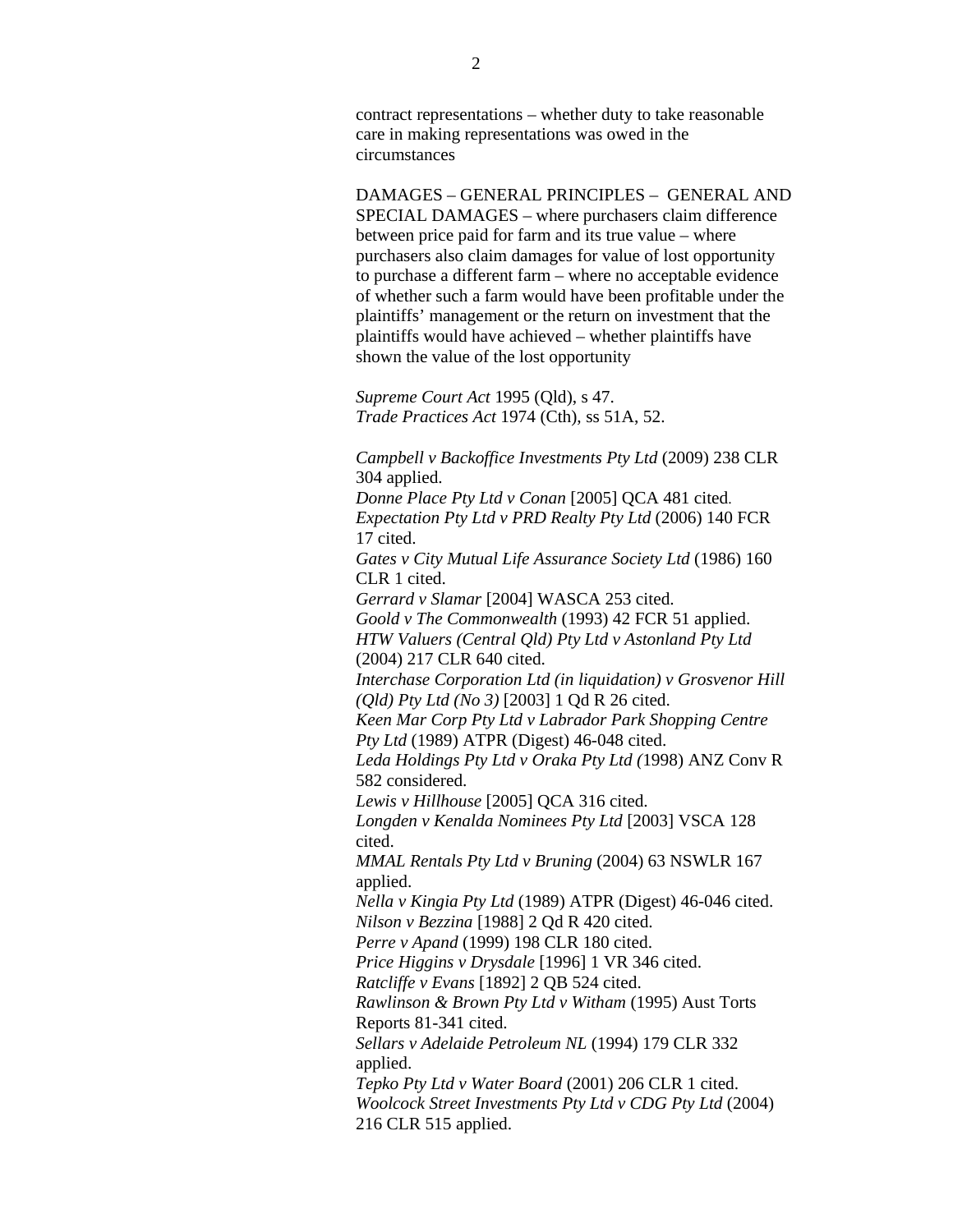| COUNSEL:    | N A Martin and N M Cooke for the plaintiffs<br>M K Conrick for the defendants |
|-------------|-------------------------------------------------------------------------------|
| SOLICITORS: | Norton Rose Australia<br>Neilson Stanton Parkinson                            |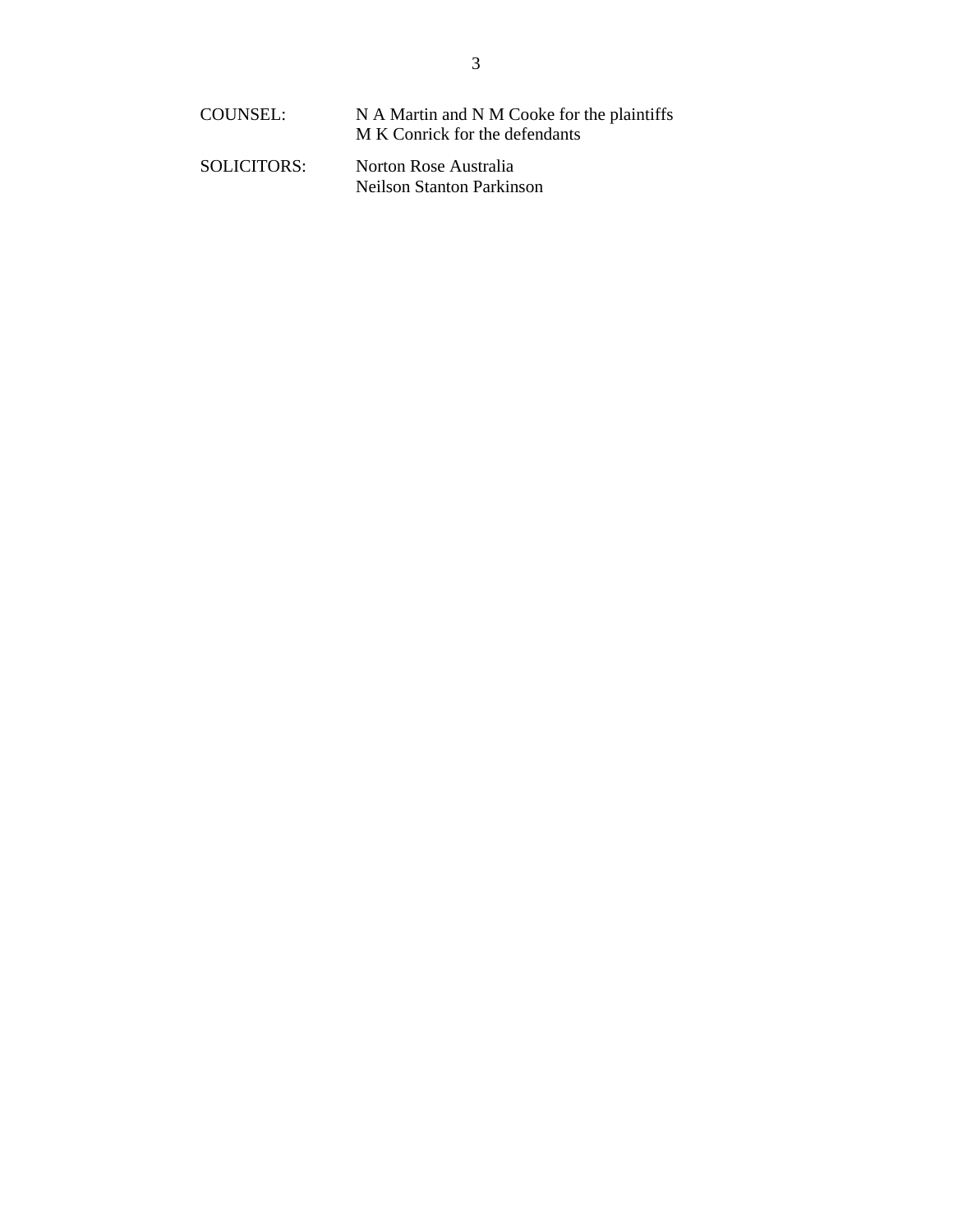## **Table of Contents**

| The decision to sell Bonny Downs and the information provided in advance of the |  |
|---------------------------------------------------------------------------------|--|
|                                                                                 |  |
|                                                                                 |  |
|                                                                                 |  |
|                                                                                 |  |
|                                                                                 |  |
|                                                                                 |  |
|                                                                                 |  |
|                                                                                 |  |
|                                                                                 |  |
| Did the macadamia trees have the capacity to yield the crops as represented? 26 |  |
|                                                                                 |  |
|                                                                                 |  |
|                                                                                 |  |
|                                                                                 |  |
|                                                                                 |  |
|                                                                                 |  |
|                                                                                 |  |
|                                                                                 |  |
|                                                                                 |  |
|                                                                                 |  |
|                                                                                 |  |
|                                                                                 |  |
|                                                                                 |  |
|                                                                                 |  |
|                                                                                 |  |
|                                                                                 |  |
|                                                                                 |  |
|                                                                                 |  |
|                                                                                 |  |
|                                                                                 |  |
|                                                                                 |  |
|                                                                                 |  |
|                                                                                 |  |
|                                                                                 |  |
|                                                                                 |  |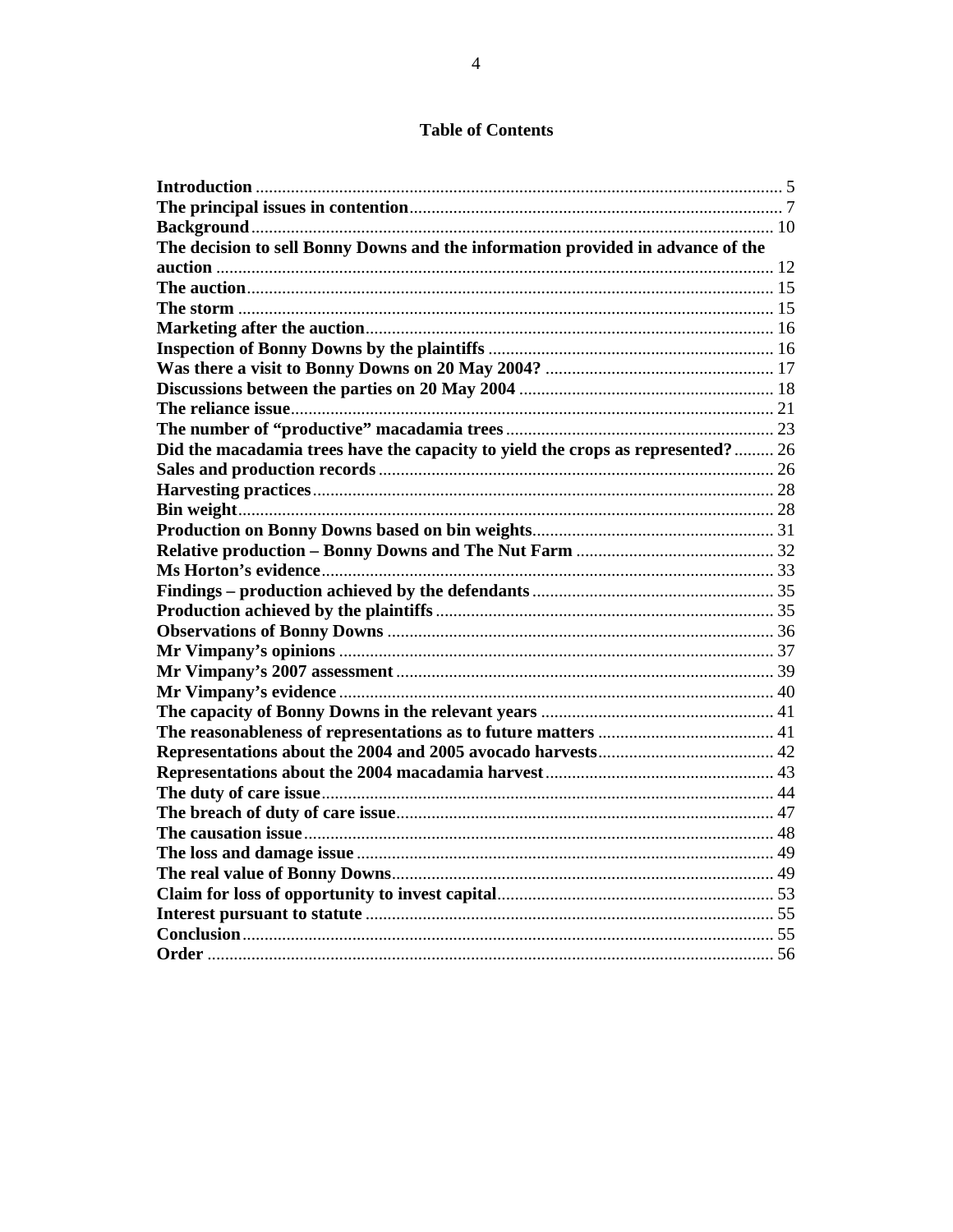#### **Introduction**

- [1] The plaintiffs purchased a farm, Bonny Downs, from the defendants. The farm produced macadamia nuts and avocados. It had a three bedroom "Queenslander", cattle yards, other improvements and plant and equipment. It was situated close to Gympie, and enjoyed good views from elevated sites of the picturesque area in which it was located. Before entering a contract to buy it on 20 May 2004 the plaintiffs received from the defendants' sales agent a brochure that promoted the farm's attributes and the lifestyle that could be enjoyed by living on it.
- [2] The plaintiffs inspected the farm with the agent on 18 May 2004. After the inspection the plaintiffs requested more information, and on 19 May 2004 they received by facsimile from the agent two further documents that had been prepared by the defendants, one of which was headed "Bonny Downs – Production History 2001-2003". The plaintiffs claim damages for negligent misstatement over representations that were conveyed by the brochure and this production history document about the trees on the farm ("the planting representations") and the estimated harvest ("the production representations"). They also claim relief under the *Trade Practices Act* 1974 (Cth) ("*TPA*") over representations that were conveyed by the production history document that was facsimiled on 19 May 2004. The alleged representations include representations as to future matters, particularly estimates about the expected harvests of macadamia nuts and avocados in 2004.
- [3] The production history document contained figures for macadamia and avocado harvests in 2001, 2002 and 2003 and predicted a macadamia harvest in 2004 of approximately 50 tonnes "Nut-in-Shell" ("NIS") and an avocado harvest of in excess of 3,000 trays.
- [4] The brochure and the production history document had been prepared for an auction on 3 April 2004. The brochure stated that the farm was to be sold as a "going concern with crop ready to harvest". However, the farm did not sell at the auction, and the defendants say that a storm that day reduced the avocado crop to about 1,769 trays. By the time the plaintiffs inspected the farm on 18 May 2004 the avocados had been harvested and the macadamia harvest was in progress. The defendants contend that the plaintiffs knew this. They say that at the time the estimates in the production history document were made they had no reason to believe that a storm would severely damage the avocado crop, reducing its yield in 2004, and that by 2005 regrowth of pruned avocado trees would reasonably have been expected to increase the avocado crop for that year.
- [5] The second facsimiled document was styled "Bonny Downs Breakdown Production Costs" and set out estimates of the annual expenses relating to Bonny Downs. This document emphasised that the defendants operated three farms in conjunction, as well as a farm-direct retail mail order and wholesale business under the one entity, and stated that "In the absence of separate accounting figures we trust that these estimates will assist as a Guide only, for your consideration". There is no issue in these proceedings about the accuracy of the costs estimates that were made in this document.
- [6] Mr Fick says that after receiving the two facsimiled documents he analysed them and formulated a lot of questions to ask the defendants so as to satisfy himself that the farm was going to give a good return on investment.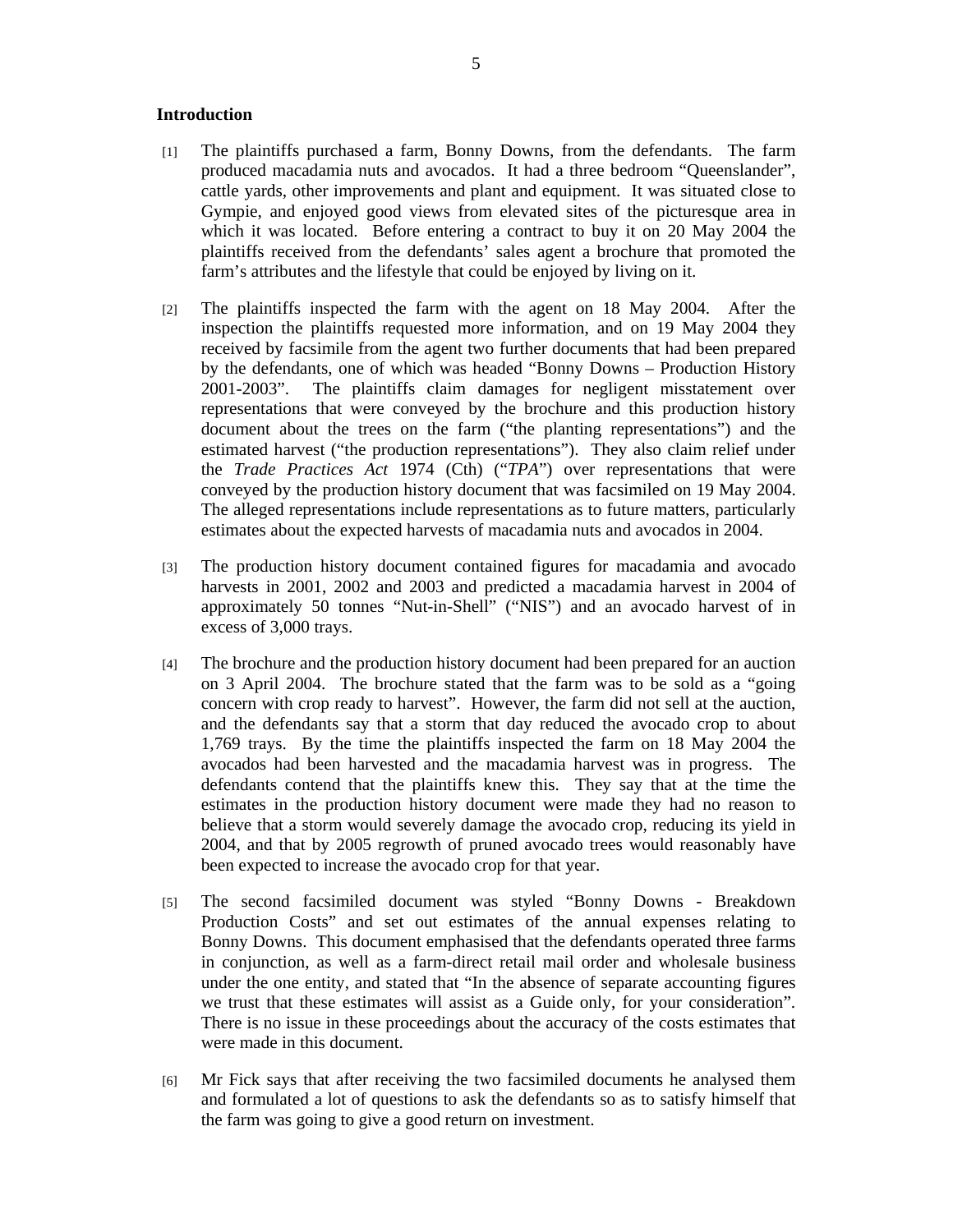- [7] The plaintiffs plead written representations about which there is no dispute, and which for convenience are described as "the planting representations"<sup>1</sup> and "the production representations"<sup>2</sup>. They do not rely in their pleading on oral representations. However, a meeting at the defendants' home on 20 May 2004 assumes importance on the issue of reliance insofar as what was said by the defendants confirmed or qualified what appeared in the documents that the plaintiffs had read, particularly the two documents that had been faxed to them on 19 May 2004.
- [8] Mr Fick's evidence is that, based on the documents that had been faxed by the agent and based on the conversation with the defendants, he felt that the farm could net between \$130,000 and \$140,000, and that, adopting a conservative figure of \$120,000, he could "borrow some money, and hopefully on the upside of the farm I could turn it around."
- [9] The plaintiffs were under pressure to submit an offer that day: the defendants having received an offer from another prospective purchaser and having set Friday, 21 May 2004 as the date they would decide which offer to accept. Having been told that the defendants had previously rejected an offer of \$950,000, the plaintiffs offered \$960,000. This offer was accepted.
- [10] The plaintiffs had no interest in acquiring the remainder of the 2004 harvest, partly because Mr Fick, a chartered accountant and businessman, did not have the time to attend to it.
- [11] After the meeting the plaintiffs went with the agent to his office and a contract was prepared. Special condition 5 provided:
	- "5. From the time of execution of this contact by all parties the vendors shall continue to harvest any crop growing upon the subject lands. Any crops harvested and stored upon the property at the time of completion will (subject to completion being effected) become the property of the vendor."
- [12] By special condition 3 the plaintiffs acknowledged that they had relied on their own inspection and not on any representations made by or on behalf of the defendants. It read:

"No warranty is given or implied as to the state and condition of the said lands or as to the carrying capacity thereof or as to the improvements nature of country plant furniture or other assets included in the subject property or as to the sufficiency capacity or extent of any dams tanks bores or other watering facilities or as to any natural or artificial water on the said lands or as to the qualify of such water. The Purchasers acknowledge that the subject property is sold as inspected and will be delivered on the same basis and that the subject property is purchased and relying on the Purchasers' own inspection or knowledge or enquiries and note (sic) on any brochure or publication issued or published in respect of this sale or on any representations made by or on behalf of the Vendors or the agent of the Vendors."

 $\frac{1}{1}$  Further Amended Statement of Claim ("FASOC") para 13. 2

FASOC para 14.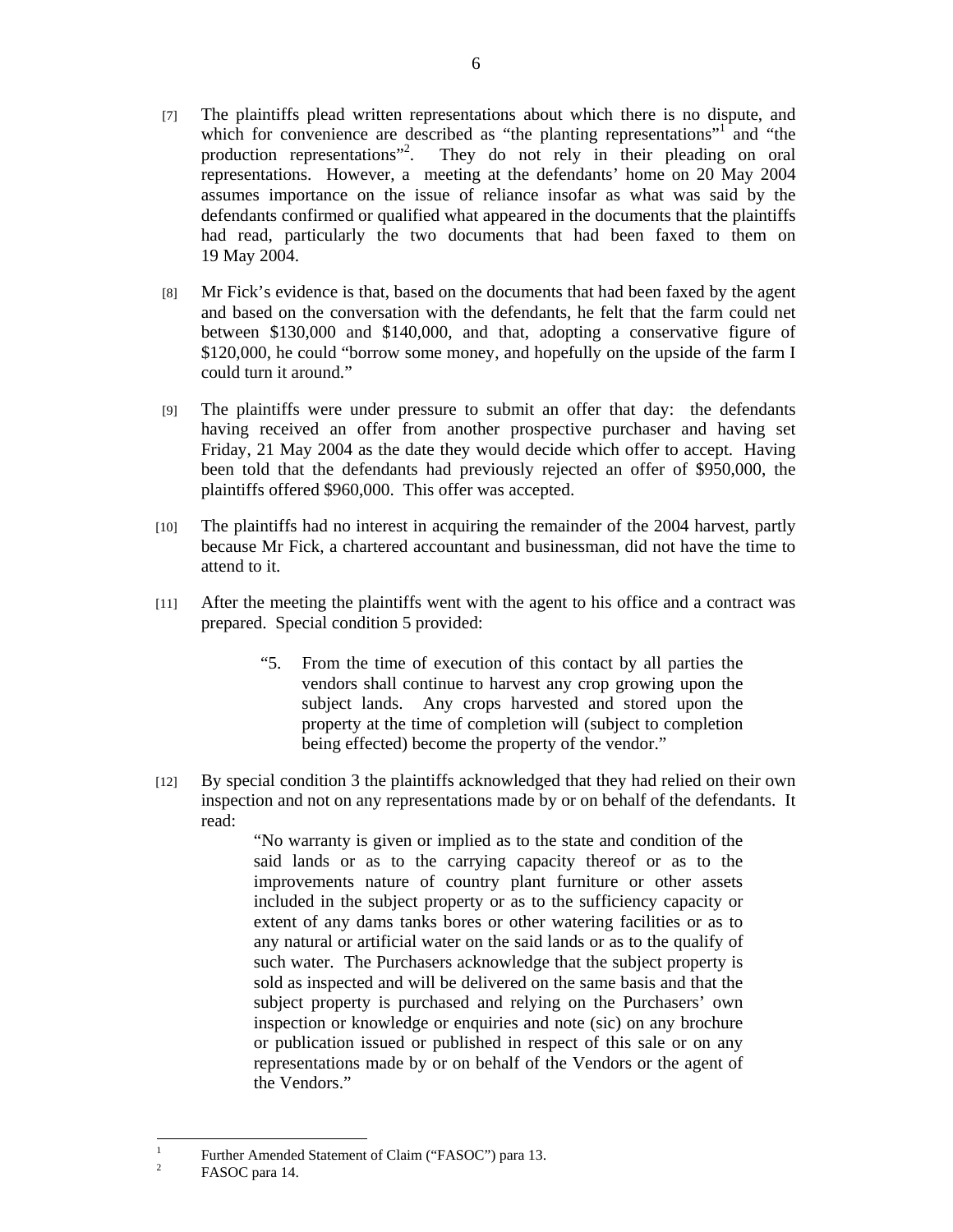The defendants deny that the plaintiffs relied on the written representations that have been pleaded. The defendants also plead that their estimates were fair and reasonable at the time they were made, and that the documents in which they were recorded described them as being "indicative", "approximations", "a guide" and compiled without any separate accounting or production records for Bonny Downs.<sup>3</sup> They plead that they had reasonable grounds for making the estimates at the time they were made, based upon the then condition of the macadamia and avocado trees and their experience as farmers and in estimating the seasonal production from Bonny Downs.4

- [13] The defendants deny that the macadamia trees were unproductive to the extent alleged by the plaintiffs, being figures based upon an expert report of Mr Vimpany, and say that the macadamia trees had the capacity to yield the crops that were represented.
- [14] The plaintiffs plead that they contracted to purchase the farm for \$960,000 in reliance on the planting and production representations. They contend that as a result they suffered loss and damage, principally because the true value of the land, the fixed improvements, the trees and the plant and equipment was \$298,620 less than the price they paid.
- [15] The defendants respond that the plaintiffs paid fair market value for Bonny Downs, and that its market value fell after the plaintiffs purchased it. They plead that the plaintiffs conducted farming operations in a way that failed to achieve the farm's potential by:
	- "A. failing to properly maintain the trees on Bonny Downs;
	- B. misapplying chemicals and/or fertiliser to the trees on Bonny Downs;
	- C. inappropriately fertilising the soil on Bonny Downs;
	- D. failing to properly harvest the macadamias and avocados from Bonny Downs;
	- E. failing to control incursions by feral pigs into Bonny Downs;
	- F. abandoning the avocado orchard on Bonny Downs;
	- G. abandoning parts of the macadamia orchards on Bonny Downs;
	- H. removing macadamia trees from Bonny Downs."5

## **The principal issues in contention**

[16] The principal issues in contention are:

<sup>&</sup>lt;sup>2</sup><br>3 Further Amended Defence (""FAD") para 8(a)

<sup>4</sup> FAD para 8(b).

<sup>5</sup> FAD para 16(i)(vii).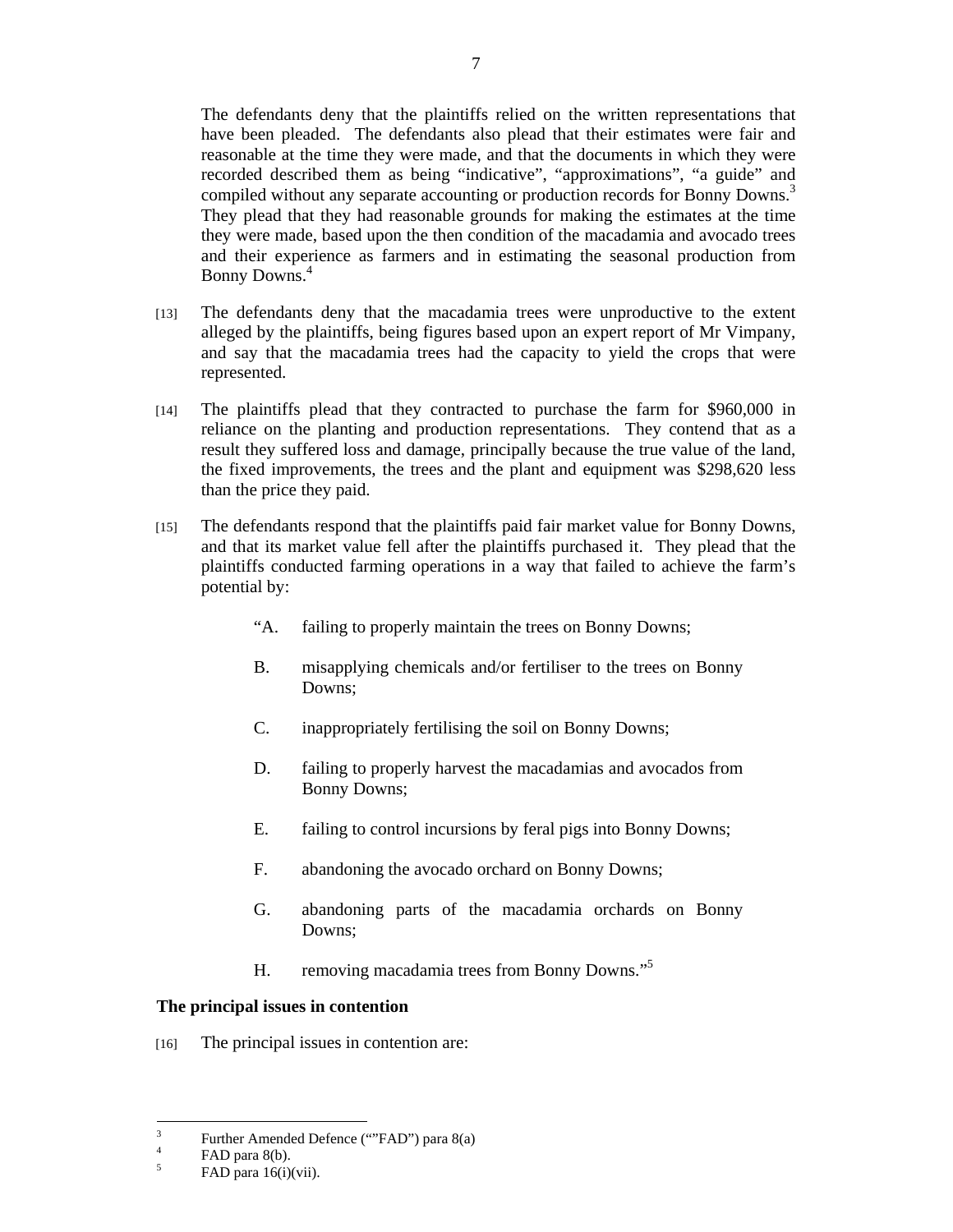- 1. Whether the plaintiffs were induced by the representations that are alleged to be false and misleading to enter into the contract. **("the reliance issue")**
- 2. Whether the planting and the production representations were false and misleading in the respects pleaded. In essence, the issues are:
	- (a) whether the farm did not have the number of productive macadamia tress that were represented, but instead had the high number of "unproductive" and "unviable" trees alleged in paragraph 19(a) of the FASOC;
	- (b) whether the macadamia tress had the capacity to yield the crops that were represented.  **("the falsity issues")**
- 3. Whether the defendants had reasonable grounds to make the representations as to future matters, and in particular:
	- (a) whether they knew that the 2004 avocado production representation was untrue because the actual harvest only yielded 1,769 trays;
	- (b) whether they knew or ought to have known that the 2004 macadamia production representations were not reasonable because they knew or ought to have known that the productive macadamia trees did not have the capacity to yield the crops that were represented.

**("the reasonableness of representations as to future matters")** 

- 4. Whether the defendants were under a duty of care to take reasonable care in making the statements. **("the duty of care issue")**
- 5. Whether the defendants failed to take reasonable care in making the statements in that:
	- (a) the defendants knew the crops were farmed as a single economic unit;
	- (b) the defendants failed to keep separate historical production records;
	- (c) the defendants made no reasonable attempt to accurately identify production for Bonny Downs.
	- (d) the defendants knew that the plaintiffs would use the production figures, that income-producing capacity related to market value and that the plaintiffs would rely on income-producing capacity in reaching a price to offer.

 **("the breach of duty of care issue")** 

- 6. Whether the plaintiffs suffered loss and damage:
	- (a) by reason of the alleged negligent misstatements;
	- (b) by reason of the alleged contravention of the *TPA*.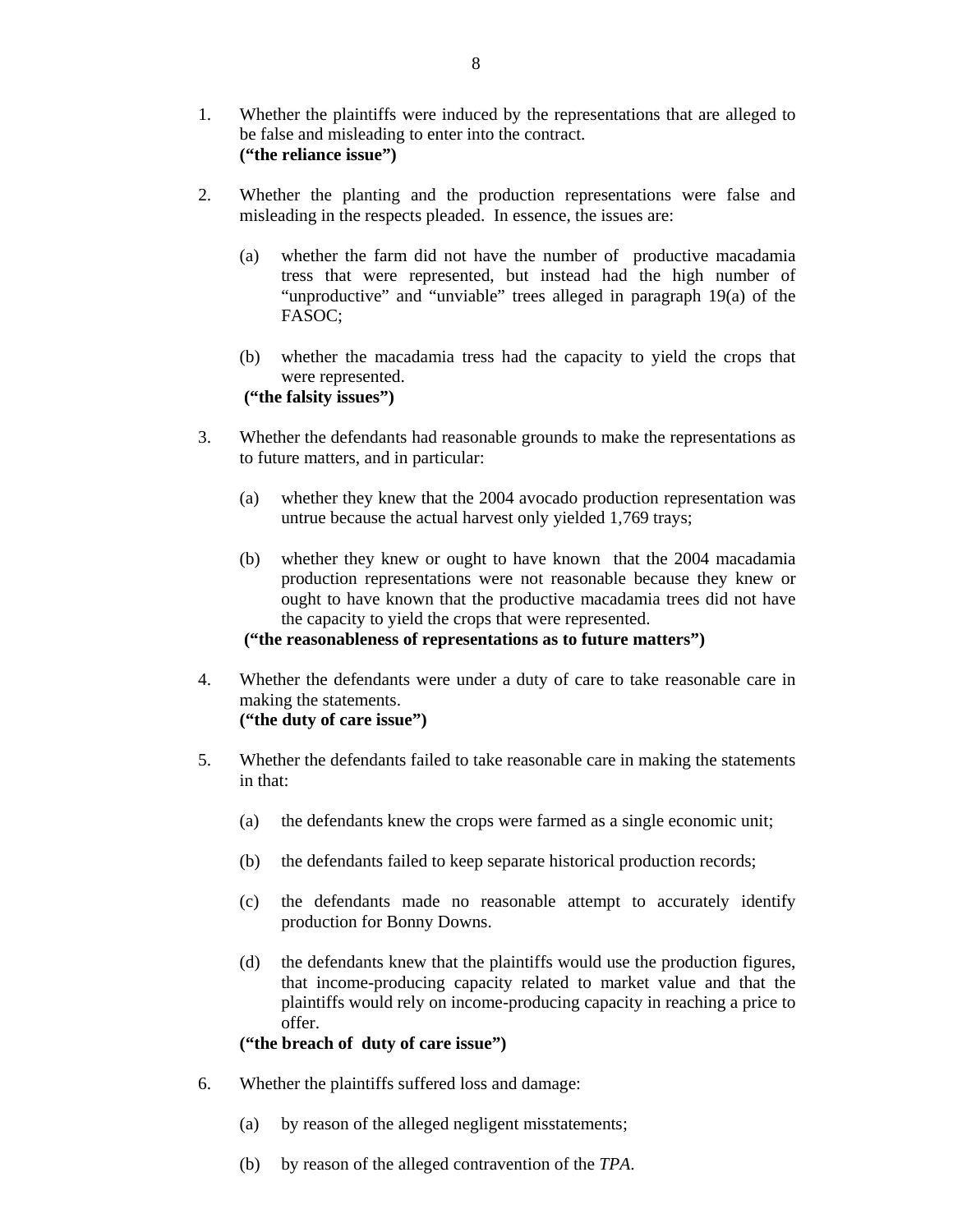#### **("the causation issue")**

- 7. Whether the plaintiffs suffered loss and damage in the amount alleged. **("the loss and damage issue")**
- [17] These issues were distilled by me from the pleadings, and at the conclusion of the evidence Counsel for the parties agreed that these were the principal issues. The proceeding has had an unfortunate interlocutory history, and the Further Amended Statement of Claim ("FASOC") which was filed by leave on 9 February 2010 shortly before trial has a number of deficiencies. However, rather than divert the energies of the parties and their legal representatives on the eve of trial and during the trial on these drafting issues, the trial proceeded on the basis of what was said by Counsel and by me at the pre-trial review when leave was granted to amend to belatedly introduce a claim for contravention of the *TPA*.
- [18] A large number of statements contained in the brochure and in the facsimile were pleaded to have induced the plaintiffs to enter the contract and pay \$960,000. However, the plaintiffs' case, as pleaded and as presented, necessarily focused upon the particular representations described as "the planting representations" in paragraph 13 of the FASOC and "the production representations" in paragraph 14 of the FASOC. From amongst these only certain representations are alleged in paragraph 19 of the FASOC to have been "misleading".<sup>6</sup> These are the "falsity issues" that I have identified in respect of the number of productive macadamia trees and the capacity of the macadamia trees to yield the crops as represented. The plaintiffs alleged, and the defendants admitted, that the 2004 harvest only yielded 1,769 trays of avocados and the harvest was completed prior to 20 May 2004. The defendants plead that in the course of their inspections of Bonny Downs the plaintiffs observed that the 2004 avocado crop had been harvested. The plaintiffs deny this in their Amended Reply. Viewed in isolation, paragraph 20 of the FASOC might be taken to allege that the defendants knew or ought to have known that the production representations were not reasonably indicative of the actual production or production estimates for Bonny Downs in respects beyond those alleged in paragraph 19. However, in the absence of further and better particulars of paragraph 20, in the context of other allegations concerning production and production estimates and in the light of the manner in which the trial was conducted, paragraph 20 should be understood as referring to the production representations that are in issue. The plaintiffs' pleadings did not put in issue the accuracy of aspects of the production representations in respect of the prices that were obtained in 2001-2003 or that could be obtained in 2004 for macadamia nuts or avocados, the estimated costs of production or the reasonableness of estimates in that regard.
- [19] The issue in relation to avocado production was the narrow one of whether the plaintiffs were induced to purchase Bonny Downs by a representation that it was expected to yield 3,000 trays in 2004, in circumstances in which the 2004 harvest that was completed prior to 20 May 2004 only yielded 1,769 trays. The pleadings did not raise any broader issue about the number of productive avocado trees, the avocado harvest in earlier years or the farm's capacity to produce more than 3,000 trays of avocados.

 6 The term used in paragraph 19 FASOC in the context of the common law claim, but which was understood to plead an allegation of falsity for the purpose of a cause of action for negligent misstatement.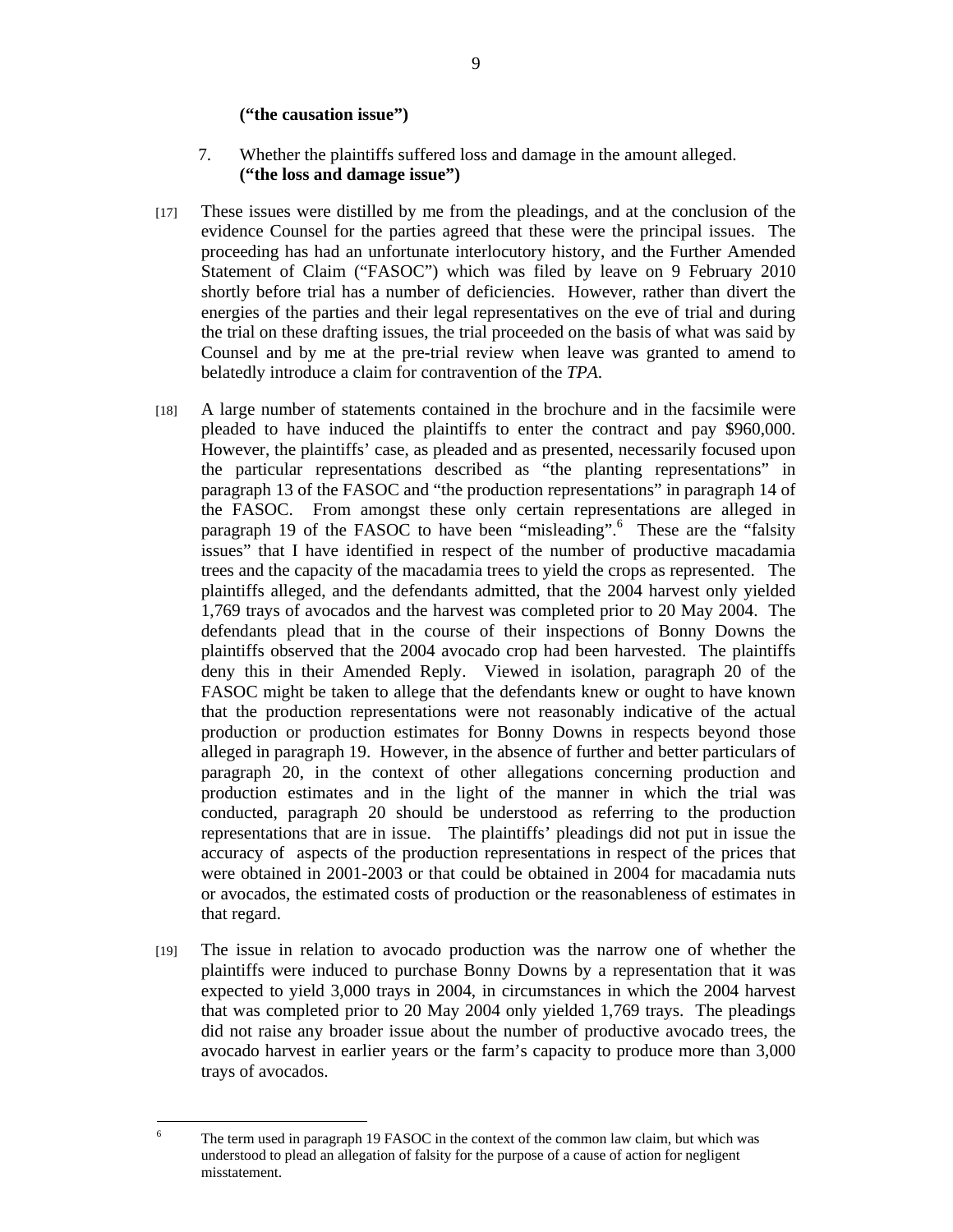- [20] The primary issues in relation to macadamia nut production were those that I have described as "the falsity issues", namely:
	- (a) whether the farm did not have the number of productive macadamia trees that were represented, but instead had the high number of "unproductive" and "unviable" trees alleged in paragraph 19(a) of the FASOC;
	- (b) whether the macadamia trees had the capacity to yield the crops as represented.
- [21] Evidence in relation to these issues included several witnesses of fact, including farm workers and persons familiar with macadamia plantations who visited the farm at about the time of its sale, and expert witnesses. The evidence included cross examination of witnesses about photographs of trees, aerial photographs, soil and leaf tests, production records and sales documents. Some of the evidence had little or no bearing upon the real issues in the case. I do not propose to give a detailed account of the evidence of each witness, some of whom provided lengthy witness statements or lengthy summaries of the evidence to be given by them.

#### **Background**

- [22] The defendants have been farmers since 1975. Mr Groves has been a farmer the whole of his adult life, and is now aged 62. He and his wife have resided at Mary's Creek since 1978. They acquired a property (the Home Farm) and grew beans and other small crops. They also grew bananas and grazed cattle. The defendants subsequently acquired two other farms in the same vicinity that are now called Jackie Martin's and Jensen's. They acquired Bonny Downs in 1991. The farms were run as a single economic unit and with a variety of arrangements with children, family members and sharefarmers.
- [23] At the time Bonny Downs was acquired by the defendants its macadamia and avocado orchards had not been well-maintained, and grass fires had killed some trees on it. After family discussions and after taking independent advice the defendants decided to continue it as a macadamia and avocado farm. In the early 1990s the defendants purchased and planted macadamia trees on various blocks on the Home Farm (later named The Nut Farm) and on Bonny Downs. They were of different varieties, and a large number of "344" and "741" varieties were planted on The Nut Farm between 1990 and 1995. Additional "A" varieties were planted on Bonny Downs between 1993 and 1996. The macadamia trees that were planted on The Nut Farm first produced nuts in 1999. The final tree numbers on Bonny Downs were approximately 5,500, whereas The Nut Farm totalled approximately 3,028. Mr Groves estimates that as at May 2004 about 400 of the A varieties on Bonny Downs were not producing because of the overshadowing effect of trees adjacent to them. Trees had been inter-planted with the intention of removing some of the adjacent, poorer yielding, older varieties. However, the existing trees recovered and the demand for the smaller kernels from these varieties improved, and so they were left. There were also about 150 trees on Bonny Downs that were planted around 2002 and 2003 that were too young to produce nuts in 2004.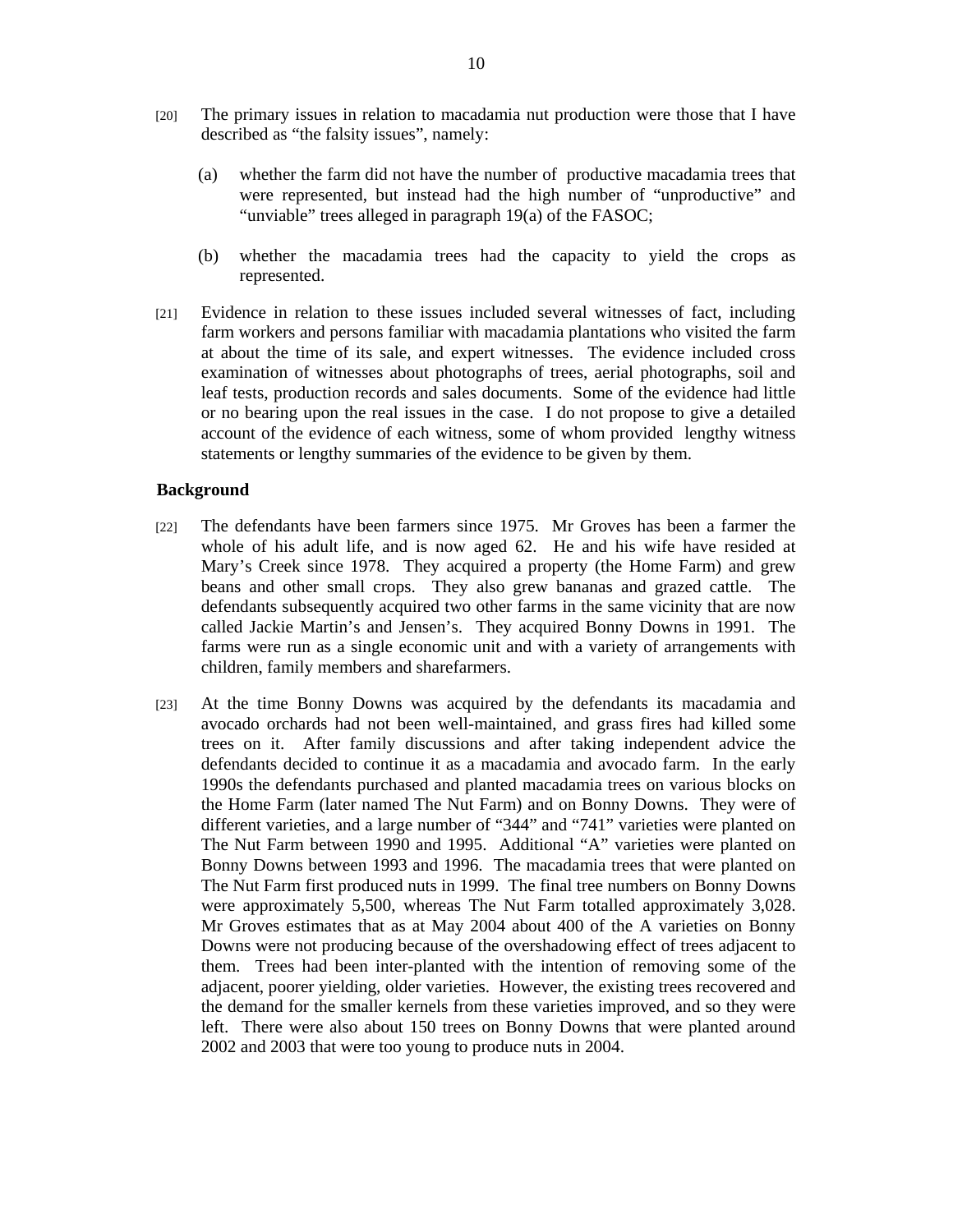[24] An issue in the proceedings is the total and relative production of macadamia trees on Bonny Downs and The Nut Farm.<sup>7</sup> Relative yields do not necessarily reflect the number of trees on each farm. This is because the trees on each farm were of different ages, were of different varieties and grew in different conditions. The age of a macadamia tree affects its productive capacity. The Macadamia Growers Handbook, which is produced by the Queensland Department of Primary Industries and is regarded as a reliable source of information, states the following in respect of expected average yields:

| Year           | <b>Yield per tree</b> | Yield per hectare* |  |
|----------------|-----------------------|--------------------|--|
|                |                       |                    |  |
|                | 0                     | 0                  |  |
| $\overline{c}$ |                       |                    |  |
| 3              |                       |                    |  |
| 4              |                       |                    |  |
| 5              |                       | 300                |  |
| 6              | 2                     | 600                |  |
|                |                       | 1,200              |  |
| 8              | 6                     | 1,800              |  |
| 9              | 9                     | 2,400              |  |
| 10             | 10                    | 3,000              |  |
| 11             | 11                    | 3,200              |  |
| 12-15          | 12-13                 | 3,500-4,000        |  |

"**Table 1.** Expected average yields (kg NIS at 10% m.c. based on 312 trees/ha)

 \* Figures assume that trees are pruned to maintain machinery access and light and spray penetration. Note that in closer-spaced orchards, yields may reach the peak/ha figures earlier than indicated. However, yields may then decline without pruning and good management. With good management, yields/ha for mature trees are generally similar for all spacings."

- [25] Topography and soil type also affect yields. Their effects may be pronounced during droughts.
- [26] Although Bonny Downs had access to water resources, and irrigation to the macadamia trees on its South Block had been trialled in 1993, the defendants found that the costs of maintaining the irrigation system and pumping water was not effective and that after the drought year of 1994 there was no appreciable difference in yield between irrigated and non-irrigated macadamias. As a general proposition, with all other things being the same, a macadamia tree that is irrigated will produce more nuts than one that is not. However, in drought years unirrigated trees may perform better than previously irrigated trees that no longer have access to their usual water supply. Mr Vimpany explained that this was because the irrigated tree does not have as good a root system and so it does not cope as well with dry conditions. This also was Mr Groves' experience and he told the plaintiffs about this at the meeting on 20 May 2004.
- [27] The 2001 and 2002 years were very dry. According to Mr Groves yields on The Nut Farm were very poor in those years, whereas previously they had been producing at a rate comparable to industry averages. His evidence was that the 344 and 741 varieties seemed particularly susceptible to drought and that in 2002 and

<sup>-&</sup>lt;br>7 References to The Nut Farm are to various blocks on that property and also to a small quantity of nuts harvested from Jensen's nearby farm. Jensen's farm only had a couple of rows of macadamia trees and in a good year it would not produce any more than two or three bins.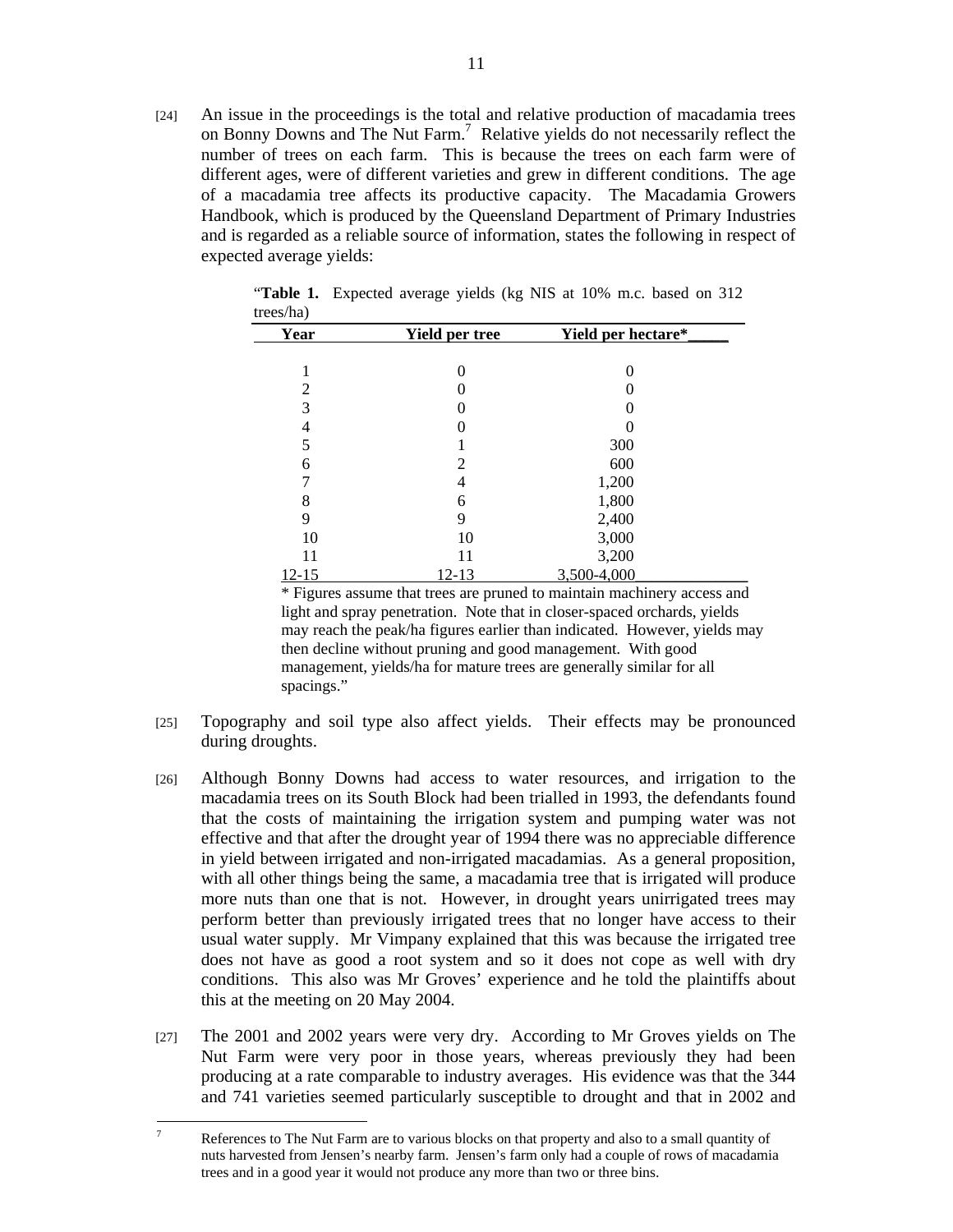2003 The Nut Farm produced only three and four tonnes respectively. Mr Ironside, an agronomist with extensive experience in relation to macadamia plantations, explained that the steeper blocks on The Nut Farm had shallow soil, most of which washed down to the farm below. Mr Groves' evidence about the topography and soils on the Nut Farm compared to Bonny Downs was not contested. In general the soils on The Nut Farm were poorer and its slopes were steeper.

- [28] The differences in the topography between The Nut Farm and Bonny Downs were reflected in the way in which nuts were harvested on each property. The steeper, rockier ground on The Nut Farm made it unsuitable for mechanical harvesting. By contrast, about 80 per cent of Bonny Downs was mechanically harvested. The remainder was hand-harvested. An employee of the defendants, Mr Hartwig, kept a record of the number of bins that he filled as a result of mechanical harvesting and these records permit a calculation of the approximate number of tonnes of nuts that were mechanically harvested.
- [29] Separate records were not retained by the defendants in relation to harvests on Bonny Downs and The Nut Farm. However, workers who hand-harvested nuts on The Nut Farm were paid according to the quantity that they harvested. Mr Groves kept notes for the purpose of paying these workers and says that he had a good idea of the amounts harvested from The Nut Farm in the relevant years. This is one of the reasons he estimated that The Nut Farm produced three tonnes in 2002 and four tonnes in 2003. These estimates also were based upon his direct knowledge of the farm, having undertaken all of the spraying and having observed the crop. He says that in the drought years of 2002 and 2003 Bonny Downs produced much better than The Nut Farm which is generally higher and drier with the result that its subsurface moisture drains fast. Mr Groves' evidence was that in 2002 and 2003 the top or higher halves of the blocks on The Nut Farm were so poor in nut set that there was active consideration about whether or not they would be harvested. A big factor in the decision to harvest was a hygiene measure to remove a food source for rats and pigs. He says that some of the top halves of the blocks on The Nut Farm did not even flower and produced nothing in those years.

## **The decision to sell Bonny Downs and the information provided in advance of the auction**

- [30] As a result of an accident that injured Mr Groves' knee and hip, he and his wife decided to sell Bonny Downs. It was listed for sale for some years prior to 2004, but it was not until late 2003 or early 2004 that a serious marketing program was initiated at the instigation of Mr Steedman from Raine & Horne in Gympie. Mr Steedman persuaded the defendants to offer the farm for sale at an auction. The auction was scheduled for April when both the macadamia and avocado crops were largely unpicked. The brochure that was prepared advertised Bonny Downs as a "going concern with crop ready to harvest" and indicated a price range of \$950,000 to \$1,100,000. The brochure described the property and its various blocks. The House Block was said to have 3,000 macadamia trees whilst the South Block had 2,500 macadamia trees and 450 avocado trees. There was a breakdown of the macadamia and avocado trees with approximate numbers.
- [31] The macadamia breakdown was:

"MACADAMIAS VARIETY APPROX NUMBER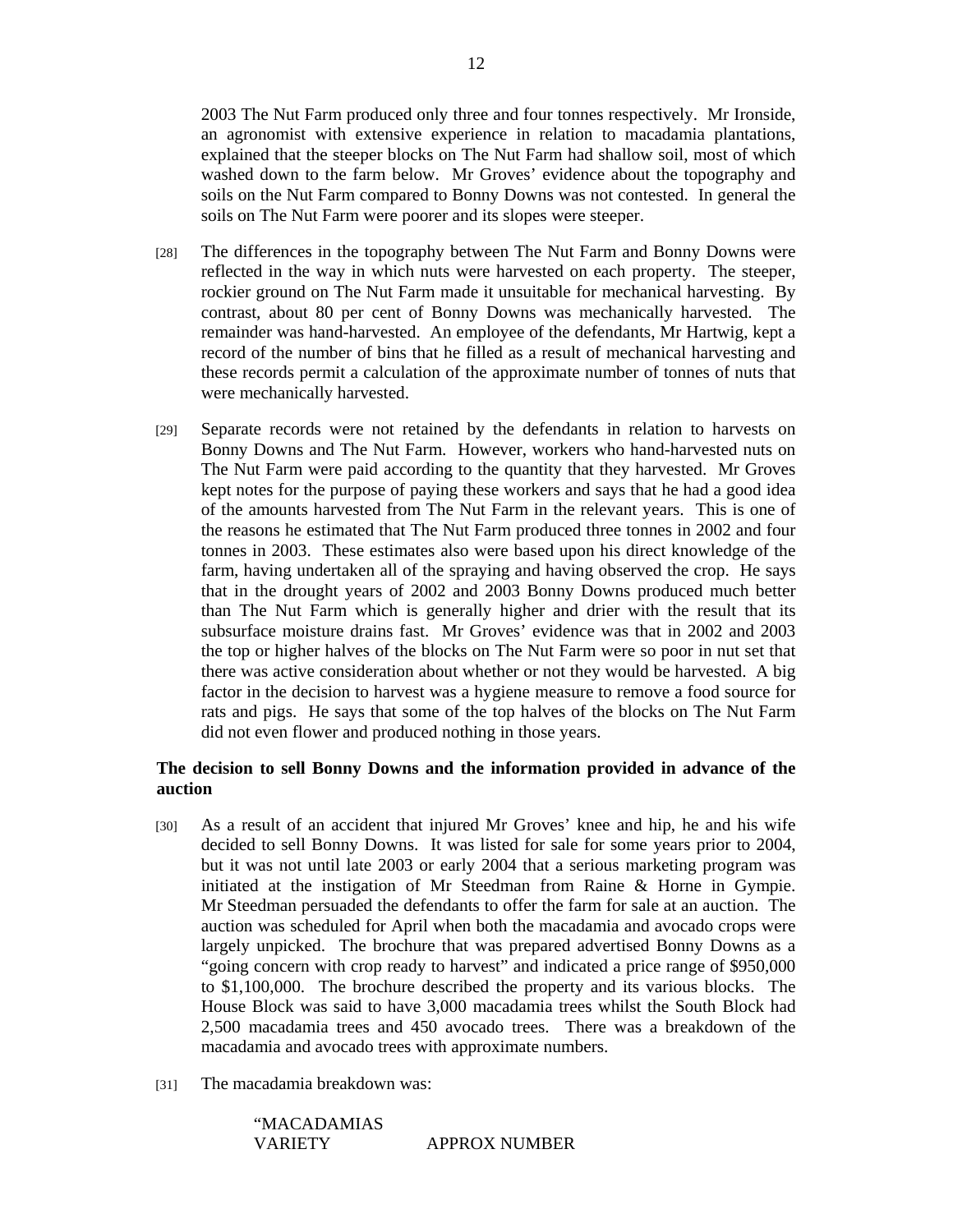| 660 | $1000$ trees |
|-----|--------------|
| 333 | 800 trees    |
| 246 | 800 trees    |
| A4  | $1000$ trees |
| A16 | 1000 trees   |
| A38 | 500 trees    |

344, 508 & Own choice make up the remainder"

Beneath this list the brochure stated:

"Total of 5,500 trees of varying age and maturity Estimated crop for 2004 of 55-60 tonnes NIS"

[32] The brochure contained a separate page of Crop Estimates:

#### "'BONNY DOWNS'

#### CROP ESTIMATES 2004

#### MACADAMIAS

Machine Harvesting commences in April and continues through to October Estimated yield of approx 55 tonnes or better of nut-in-shell A firm offer to buy nut-in-shell is displayed in attachment 8 In this respect the Macadamia Industry levy on NIS is .08 cents per kg

The first 21 tonne silo is usually ready to go by the end of May With payment at 30 days, cash-flow commences end of June

#### AVOCADOS

Need to start picking Hass as soon as possible after auction date to take full advantage of being the first Hass on the central market each year. This is a high price window. Estimated yield of approx 3000 trays or better Picking is usually completed by the end of May & is confined to picking into bins in-field and transporting to the local packhouse.

A marketing company takes care of selling the fruit & payment is 21 days

In 2003 'Bonny Downs' averaged a net return (after packhouse & marketing costs) of \$16.40 per tray.

ESTIMATED ON FARM HARVESTING COSTS

Macadamias – pick up & de-husk ....... 50cents per kg nut-in-shell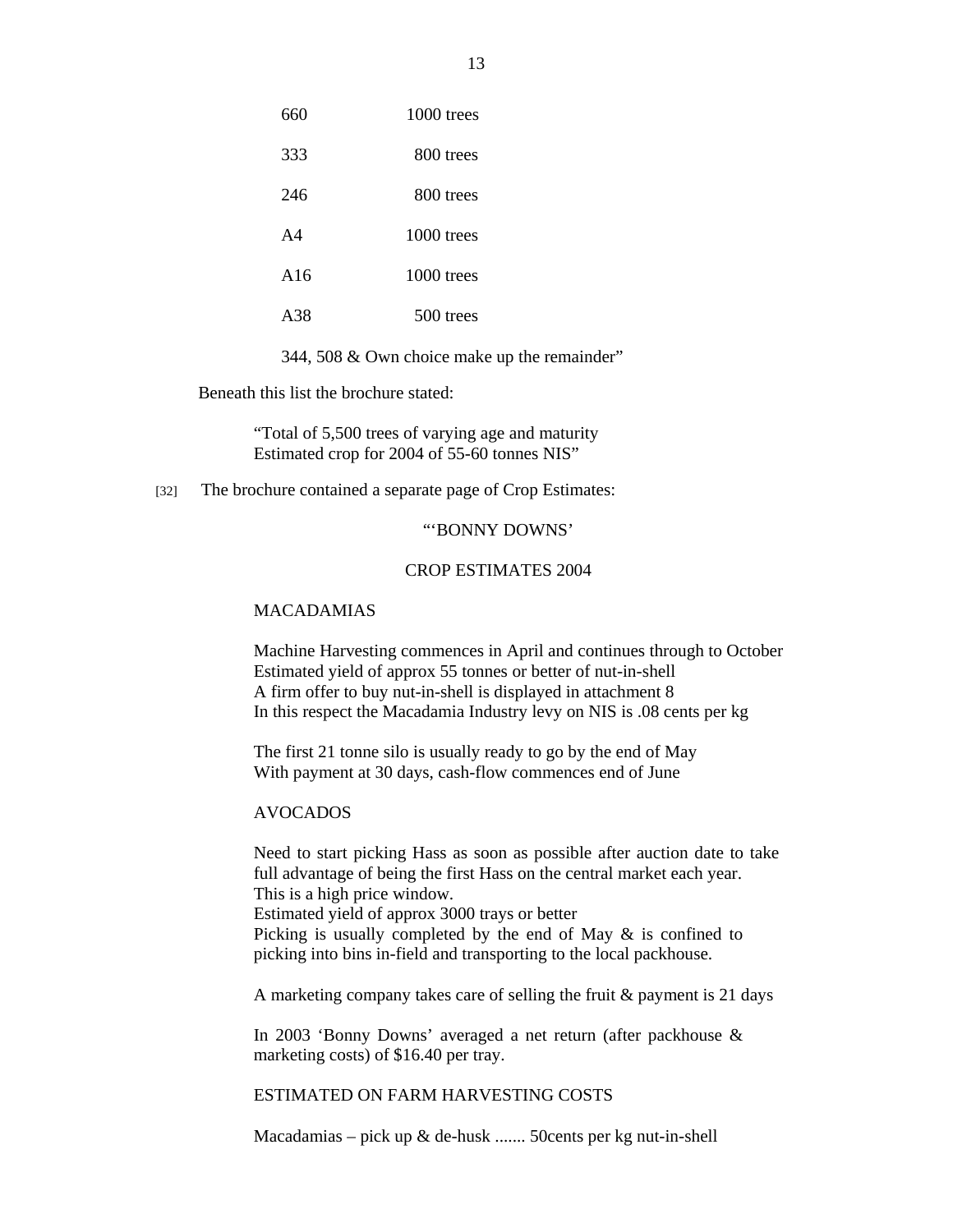Avocados – picking into bins & transport packhouse ..... \$1.00 per tray

The above estimates are supplied by the owners, based on their production records and projections. They are an indication only. In the absence of separate accounting between farms, the owners are genuinely attempting to present approximations as a guide."

- [33] Mr Groves says that he estimated the 2004 macadamia crop that Bonny Downs would yield based on the amount of nuts on the trees. He says that by 2004 he was well-experienced in predicting with a high degree of accuracy how much crop there was on each property. His initial estimate for a crop of 55-60 tonnes from Bonny Downs was based upon the fact that after the very bad drought years of 2002 and 2003, it looked like 2004 "would be a normal season crop". However, as the season progressed and there was no late summer rain, it became apparent that not all the nuts would fill out properly, and Mr Groves reduced his estimate for Bonny Downs to about 50 tonnes.
- [34] This revised estimate for the 2004 harvest was included in the document headed "Bonny Downs Production History 2001-2003". This document was typed by Mrs Groves and provided to Raine & Horne for the purpose of providing information to prospective purchasers. In respect of the avocado harvest the production history document stated that the harvest in 2001 had been 3,100 trays, in 2002 2,200 trays and in 2003 2,500 trays, and that the trees had been heavily pruned. As to 2004 the document stated:

"2004 ... Projected in excess 3,000 Trays (not yet completed) ... returns will match/better 2003".

- [35] Mr Groves' evidence is that the 2004 macadamia crop estimate and the 2004 avocado production estimate and the costs estimates were discussed in the course of compiling the documents and that the defendants were cautious in their estimates because they knew they would be living next door to whoever purchased the farm, and they did not wish to mislead them. The thrust of the plaintiffs' case is that the figures for past and expected macadamia production were exaggerated because the defendants were keen to sell a property that had been on the market for years.
- [36] The evidence was unclear as to the precise date upon which the production history document was prepared. Mr Groves' evidence is that it was produced prior to the auction and that they were a good approximation. Mrs Groves gave evidence that the documents were prepared at the request of Mr Steedman from Raine & Horne and that she probably hand-delivered them to Raine & Horne when she was in Gympie. The production history document was prepared prior to the auction. Mrs Groves said they were provided in order to give an indication of the farm's capability and that the figures were "very reasonable".
- [37] Mr Groves said that he and Mrs Groves spent the best part of a day compiling the production history and breakdown of costs documents. The production history document relevantly stated in relation to the macadamias:

| "2001               | 61 Tonnes Sound Quality Nut-in-Shell |
|---------------------|--------------------------------------|
| 2002 (drought year) | 32 Tonnes                            |
| 2003 (drought year) | 31 Tonnes                            |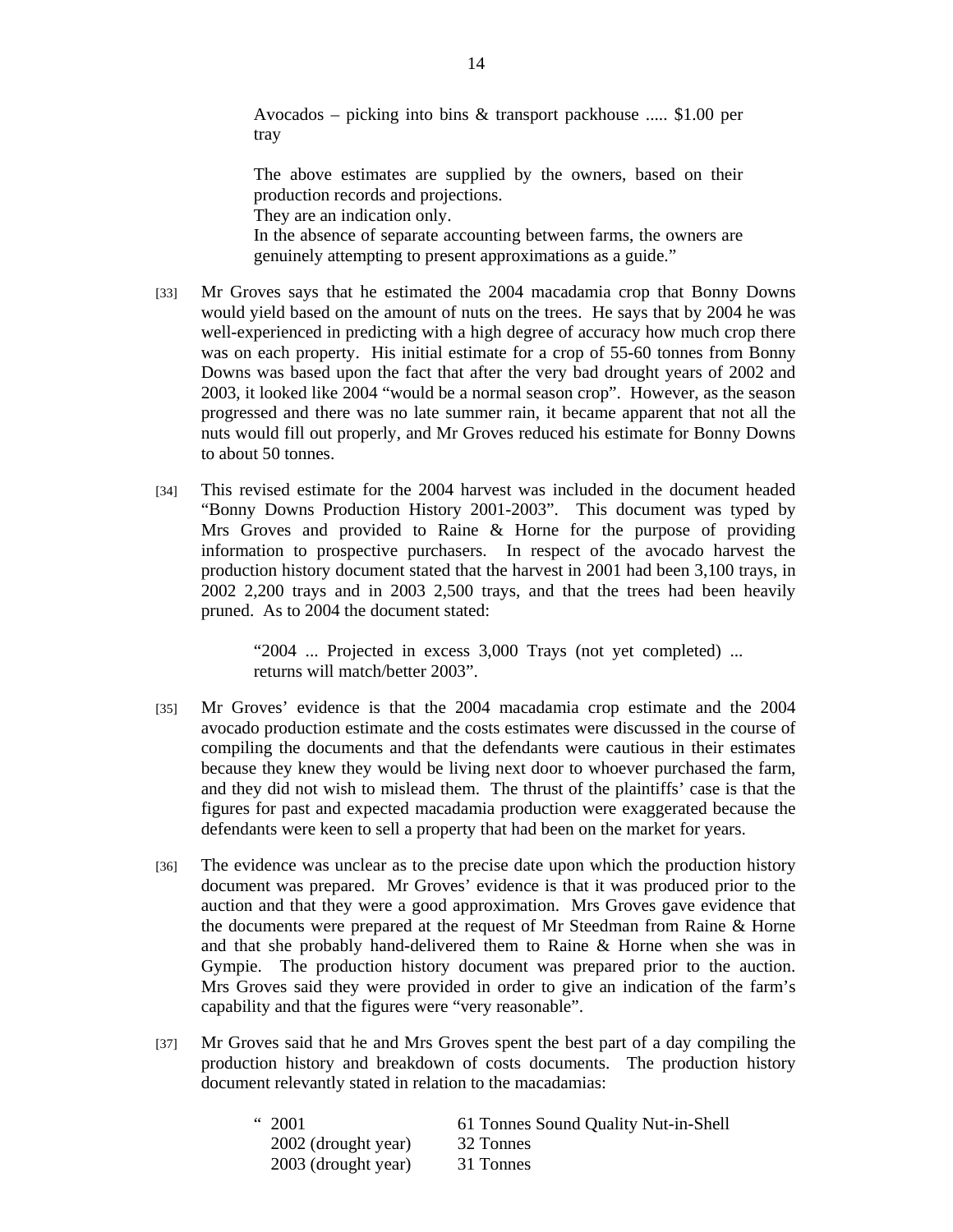## 2004 Projecting approximately 50 Tonnes"

In arriving at past macadamia production estimates for Bonny Downs, Mr Groves says that he and his wife looked at the Stahmann's batch reports going back a couple of years. The defendants mostly dealt in kernel and Stahmann's "cracked out" their macadamias. The amount of NIS that was sent to Stahmann's indicated their total production from Bonny Downs and The Nut Farm, save for an amount of about one tonne a year that was retained by the defendants for their retailing business.

[38] Mr Groves says that he knew how much nut had come off The Nut Farm because it was hand-picked and there was never much of it. It was taken down to Bonny Downs for de-husking and put in a silo. The contractors were paid per bin and he would write down details in a pocket book in order to pay these contractors at the end of each fortnight. He estimated past macadamia nut production on Bonny Downs by deducting the production from The Nut Farm from the total amount that was sent to the processors.

#### **The auction**

- [39] The auction was held on 3 April 2004 and was to occur under a big fig tree at the gate of Bonny Downs. However, a storm came and the auction was moved to a shed. No bids were received at the auction.
- [40] By the date of the auction some avocados had been harvested. The auctioneer mentioned this at the auction and told those in attendance that the harvesting of the remainder of the avocados would continue.

#### **The storm**

- [41] The Bureau of Meteorology records do not indicate that there was a thunderstorm or hail in the vicinity of Bonny Downs on the day of the auction, and the evidence is that a significant storm would appear on the Bureau's radar images. However, there is evidence in addition to the evidence of the defendants that a significant storm occurred on the day of the auction. Mr Cameron described it as very heavy, with a lot of wind, thunder and lightning. Mr Vollmerhausen attended the auction and said there was "a significant storm". Based on his past observations it was the kind of storm that could produce hail. Ms Horton's evidence is that it was a big storm, but she did not realise that there had been hail damage until she and others went to pick the avocados after the auction and saw that there was substantial damage. She says that they discarded a fair proportion of the crop because of the hail damage. Mrs Groves' evidence is that the storm on the day auction ruined a significant part of the avocado crop. Mr Groves' evidence is that the storm damaged about one third of the avocado crop. He says that the storm was of significant severity to ruin such a large percentage of the crop. He explained that it does not take very big hail to render avocados unmarketable. He also explained that, depending at what stage the fruit is, heavy rain with high wind can damage the avocado skin so that it has marks on it and is not marketable through Sunfresh.
- [42] The defendants and their workers continued to harvest the avocado crop in the week after the auction. The avocados that were not marketable because of storm damage were taken off the tree to avoid fruit fly, left on the ground and put through the slasher. Those that were marketable through Sunfresh were harvested.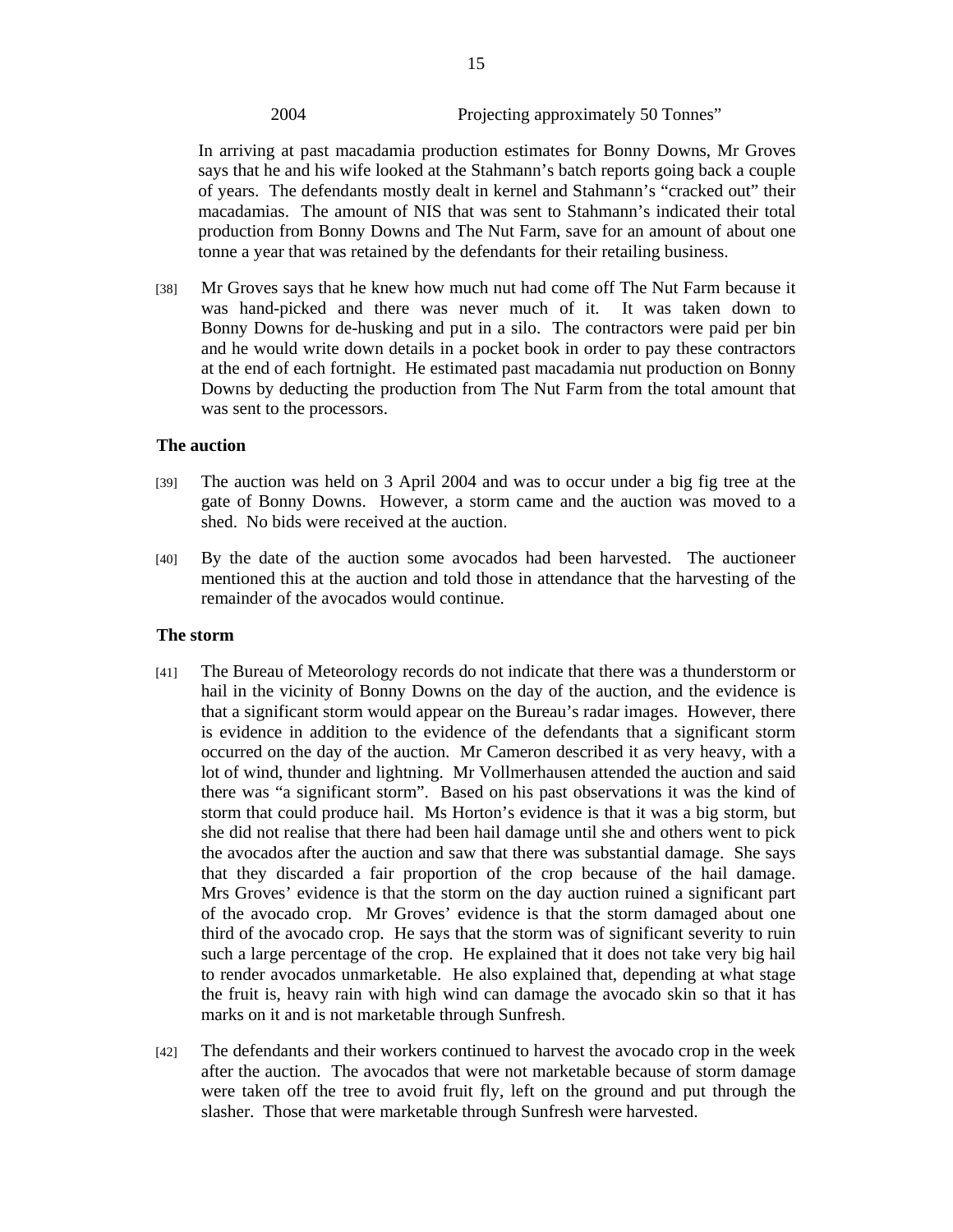#### **Marketing after the auction**

[43] Raine & Horne continued to market the property after the auction. A potential purchaser was Mr Hilton Taylor, who had a professional background in forestries and land management. He had inspected a number of macadamia farms with a view to purchasing one. He inspected Bonny Downs in May 2004. He described the condition of the trees that he inspected as "variable", and appreciated that some areas of the plantation were steep and stony. On the basis of his inspection, and having compared Bonny Downs with other macadamia properties that were on the market, he was prepared to buy it and sought finance from his bank to do so. He conveyed an offer of \$950,000, that was conditional upon the sale of another property.

## **Inspection of Bonny Downs by the plaintiffs**

- [44] The plaintiffs migrated to Australia from South Africa. In May 2004 they lived with their children at Pullenvale. Mr Fick was qualified as a chartered accountant and had business interests in Australia and South Africa. He was interested in running a farm and in early 2004 the plaintiffs inspected some farms. Some of the farms that they inspected were smaller than Bonny Downs and in the nature of "hobby farms". The plaintiffs wanted to acquire a farm that was reasonably close to a city that would have private schools that their children could attend. Mrs Fick described herself as "very much the housewife" and relied upon her husband, a businessman, to make financial decisions.<sup>8</sup>
- [45] The plaintiffs ascertained that Bonny Downs was for sale, made contact with Mr Ben Cameron of Raine & Horne in Gympie and arranged to meet him. The witness summaries of the plaintiffs stated that this meeting and inspection occurred on Monday, 17 May 2004, but they accepted in their oral evidence that the inspection probably occurred on Tuesday, 18 May. The plaintiffs met Mr Cameron that day and he gave them the sales brochure that had been used for the auction. The plaintiffs inspected Bonny Downs with Mr Cameron and observed that nut harvesting was in progress.
- [46] I found the evidence of each plaintiff in relation to their observations of avocados on the trees unconvincing. Mr Fick denied that he would have observed that there were no avocados on the trees and said that he did not notice any avocados. He said that they did not stop, get out and look at the avocado trees. He denied knowing that the avocados had been harvested. Mrs Fick's evidence about knowing that the avocados had already been harvested was unsatisfactory. She initially gave evidence that "the harvest had taken place" and that there were discussions that any purchase would be without the crop. She then added that she did not recall looking to see avocados on the trees.
- [47] It seems improbable that prospective purchasers of an avocado plantation would not look to see whether there were any avocados on the trees during an inspection of the property. Mr Cameron said that the inspection on 18 May 2005 took at least an hour and a half in his four-wheel drive vehicle and that during the inspection they stopped a few times, including in a spot where the avocado and macadamia nut trees joined. It was "very obvious" from the inspection that the avocados were gone. As

 8 Exhibit 36 para 3. The plaintiffs separated in March 2009. Before this the second plaintiff was known as Lenchen Fick. She is now known as Lenchen Kurtzahn. It is convenient to refer to her by the name that she used at the time of the relevant events, and the name that was used by other witnesses to describe her at the time of those events.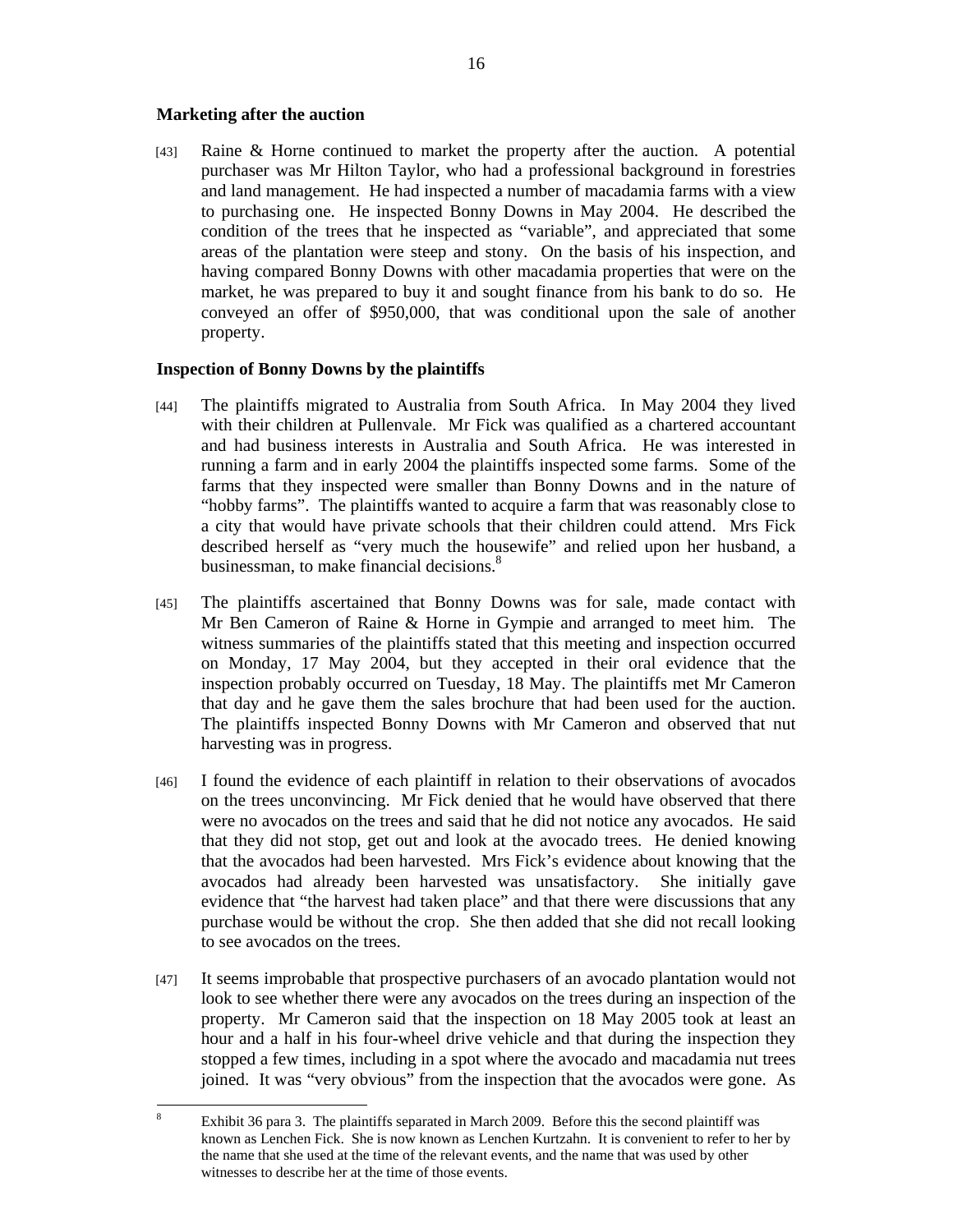Mr Cameron said, "You couldn't help but see they were gone". I accept his evidence.

- [48] Each plaintiff gave evidence of having met the defendants on 18 May 2004 after completing their inspection at Bonny Downs. Mr Fick described the visit to the defendants' home as "an extremely brief visit" because the plaintiffs had to return to Brisbane to pick up their children. He said that they met the defendants outside their home and that there was a conversation about the need to get a financial or production history for the farm, at which point Mrs Groves said that the information was available through Ben Cameron. Mrs Fick said that they briefly met with the Groves "just as an introduction", but could not recall whether or not they went inside the home.
- [49] Neither Mr Cameron nor the defendants could recall such a meeting on Tuesday, 18 May 2004. It is possible that such a brief meeting occurred and that Mr Cameron and the defendants cannot recall it. Nothing material turns upon whether or not this meeting occurred.
- [50] Relevantly, Mr Fick asked Ben Cameron to provide additional information in relation to the financial or production history of the farm. There was some delay on Mr Cameron's part in finding the documents. In a facsimile cover sheet sent to Mr Fick on 19 May 2004 he apologised about the delay in finding the documents in his office.
- [51] Mr Fick says that after receiving the facsimile, and noting that there was not a lot of information, he sat down at home and started extrapolating figures. He did calculations based upon what he called a "normal year" and drought years, and made optimistic and pessimistic projections, based on what the defendants had done in the past. He described the production history document as "an incredibly flimsy document" that did not give very much information. He said that the meeting the next day was very important because he needed to ask a lot of questions and had had to satisfy himself at the meeting that the farm was going to give a good enough return to justify borrowing money. He said that he made a list of the questions that he needed to ask the defendants at the meeting the next day.

#### **Was there a visit to Bonny Downs on 20 May 2004?**

- [52] Mr Fick says that he and his wife arrived at the defendants' home at about 9.30 am on 20 May 2004 with Ben Cameron. He denied having inspected Bonny Downs again prior to this meeting. He said that the meeting went for about four hours. Mrs Fick gave evidence to like effect. By contrast, Mr Cameron says that there was another inspection on the morning of 20 May before they went to the defendants' home. He estimates that the meeting at the defendants' home went for about an hour and a half. Mr Groves thought that the meeting started at around 11 o'clock, as did Mrs Groves.
- [53] Mr Cameron's recollection is that a further inspection of Bonny Downs occurred on the morning of 20 May and it would have taken between an hour and an hour and a half to get around the whole property.
- [54] I accept Mr Cameron's evidence that a second inspection occurred on 20 May. He impressed me as an honest witness who had no interest in recalling an inspection that did not take place. In addition, it seems improbable that the plaintiffs would not wish to undertake another inspection before meeting the defendants and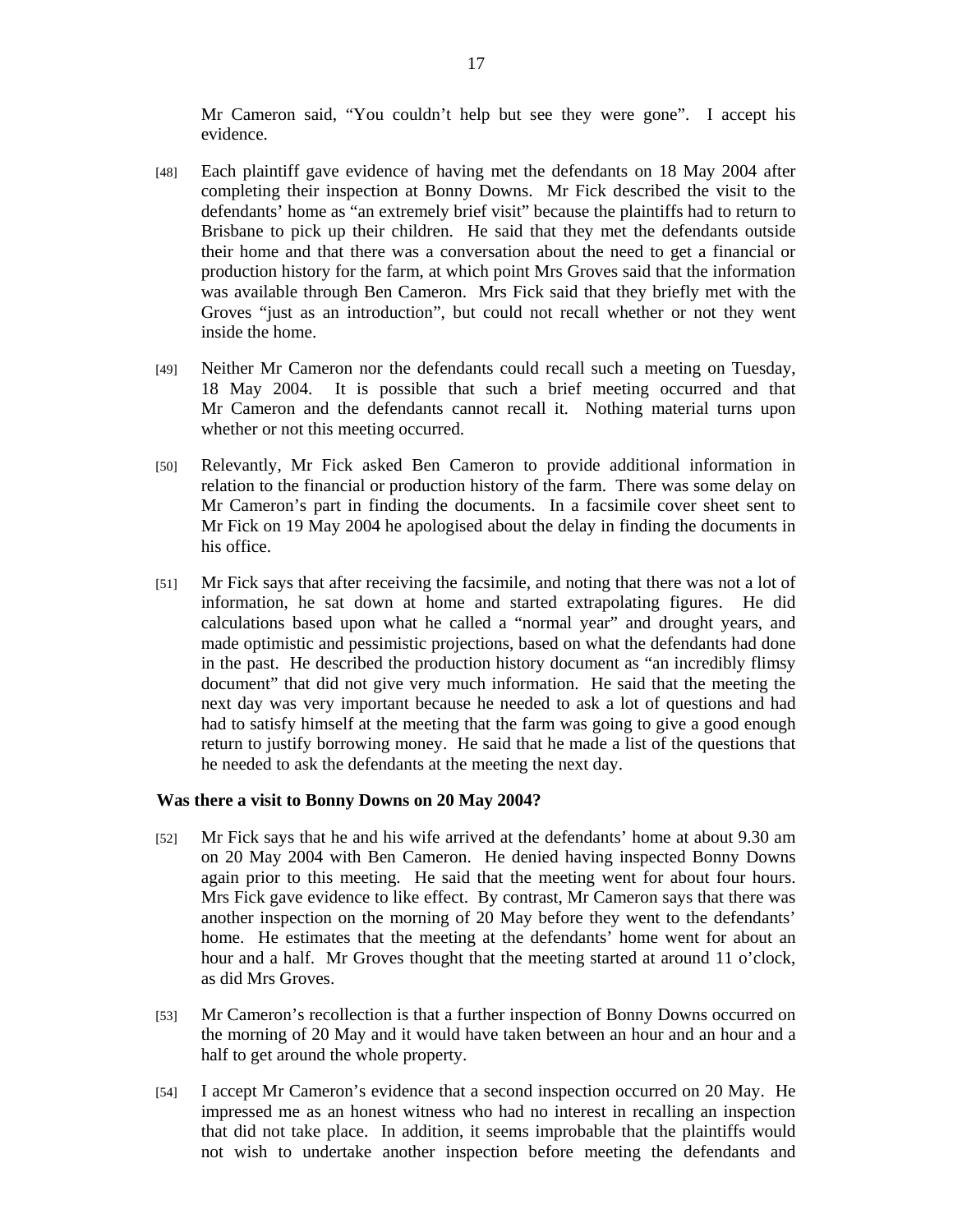discussing aspects of the farm that they were interested in buying. Bonny Downs was in close proximity to the location of the meeting, and there was good reason to inspect it again if the plaintiffs wished to ask the defendants questions about it.

[55] The plaintiffs have an interest in understating the extent of their inspections of Bonny Downs prior to purchase and their knowledge of matters such as the completion of the avocado harvest. This is because the defendants assert that the plaintiffs relied, in part, on their own inspections and in the course of their inspections on 18 and 20 May 2004 observed that the 2004 avocado crop had been harvested. In their amended reply filed by leave on 19 February 2010 the defendants deny this allegation. I find that the plaintiffs did in fact observe that the 2004 avocado crop had been harvested.

## **Discussions between the parties on 20 May 2004**

[56] The discussions that occurred at the defendants' home on 20 May 2004 are not relied upon as the occasion upon which negligent or misleading misrepresentations were made. However, what was said at the meeting is relevant to reliance. Unsurprisingly, the parties have different recollections about what was said. McClelland CJ in Equity observed:

> "... human memory of what was said in a conversation is fallible for a variety of reasons, and ordinarily the degree of fallibility increases with the passage of time, particularly where disputes or litigation intervene, and the processes of memory are overlaid, often subconsciously, by perceptions of self-interest as well as conscious consideration of what should have been said or could have been said. All too often what is actually remembered is little more than an impression from which plausible details are then again often subconsciously, constructed. All this is a matter of ordinary human experience."<sup>9</sup>

- [57] Some aspects of the meeting are not in contention. The meeting began with pleasantries, talk of football and the plaintiffs telling the defendants about their background in South Africa. Discussion ranged over a number of topics, including the proximity of the farm to Gympie and schools for the plaintiffs' children to attend, the plaintiffs' idea to develop the property as a farmstay and the scope to ride horses on it.
- [58] At some stage discussion turned to the topic of irrigation. Mr Fick had an interest in this topic and, as matters transpired, imported irrigation equipment from South Africa and took other steps to irrigate the property. Mr Groves explained that the avocados were irrigated, but the macadamias were not. The effect of the drought on the farm was discussed. Mr Groves explained that irrigated macadamia trees that were not able to be irrigated during a drought would be more stressed than unirrigated trees.
- [59] The past production of the farm was discussed. However, relatively little time was spent in relation to this topic, and more time was spent by Mr Fick discussing production costs, based upon the contents of the "Breakdown Production Costs" document.

-<br>9

*Watson v Foxman* (1995) 49 NSWLR 315 at 319.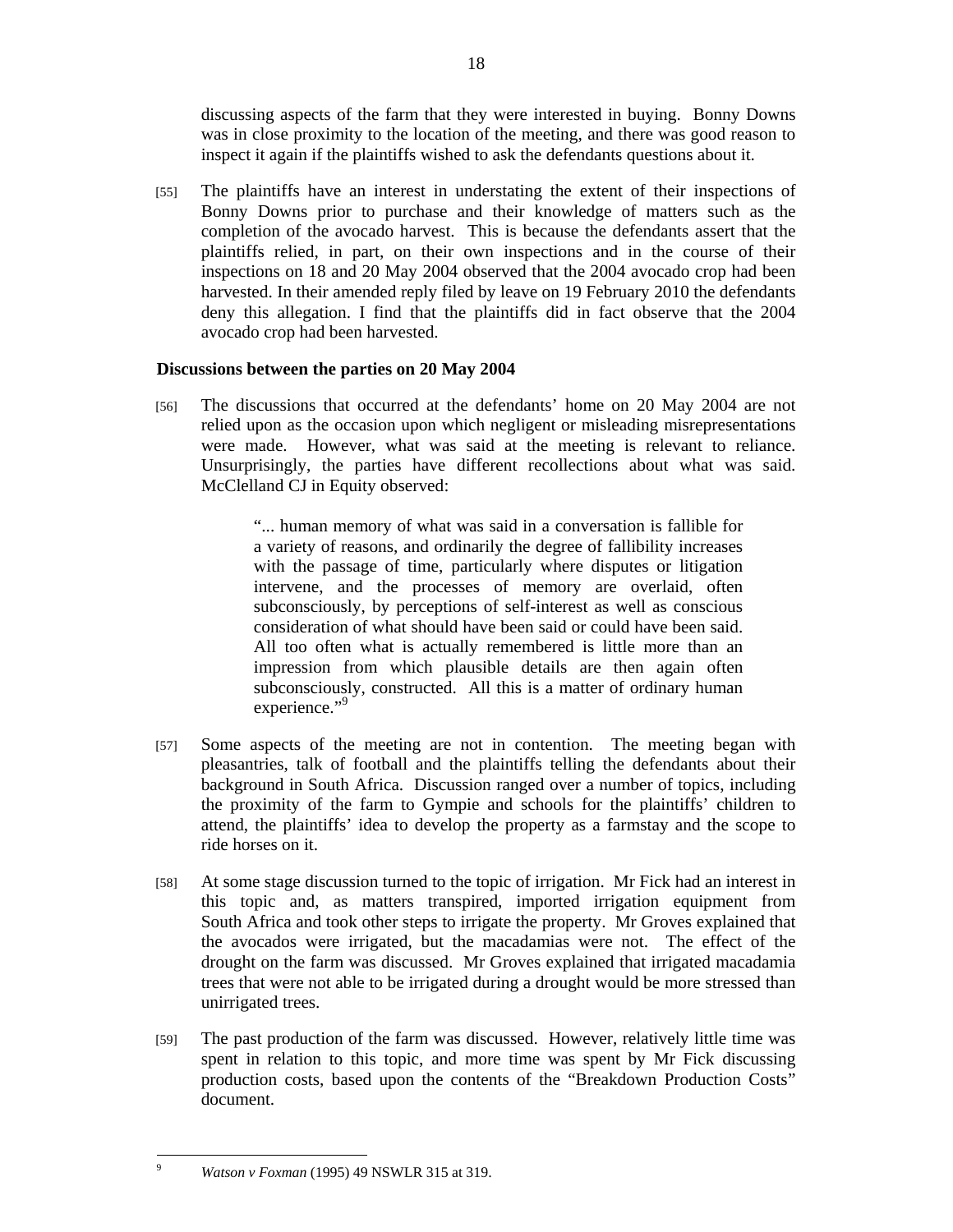- [60] Mr Fick says that at the meeting they discussed the projected avocado crop for 2004, and he asked "Is that still the case? Are you guys still projecting to get 3,000 trays at \$16.40", to which the defendants said "Yes, that actually is correct". By contrast, the defendants say that there was no discussion about the 2004 avocado season, other than Mr Fick saying words to the effect that "The avocados are picked and gone aren't they?"
- [61] I do not accept Mr Fick's evidence that he inquired whether the defendants were "still projecting to get 3,000 trays" for 2004 because he knew that the avocados had been harvested. The brochure for the auction that was to occur on 3 April 2004 referred to the sale of a crop ready to harvest, noted that the Hass and Fuerte varieties grown on the farm were the first on the market each year and that they would need to be picked "as soon as possible after auction date." Mr Fick had observed the avocado trees on his inspections, and must have observed that the avocados had been harvested. Any question by him about the avocados would not have been about a projected harvest in 2004. I accept the defendants' evidence that Mr Fick said words to the effect "The avocados are picked and gone aren't they?".
- [62] I found Mr Fick's evidence on disputed questions of fact about what was said at the meeting unreliable. I conclude that there is a substantial element of reconstruction in his account of conversations about the farm's income. For example, he gave evidence that he asked the defendants whether the farm could net between \$130,000 and \$140,000 to which they both said "Yes, that's about right", as a result of which he felt that a figure of \$120,000 was conservative. Whilst Mr Fick may have had in mind the income that he expected the farm to produce based upon his review of the brochure and the documents that had been facsimiled to him, I am not persuaded that these figures were discussed at the meeting. The defendants were prepared to discuss expected costs, but were understandably reluctant to predict future farm income. The written information provided by the defendants was intended to provide information about what the farm produced. However, as Mr Groves explained, his approach was not to give figures about future production because he did not know who was going to take over the farm and did not know what the weather was going to be like.
- [63] I find that Mr Fick was inclined to exaggerate the role played by the production history document at the meeting. Notably, there was no reference to this document in the plaintiffs' original pleading.
- [64] I found Mrs Fick's evidence on disputed questions of fact generally unconvincing, and involved an element of reconstruction, rather than actual recollection. She was not actively involved in asking questions at the meeting about the farm, its production and its expenses. It was Mr Fick and the defendants who discussed these matters in her presence.
- [65] Mr Cameron was not actively involved in the discussions. He recalls discussions about a number of matters including Mrs Fick being quite interested in a tourism venture. He did not recall a lot of "serious discussion" about the tonnage and production from the farm. He recalls that the plaintiffs had the brochure and a couple of pages that he had faxed to them. He did not recall Mr Fick having a notebook for written questions. He recalls some discussion about running costs and how much these costs would be until the next harvest came in, which Mr Groves estimated to be about \$90,000. He was "quite sure" that there was not a close line by line analysis of production or costs.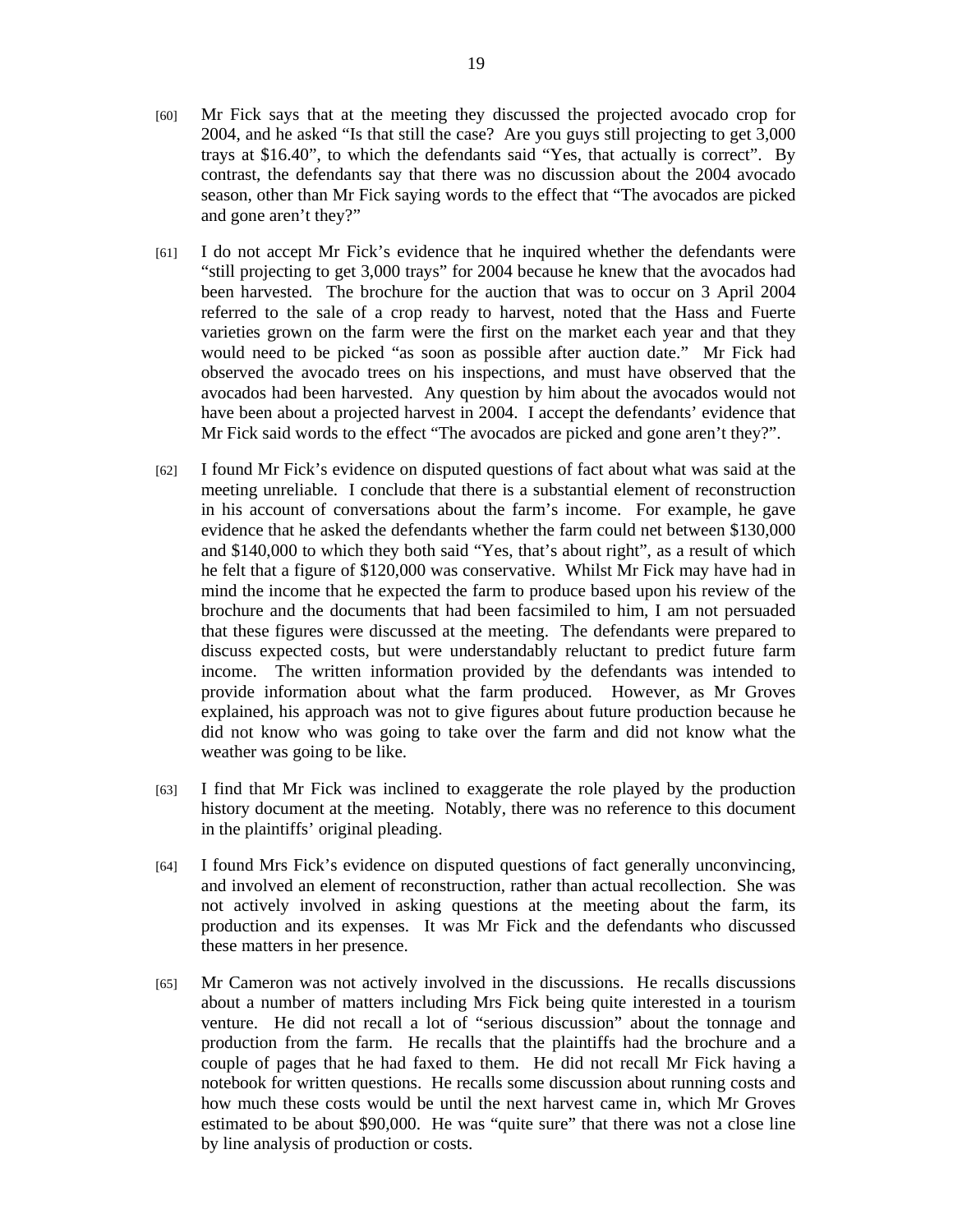- [66] Prior to the meeting Mr Cameron had indicated to the plaintiffs that they would have to pay \$950,000 or more to buy the property. There was a discussion at the meeting about a 70 day settlement and a non-refundable \$20,000 deposit. According to Mr Cameron, the Ficks offered \$960,000 and there was "a done deal" before the meeting concluded. I do not accept the plaintiffs' submission that the Ficks made the decision to purchase in the car after leaving the farm.
- [67] Mr Groves had a fair recollection of what was discussed at the meeting. I accept his evidence that discussion turned to the running costs, and that Mr Fick wanted to know how much money he would require before he received any income. I accept Mr Groves' recollection about Mr Fick's request for 70 days to pay. Mr Groves said words to the effect that there were nuts laying around and that Mr Fick would have to do something about them, to which Mr Fick responded "I'm too busy for that. I've got all this furniture to sell" (being a reference to his furniture business) and that Mr Fick said "You can have the nuts".
- [68] I found that Mrs Groves had the most reliable recollection of what was discussed at the meeting. Based principally upon her evidence I reach the following conclusions on disputed questions of fact. I will not detail matters about which there is no dispute such as the discussions that occurred about the locality, education and other services in Gympie and the plaintiffs' interest in establishing farmstay and horse riding activities on the farm.
- [69] There was a general discussion about every aspect of the farm and clarification about what was for sale. There was an offer of access to records of production and records in relation to soil and leaf analysis and fertiliser applications. The plaintiffs were encouraged to contact DPI and other persons who were familiar with the farm and its history to seek independent advice. There was an offer to put them in contact with persons who provided goods and services, including Mr Ironside who looked after insect control and fertilisers. The defendants explained how they marketed their avocados and macadamias. They offered to provide advice and assistance to the plaintiffs if they bought the farm, but indicated that they did not want a management job there.
- [70] There was no in-depth or line-by-line discussion of the production history and the production costs documents. Mr Fick asked some questions in relation to them and Mr Groves answered most of them. The discussion moved fairly quickly through the facsimiled documents. Mr Fick said words to the effect "The avocados are picked and gone, aren't they?", to which Mr Groves responded that they were. Mr Groves also said something about the progress of the macadamia harvest. His evidence was that he said that 16 tonnes had already been harvested. Whilst it is possible that he gave such a figure, this probably is a reconstruction. Mrs Groves could not remember whether Mr Groves said 16 tonnes or not.
- [71] Mr Fick said that he would like 70 days to settle, to which Mr Groves said "Well, what do you want to do about the crop? We can't just let it ruin on the ground for 70 days". Mr Fick said "I don't want the crop. I'm too busy". Mr Fick asked Mr Groves how much he would need "to get through to the next harvest", to which Mr Groves responded that \$90,000 would probably be sufficient, depending on how much work Mr and Mrs Fick wanted to do.
- [72] Mr Fick indicated that the plaintiffs were prepared to pay \$960,000 and this offer was accepted.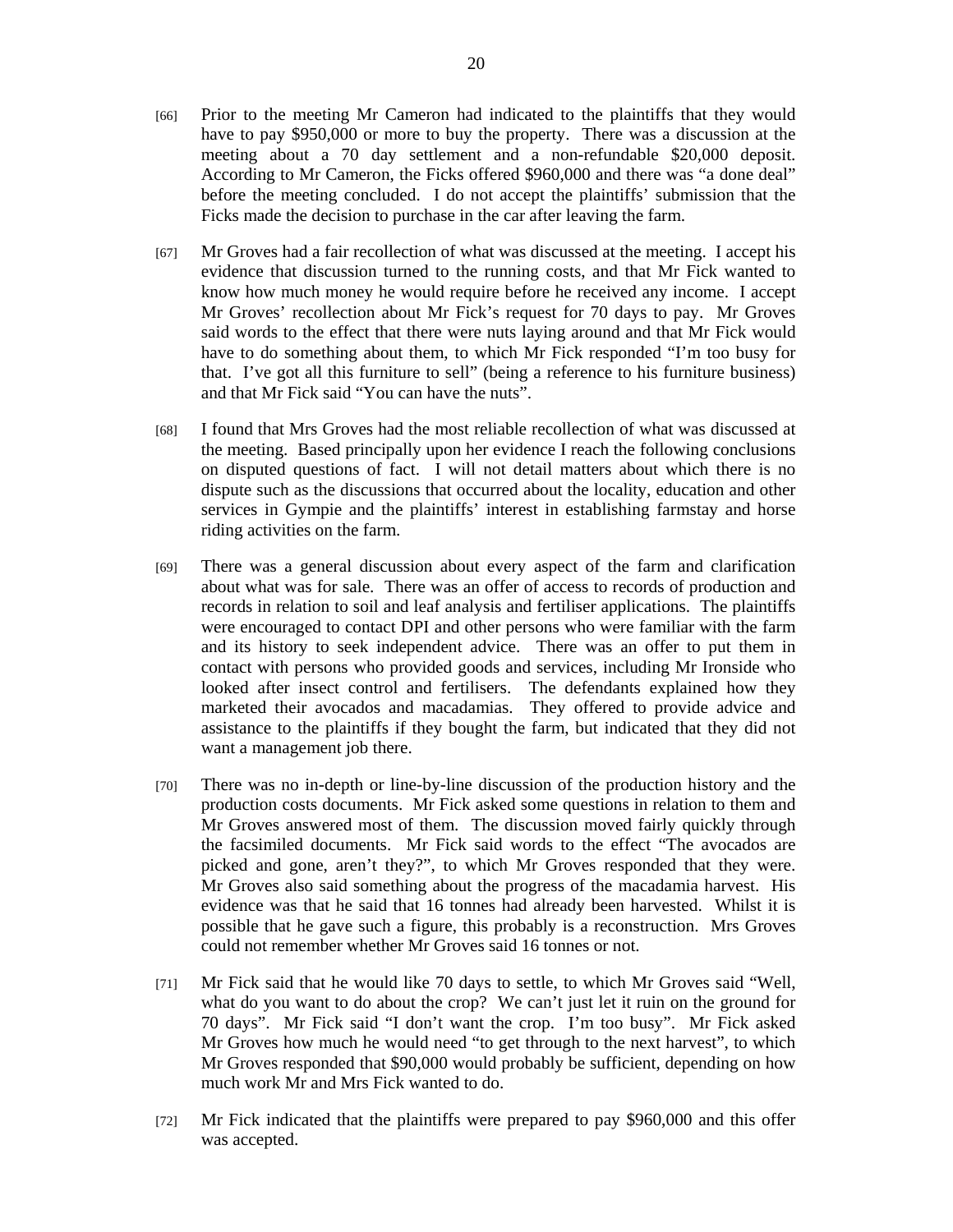- [73] The essential terms were agreed at the meeting which lasted about two and a half hours from around 11 am to 1.30 pm.
- [74] The facsimile transmission of the production history and production cost documents to the plaintiffs by Mr Cameron on 19 May 2004 did not clearly transmit some words and figures. These were written on the document in pen by Mrs Fick at some stage. Her recollection is that they were written by her at the meeting. There is reason to doubt her recollection in this regard. If, as Mr Fick said in his evidence, he relied upon the facsimiled document to calculate the financial viability of the farm, then it is surprising that the plaintiffs did not seek the missing information from Mr Cameron, particularly since the missing words included the estimated cost of production and harvest of NIS of \$1.50 per kilogram and he wanted to be satisfied about the cost of production. It is possible that the words and figures that were not legible were supplied by Mr Cameron before the meeting with the defendants and were written by Mrs Fick at that time. Mrs Fick's recollection is that it was Mrs Groves, not Mr Cameron, who supplied the missing words and that Mrs Fick wrote them at the meeting on 20 May 2004. I find that Mrs Fick's recollection is probably unreliable in this regard.
- [75] I do not accept Mr Fick's evidence that he was working off a list of notes of the things that he needed to talk to the defendants about and that Mrs Fick had a book that she was "busy making notes with". The defendants and Mr Cameron did not recall such a list or such a book being used. Mrs Fick recalled a list of questions being written in a book but did not give evidence about writing notes in a book at the meeting. No such book was disclosed. Mr Fick gave evidence that before the meeting he did calculations working on an average harvest of between 50 and 60 tonnes and used an average of 55. The book in which these calculations were performed was not disclosed. Mr Fick explained that the hardcover book which had all of his workings was later used as a petrol log book for the farm and that when he took over the farm he tore all of these pages out. It is remarkable that a businessman and qualified chartered accountant, who Mrs Fick describes as being very analytical, would not retain the pages in which such a feasibility exercise was recorded. In any event, I reject Mr Fick's evidence that Mrs Fick was busy making notes in a book during the meeting.

#### **The reliance issue**

- [76] The plaintiffs contend that they relied upon the written information provided by the defendants, together with the defendants' confirmation about production, as a base or a starting point from which they could take over and manage the farm. They say that they relied on both the written representations and the oral representations in their decision to make an offer to purchase Bonny Downs. Their reliance on the facsimiled documents is evidenced by their request to Mr Cameron to supply the same before any meeting occurred. The plaintiffs had insufficient time to seek out other advice because the defendants were intending to make a decision by the afternoon of Friday, 21 May 2004 and there was another offer on the table.
- [77] The defendants contest whether the plaintiffs relied upon the facsimiled documents as they allege. The plaintiffs' statement of claim dated 23 June 2005 and filed on 30 June 2005 contains no reference to the facsimiled document or the crop estimates contained in it. Instead, it pleaded oral and written representations which were said to include an estimated macadamia crop for 2004 of 55 to 60 tonnes NIS. This was the figure given in the brochure, not the revised figure contained in the production history document. The defendants referred to this production history document in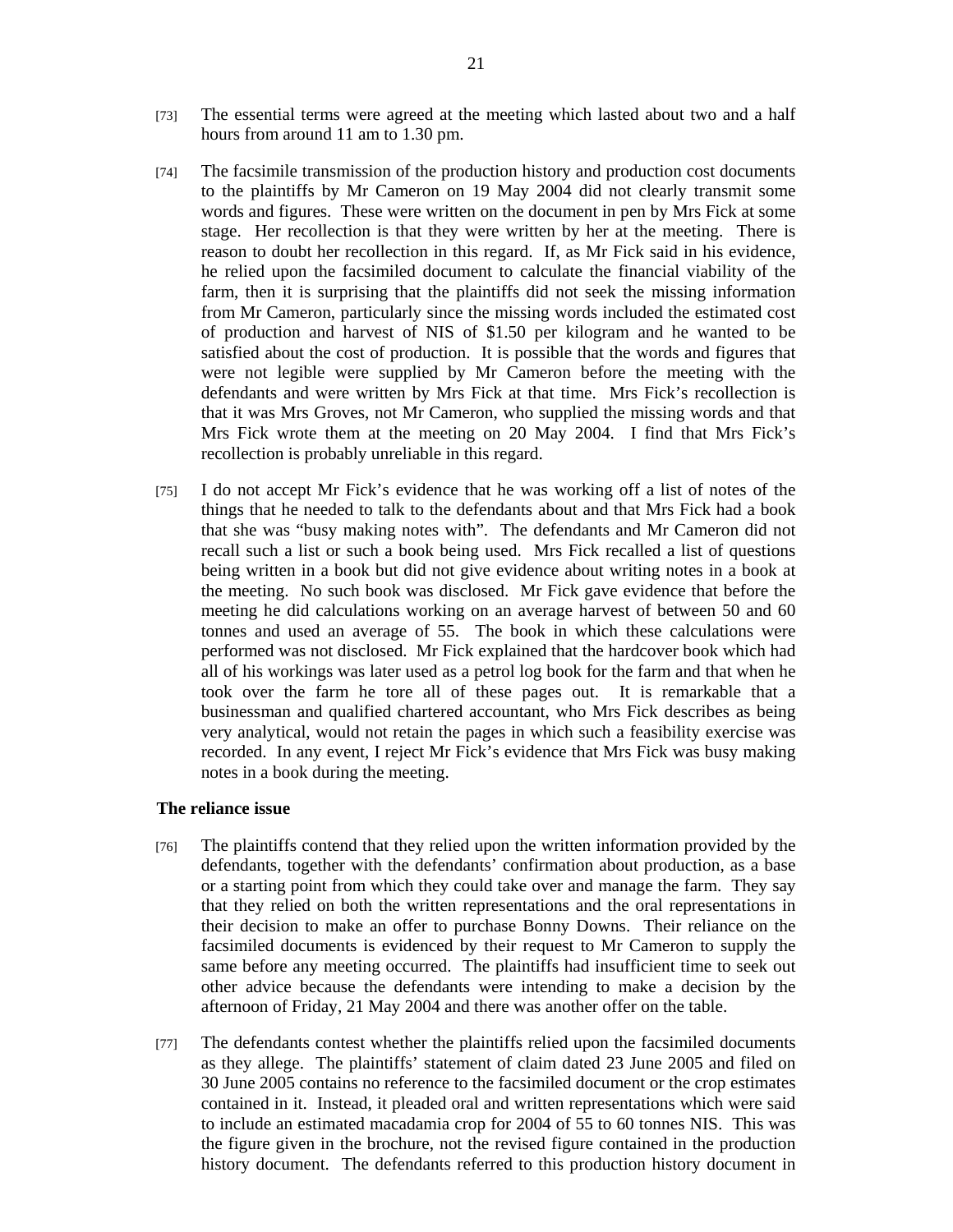their defence filed on 10 August 2005. The unexplained omission to refer to the production history document in the plaintiffs' original statement of claim undermines the plaintiffs' case that they relied upon this document. At trial Mr Fick referred to the production history document as "an incredibly flimsy document" that did not give much information. The overall effect of his evidence was that the plaintiffs relied upon oral representations consisting of responses to questions asked by him at the meeting.

- [78] The contractual acknowledgement in special condition 3 that the plaintiffs relied upon their own inspection, knowledge and inquiries and not on any representations made by or on behalf of the defendants is inconsistent with their plea of reliance. Whilst the terms of this contractual acknowledgement were pleaded, reference was not made to it in the defendants' written submissions on reliance. The contractual acknowledgment does not preclude a finding that the plaintiffs did in fact rely upon oral and written representations.
- [79] Many factors influenced the plaintiffs' decision to purchase Bonny Downs. These included the lifestyle that the property offered them and their family. The plaintiffs had decided to go farming when they lived in South Africa and purchased a farm there. However, they migrated to Australia. Mr Fick had always wanted to be a farmer of orchards. He and Mrs Fick had ideas about Bonny Downs' potential as a farmstay. These and other factors influenced the purchase. Mr Fick had ideas about what he could do to change the farm. He had ideas about introducing additional irrigation.
- [80] The existence of numerous factors that influenced the decision to purchase Bonny Downs does not mean that reliance was not placed upon the contents of the brochure and the facsimiled documents. The production history document contained information about past production upon which Mr Fick concluded that in a normal year "one could do about 60 tonnes (of macadamia) and 3,000 trays of avocados." This is what he says he "took out" of the meeting on 20 May 2004. He concluded that he would probably make about \$140,000. Leaving some leeway he thought he would make \$120,000 and, on this basis, was prepared to buy the farm.
- [81] The reasonableness of adopting a tonnage of 60 tonnes when the expected yield for 2004 had been downgraded to 50 tonnes is questionable. The adoption of a figure of 60 tonnes is more consistent with the plaintiffs' originally pleaded case and reliance upon the brochure, rather than reliance upon the production history document. If Mr Fick relied upon the production history document, as he suggests, then a figure of 55 tonnes for a "normal year" would have been more conservative, being the average of the 61 tonnes in 2001 and the expected harvest of 50 tonnes in 2004, leaving out the drought years of 2002 and 2003. In any event, the issue is not the reasonableness of Mr Fick's optimistic projections, but whether he in fact relied upon the past production document in arriving at them and in deciding to buy the farm. I find that he relied upon the figures contained in it about the past production of macadamias and the projected harvest of 50 tonnes in 2004.
- [82] As to the production history document with respect to avocado harvests, the plaintiffs were not misled by the statement about the projected avocado harvest for 2004 because by the time of the meeting on 20 May and at the time they entered the contract to purchase Bonny Downs they knew the avocados had been harvested, and the 2004 harvest was not a matter of projection. The plaintiffs were not interested in the 2004 avocado harvest, save insofar as it might be indicative of future yields, because they knew it had been harvested and they had no interest in acquiring it as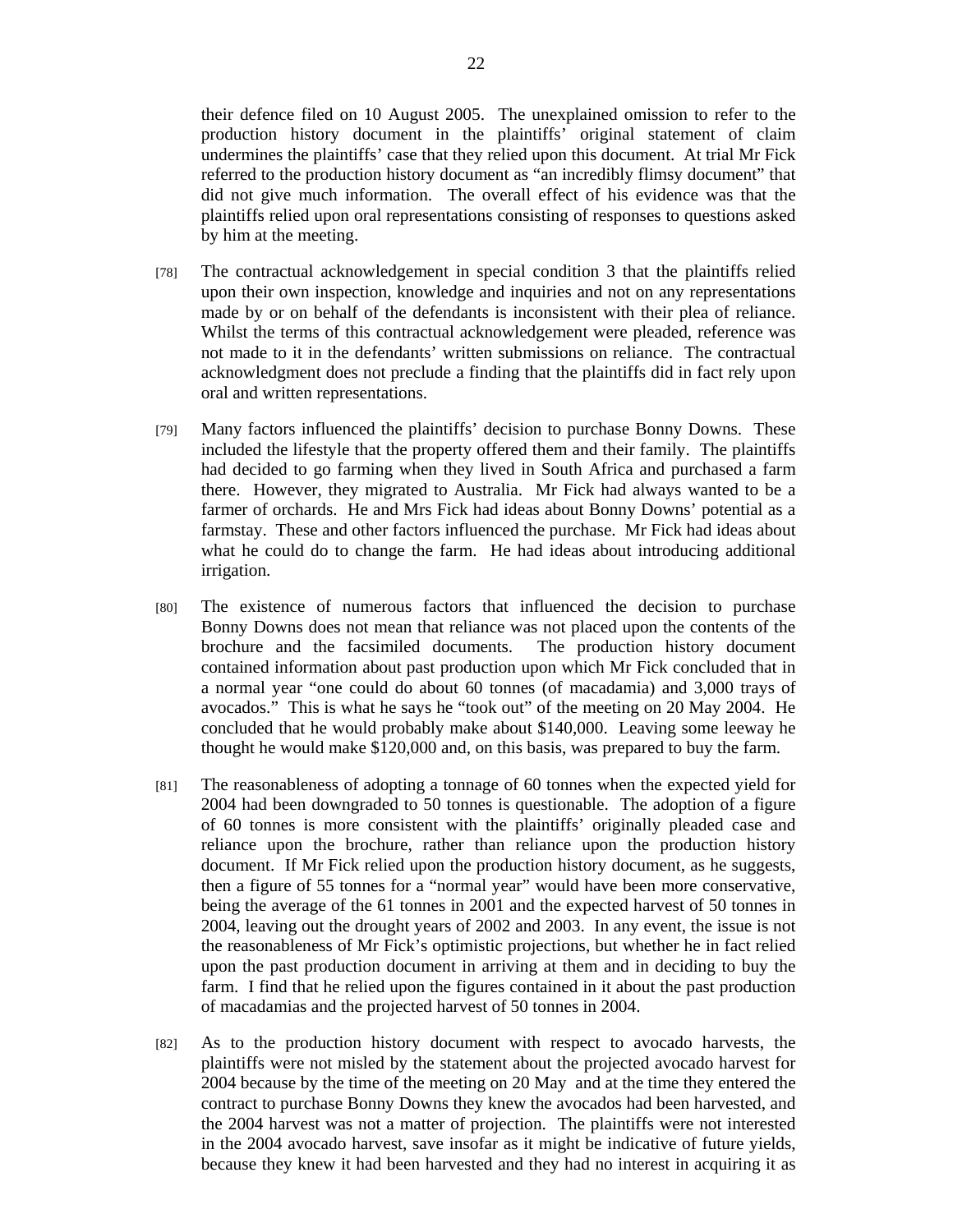part of the purchase. They did not ask Mr Cameron or the defendants about it, save to confirm that the harvest of avocados had been completed.

- [83] The 2004 avocado harvest was 1,769 trays, rather than the expected 3,000 trays because of the storm that occurred on 3 April 2004. This reduced harvest did not, however, affect the avocado trees' capacity to yield 3,000 trays or more in later years. The plaintiffs do not contend that the previously prepared projection for the 2004 avocado crop was in error or unreasonable at the time it was prepared and originally provided by the defendants to Raine & Horne. They do not contend that in May 2004 the avocado trees on Bonny Downs did not have the capacity to yield 3,000 or more trays in the future. $^{10}$
- [84] I find that the plaintiffs were not misled by the production history document's statement about the projected avocado crop for 2004 because by 20 May they knew the 2004 crop had been harvested and, in that regard, the document had been overtaken by events, namely the harvest that had taken place. To the extent that the production history document represented that Bonny Downs had the capacity to yield 3,000 trays of avocados the plaintiffs were not misled in this regard, nor do they claim to have been misled about the farm's capacity.
- [85] The plaintiffs submissions acknowledge, as did Mr Fick in his evidence, that if he had been given a plausible reason for the avocado harvest in 2004 being approximately 1,700 trays, such as the impact of a storm, then this would not have affected the decision to purchase Bonny Downs.
- [86] In summary, the fact that the 2004 avocado harvest was previously expected to be 3,000 trays did not mislead the plaintiffs, they did not rely upon the representation as an indication of the actual harvest that had been achieved in 2004 and any inaccuracy caused by the defendants and their agent not updating the production history document did not cause the plaintiffs any loss or damage.
- [87] Otherwise the plaintiffs relied upon the production history and production costs documents that were facsimiled to them on 19 May 2004 in deciding to purchase Bonny Downs. More generally, and subject to the qualification with respect to the expected avocado harvest in 2004, the plaintiffs relied upon the planting representations and the production representations pleaded in paragraphs 13 and 14 of the FASOC, save to the extent that those representations were qualified by what was said at the meeting on 20 May 2004 and the plaintiffs' inspections of Bonny Downs on 18 and 20 May 2004. The facsimiled documents qualified the contents of the brochure in respect of the expected harvest of macadamias in 2004. The plaintiffs relied upon the estimate of 50 tonnes contained in the production history document that was facsimiled to them, not on the earlier estimate.

## **The number of "productive" macadamia trees**

[88] The brochure's summary referred to "Approximately 6,000 macadamia/avocado highly productive trees".<sup>11</sup> Its contents were more specific about the number and variety of macadamia and avocado trees, and stated that there were a total of 5,500 macadamia trees "of varying age and maturity". The plaintiffs plead that these representations were misleading because:

<sup>10</sup> 10 The parties are agreed that the actual harvest in 2001 was 3,512 trays, not the 3,100 represented in the production history document.<br><sup>11</sup> Neither this nor any other statement about the trees was pleaded to represent that each and every tree

was highly productive.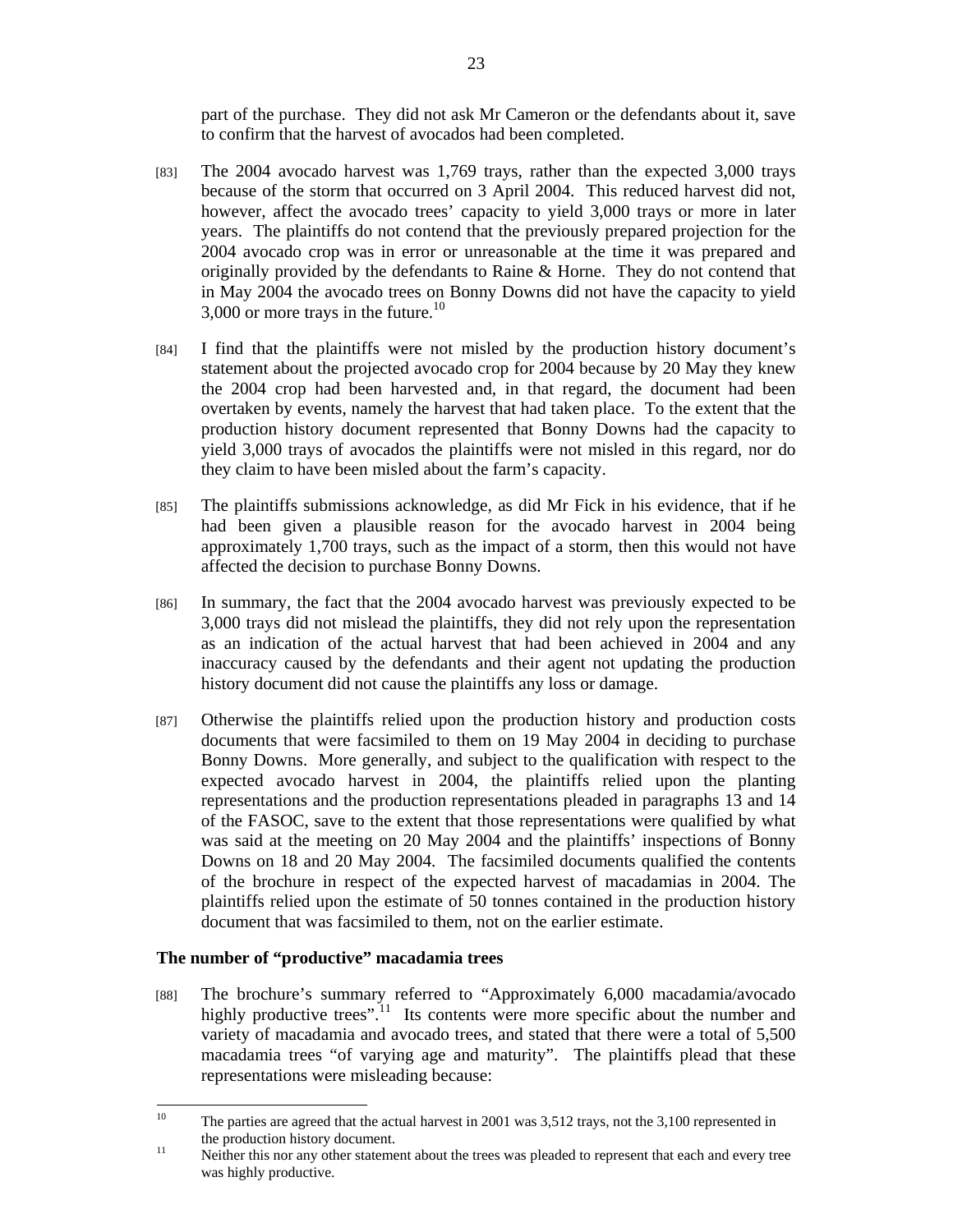- (b) 3,202 of these trees were unproductive;
- (c) 846 of these trees were unviable;
- (d) there were "other macadamia nut trees". $^{12}$

On this reckoning there were only 1,420 "other macadamia nut trees". The plaintiffs' case in this regard depends upon acceptance of definitions of "productive" and "unproductive" adopted by, and counts of "productive" trees undertaken by, Mr Vimpany. The plaintiffs' case on this aspect was not abandoned. But difficulties with it emerged during the trial which highlighted the plaintiffs' difficulty in sustaining the contention that there were only about 1,420 "productive" macadamia trees on Bonny Downs as at May 2004. The plaintiffs' written submissions on the issue of the number of trees simply was "that the health of the trees on Bonny Downs is as opined by Mr Ian Vimpany". However, the present issue is not specifically about the health of the trees, but the number that were productive.

- [89] At this point it is unnecessary to address challenges by the defendants to the methodology adopted by Mr Vimpany in the count that he undertook in response to requests by the plaintiffs' former solicitors in October 2006 to assess the current crop and the productivity of each tree. A fundamental problem with this aspect of the plaintiffs' case is the absence of any accepted definition of what constitutes a "productive" tree. Mr Vimpany's initial report of March 2006 stated that his assessment of a productive tree "is one which for its age is producing nut to the value of at least 2 times its cost of maintenance". Mr Vimpany purported to reference this definition to the Macadamia Growers Handbook, but neither he nor the plaintiffs could point to such a definition appearing in it. In his later April 2008 report he adopted the following definitions:
	- "**Productive**  Trees that are likely to or are carrying a crop of 5-10kgs NIS (Nut in Shell) and are healthy now or will be so in within 2 yrs. Healthy trees are dense, large and vigorous and include categories R0-R2. Trees uprooted by the storm are included ...
	- **Unproductive** Trees with none or < 5kg NIS. These are thin with leaf, have large amounts of dead wood but are likely to recover and become productive in 3-6yrs. They include categories R3-R6. Also included are dead and young trees ...
	- **Non Viable**  These are shaded out interplants or old trees severely debilitated by poor roots, sunburn/canker. They were never good trees. ..."
- [90] These definitions are contentious. On the basis of them, a tree that produced four kg NIS would not be "productive". The productivity or lack of productivity of trees may have an important bearing upon the next substantial issue that I am required to consider, namely whether the macadamia trees had the capacity to yield the estimated 50 tonnes NIS. However, in circumstances in which there is no generally-accepted definition of what constitutes a "productive" tree, I do not consider that the definitions adopted by Mr Vimpany provide a proper basis to

<sup>12</sup> FASOC para 19(a).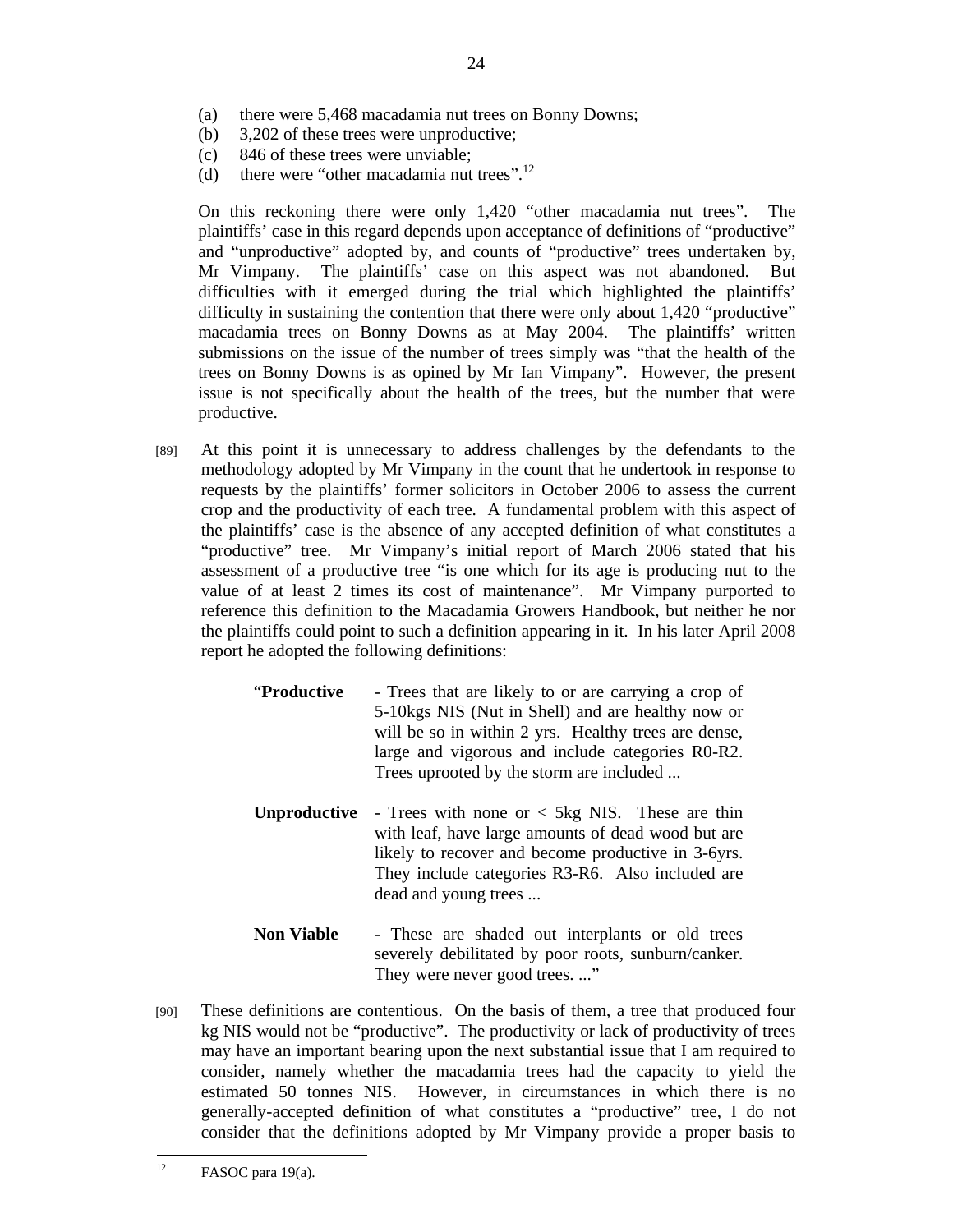determine the number of productive macadamia nut trees that were on Bonny Downs in 2004.

[91] Mr Thompson, an agricultural consultant with extensive experience in the macadamia industry, explained:

> "There is no such clear definition within the macadamia industry of something being productive or unproductive. If there were – within a row 25 per cent of the trees, for example, might have less than five kilos – producing less than five kilos per tree, you would certainly harvest those, and even, depending on circumstances, if the whole orchard was producing less than five kilos on average per tree you would probably still harvest that."

- [92] Other aspects of the evidence additionally persuade me to not accept this part of the plaintiffs' case. The first is the evidence of Mr Clarkson, a registered valuer, who inspected the farm on 10 June 2005 with Mr Fick for the purpose of providing a valuation report on the market value of the property as at 20 May 2004. Mr Fick instructed Mr Clarkson that there were "approximately 4,500 effective macadamia trees". This expression appears in Mr Clarkson's valuation report which was not disclosed in a timely fashion. Mr Fick said that it was not disclosed due to an error on the part of his former solicitor. Incidentally, the report was unhelpful to the plaintiffs' case on loss and damage since it valued the land and improvements as at 20 May 2004 at \$830,000 exclusive of plant and equipment or \$920,000 if plant and equipment was valued at the figure of \$90,000.
- [93] Mr Clarkson explained in his evidence that Mr Fick gave him the figure of 4,500 effective trees on the basis that about 200 trees were less than three years old and that there were 800 inter-planted trees, of which 700 were in poor condition. In short, Mr Fick reduced the total tree count of 5,500 by 1,000 to arrive at a figure of 4,500 "effective macadamia trees". These were the numbers that Mr Clarkson was asked to assume were "commercially viable". Although neither Mr Fick nor Mr Clarkson was a horticulturalist, Mr Fick had direct knowledge of the number of nut trees that were productive in the year after he acquired the farm, and Mr Clarkson did not suggest either in his report or in his evidence that the figure of "approximately 4,500 effective macadamia trees" was inconsistent with his own observations in June 2005. Mr Fick's instructions that there were 4,500 effective macadamia trees as at 20 May 2004 cannot be reconciled with the plaintiffs' case that there were only about 1,420 "productive" trees as at May 2004. Mr Fick acknowledged under cross-examination that the assertion in the amended pleading about the number of productive trees was based solely on Mr Vimpany's assessment, and that both in June 2005 and May 2008 he had a different view, namely that there were roughly 4,500 trees that looked to be good trees.
- [94] Mr Vimpany's low count of "productive" trees is not supported by persons who inspected the property in 2004. These include Mr Ironside and Mr Thompson who each visited the property for the purpose of providing horticultural advice about the macadamia trees.
- [95] Mr Kermond also inspected Bonny Downs in early 2004 for a potential purchaser. He described the macadamia trees as variable, but on the basis of his assessment capable of about 50 tonnes NIS. He observed that the trees were variable and, like one of his company's farms, there were "stronger areas and the not so strong areas". His main objection to recommending the purchase of Bonny Downs was that some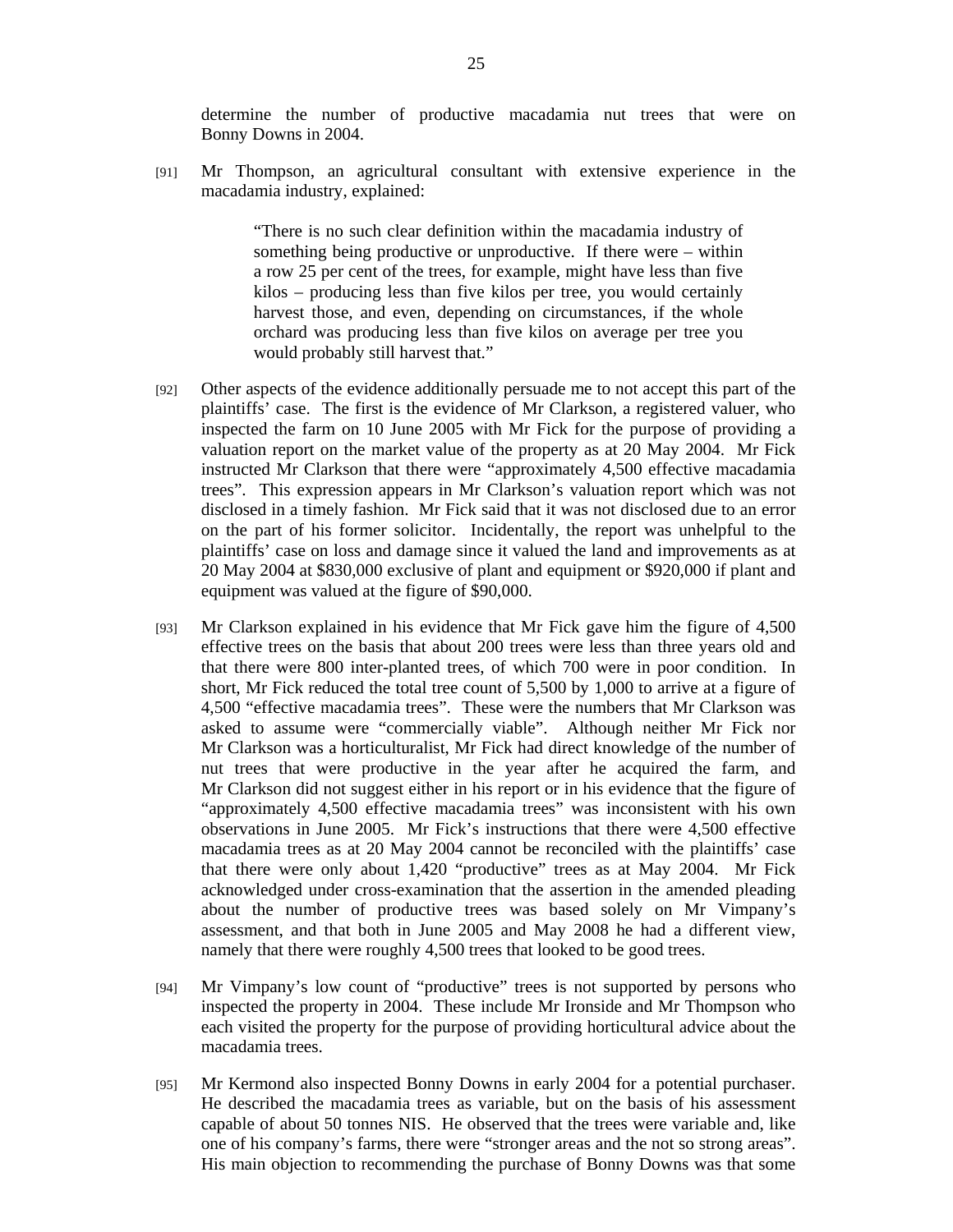areas were very stony and required hand harvesting, whereas his advice was to mechanise as much as possible. It was this feature that stood out more than the condition of the trees. Mr Kermond's evidence is inconsistent with the proposition that less than 1,500 trees on the farm were "productive". The farm was also inspected by Mr Taylor, who made an offer to purchase. His evidence is also inconsistent with the plaintiffs' case concerning the number of productive trees on Bonny Downs.

- [96] In summary, Mr Fick's instructions to Mr Cameron about the number of effective trees on Bonny Downs in May 2004 and the observations of persons who inspected Bonny Downs in 2004 are inconsistent with the plaintiffs' case about the number of trees that were productive.
- [97] I conclude that the plaintiffs have failed to establish their case that Bonny Downs had more than 3,000 trees that were unproductive and 846 trees that were unviable. Expressed differently, the plaintiffs have failed to establish that in May 2004 Bonny Downs had fewer than 1,500 macadamia trees that were productive.

## **Did the macadamia trees have the capacity to yield the crops as represented?**

- [98] The plaintiffs contend with respect to representations about the macadamia production history and the estimated macadamia harvest for 2004 that:
	- (a) the macadamia trees on Bonny Downs did not have the capacity to yield the crops that were represented; and
	- (b) the defendants ought to have known that they did not have the capacity to yield the crops as represented.

The plaintiffs' pleaded case in paragraph 19(b) of the FASOC is in terms of the "other macadamia nut trees" which is defined in the pleading as the balance of the 5,468 trees after deducting 3,202 trees that were alleged to be unproductive and 846 trees that were alleged to be unviable. In other words, the pleaded case is that the balance of 1,420 productive trees did not have the capacity to yield crops, as represented. The plaintiffs' particulars in relation to the capacity to yield issue rely on Mr Vimpany's report and his definition of productive trees.<sup>13</sup> However, the case as conducted at trial about the capacity to yield crops was not so confined.

#### **Sales and production records**

 $13$ 

- [99] The plaintiffs sought to call into question sales records of the defendants. Their case on this aspect depended upon assumptions or conclusions about the number of bins that were mechanically harvested or hand-harvested on Bonny Downs and the approximate weight of NIS contained in each bin that was harvested. It is convenient to first address the defendants' case about sales records, bin numbers and bin weights.
- [100] The defendants contend that records of the crop dispatched as NIS for processing by Stahmanns and Macadamia Exports Australia ("MEA") support the conclusion that Bonny Downs produced the quantity of NIS represented, once account is taken of the NIS harvested from The Nut Farm. They further contend that harvesting records of the number of bins harvested on Bonny Downs supports this conclusion.

<sup>13</sup> Para 3 of the Further and Better Particulars filed 25 July 2008.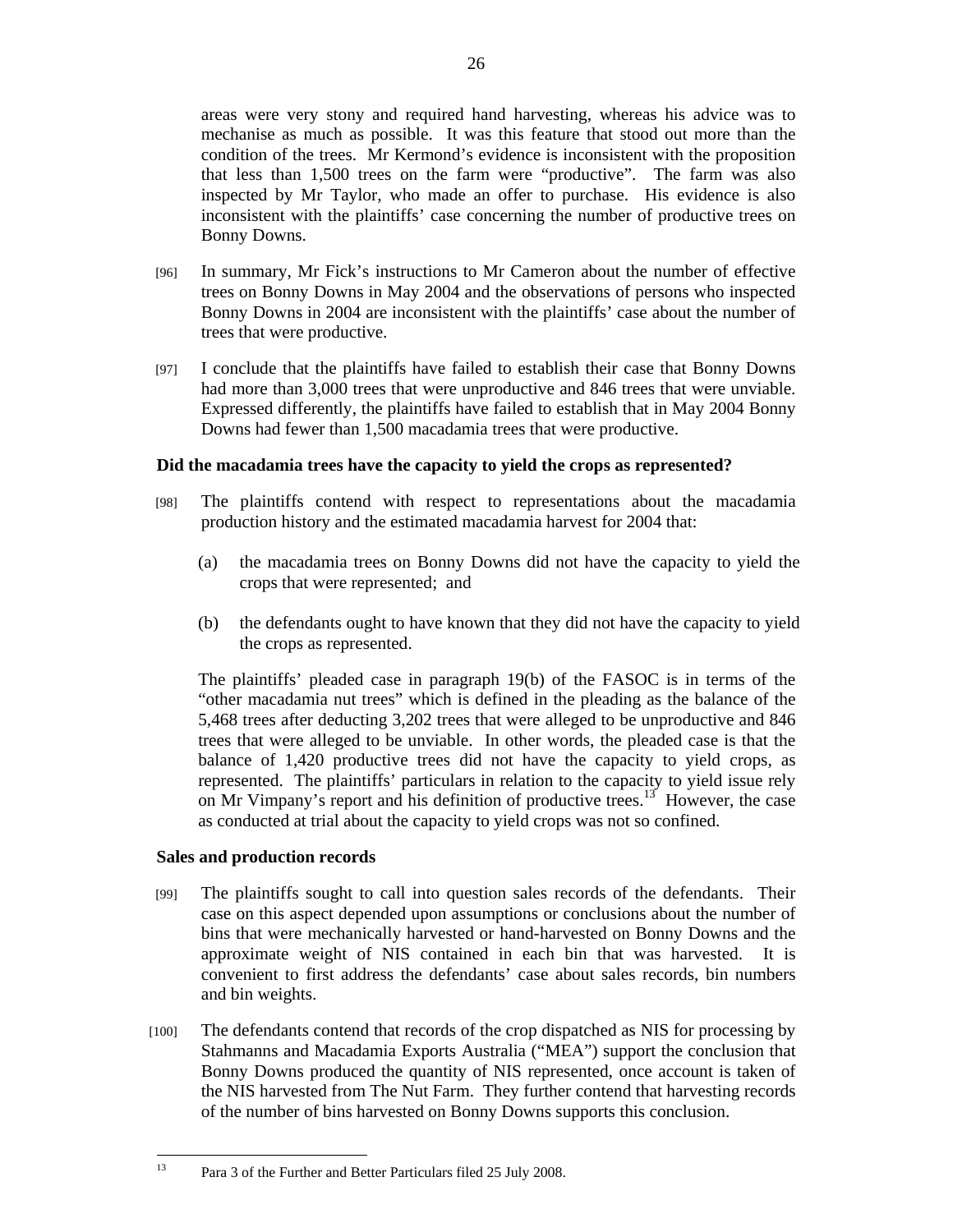- [101] Stahmanns' documents record a total delivery of  $57.212$  tonnes in  $2001$ .<sup>14</sup> The defendants delivered 21.3 tonnes NIS to MEA in 2001.<sup>15</sup> The total NIS delivered to the two processors in 2001 was approximately 78.5 tonnes.
- [102] In 2002 the defendants sent 34.6 tonnes of NIS to Stahmanns. The defendants retained about one tonne of NIS in that year for direct retailing. The total for 2002 was therefore 35.6 tonnes.
- [103] In 2003 the defendants sent 35.3 tonnes of NIS to Stahmanns for processing. The defendants also retained about one tonne of NIS in that year for direct retailing. Their total production for 2003 therefore was 36.3 tonnes.
- [104] In 2004 the defendants sent 59.7 tonnes of NIS to Stahmanns for processing. They again retained about one tonne of NIS for direct retailing, making a total of 60.7 tonnes.
- [105] The plaintiffs question whether the total quantity of NIS delivered by the defendants to the two processors came from their farm and, in particular, contend that there is a "lack of unambiguous evidence" relating to a delivery of 21.72 tonnes on 29 June 2001. They also point to the fact that the defendants did not disclose separate production records for Bonny Downs and The Nut Farm, that the harvest from both farms was combined and therefore it is possible that The Nut Farm produced more than that contended for by the defendants. I shall deal with each issue in turn.
- [106] The plaintiffs speculate that the defendants purchased NIS from other growers or some other source that was delivered to the processors. This possibility was put to each defendant and rejected by them. There is no proper evidence to support such a suggestion. Documents evidencing the defendants' delivery of NIS to Stahmanns and MEA were provided as annexures to a statement of Ms Kate Groves dated 20 December 2005. The plaintiffs were on notice for more than four years prior to trial of the defendants' case in relation to quantities of NIS delivered from their farms. No former employee, farm worker, truck driver or other witness was called by the plaintiffs to support the theory that the defendants purchased NIS from another source and delivered it to a processor. No purchases of NIS are recorded in the defendants' books, either as a cost of goods purchased or as a "contra" item. If the defendants earned taxable income from the NIS that was processed it is surprising that the cost of purchases was not brought into account.
- [107] The plaintiffs questioned in their written submissions a delivery of NIS that occurred on 29 June 2001. The plaintiffs' argument on this point depends upon assumptions about the number of bins that were mechanically harvested by Mr Hartwig, the number that were mechanically harvested by Mr Groves, the number that were hand-harvested and the average bin weight. To follow the plaintiffs' argument with respect to the particular delivery and the issues in the case in general about macadamia production on Bonny Downs it is necessary to canvass some of the evidence concerning harvesting practices and the weight of NIS in harvest bins.

 $14$ Exhibit 68. The delivery dockets and tax invoices referred to in para 27.1 of the plaintiffs' submissions total 59.05 tonnes.

<sup>&</sup>lt;sup>15</sup> Exhibit 73 records 21.41 tonnes whereas the delivery docket for 3 September records 21.3 tonnes. I adopt the lesser figure.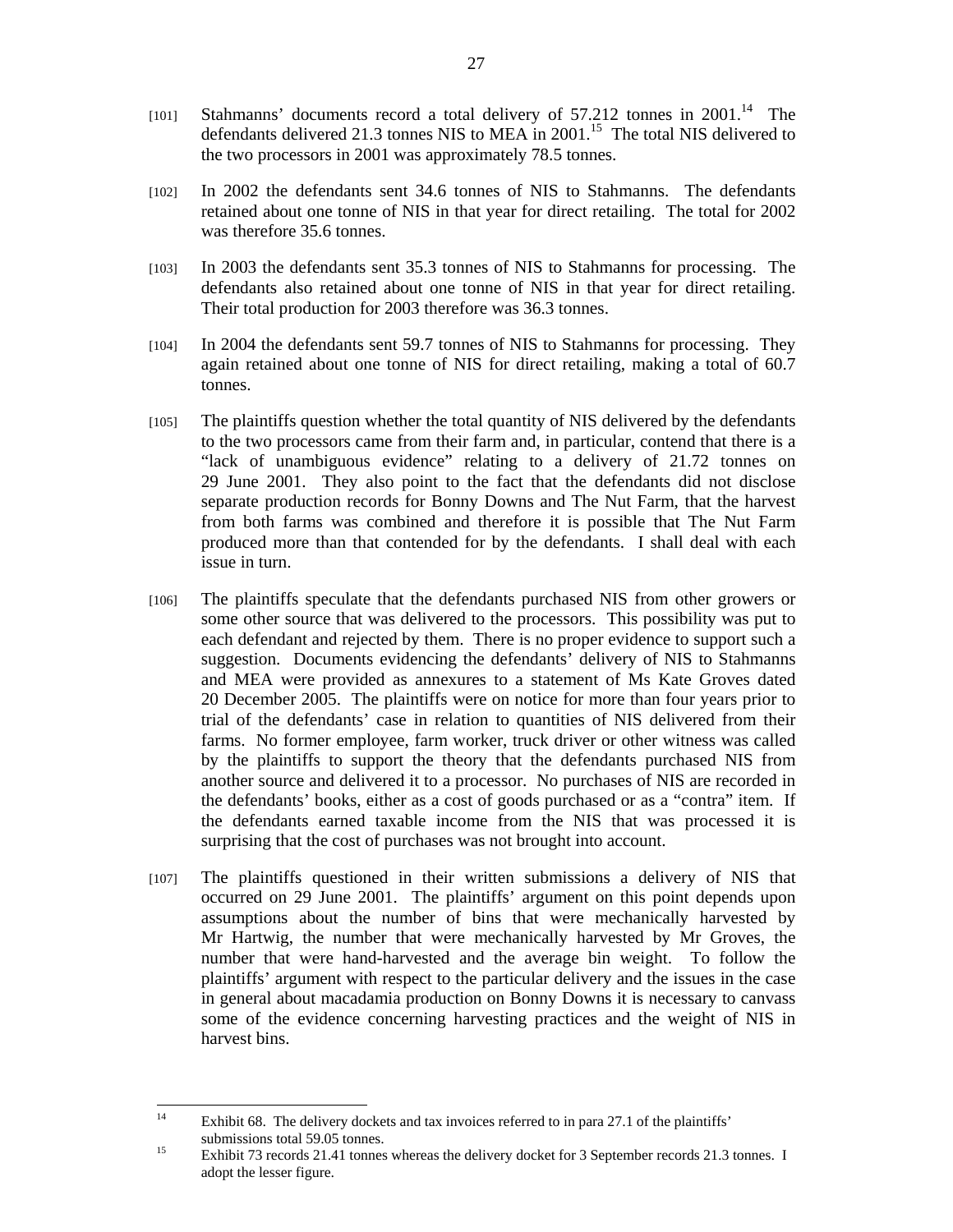#### **Harvesting practices**

- [108] About 80 per cent of the macadamia nut crop on Bonny Downs was mechanically harvested. The remaining 20 per cent was hand-picked in steeper and rockier areas. All of the macadamia trees from The Nut Farm were hand-picked.Nuts harvested from Bonny Downs and The Nut Farm were stored in a silo on Bonny Downs before being delivered to a processor. Mr Groves estimated the capacity of the silo to be about 20 tonnes.
- [109] The mechanical harvesting on Bonny Downs was mainly undertaken by an employee, Mr Hartwig. Mr Hartwig undertook about 90 per cent of the machine harvesting, the balance being performed by Mr Groves. The parties are agreed that calculations of the estimated tonnage of crop should be on the basis that about 70 per cent of the nut harvest on Bonny Downs being by Mr Hartwig, 10 per cent by Mr Groves and the remaining 20 per cent being hand-picked.
- [110] Mechanical harvesting involved the nut in its husk being picked up from the ground by the harvester, which was attached to a tractor. The steel harvester bin was filled and the nuts formed a pyramid shape at the point of entry into the harvester bin. Mr Hartwig would remove the pyramid effect by tipping the bin two or three times to ensure that the harvester bin was full. Once filled, the harvester bin would be emptied into a wooden crate known as a pick bin.
- [111] In the case of hand-harvesting, Mr Hartwig would take a pick bin on the forks of a tractor to areas in which hand-picking took place. Nuts were picked into buckets. According to Ms Lyn Horton, who worked on a casual basis for the defendants and subsequently for the plaintiffs, there was a mark up to which the wooden bins would be filled. The nuts were picked into 20 litre buckets, and 24 of these buckets would go into the hand-picked bin. Individuals and contractors were paid by weight of nuts picked, and 24 buckets would fill the hand-picked bin to the required level. The hand-picked bins contained less than the machine-filled pick bins. Ms Horton's understanding was that there were eight hand-picked bins to the tonne.
- [112] Informal records of the number of hand-picked bins were kept in a notebook to enable the defendants to pay contractors each fortnight. However, these documents were not retained save for some notes recorded in a small green pocket notebook for 2004.
- [113] Mr Hartwig kept daily timesheets and recorded on them the number of wooden pick bins that were filled by mechanically harvested nuts. They record that he mechanically harvested 209 bins in 2001 and 105 bins in 2002. There is no record of the bins harvested in 2003, but like 2002 it was a drought year.
- [114] The small, green field book contains notes in Ms Horton's handwriting. It includes a summary for 2004 in her handwriting of both mechanically harvested and hand-picked bins. It records a total of 189 mechanically harvested bins and 58 hand-picked bins.

#### **Bin weight**

- [115] Mr Groves operated on the basis that there were between four and five mechanically harvested bins to the tonne and eight hand-picked bins to the tonne.
- [116] On 10 May 2006 the plaintiffs conducted a weighing process in the presence of Mr Perissinotto, a chartered accountant. A summary of what Mr Perissinotto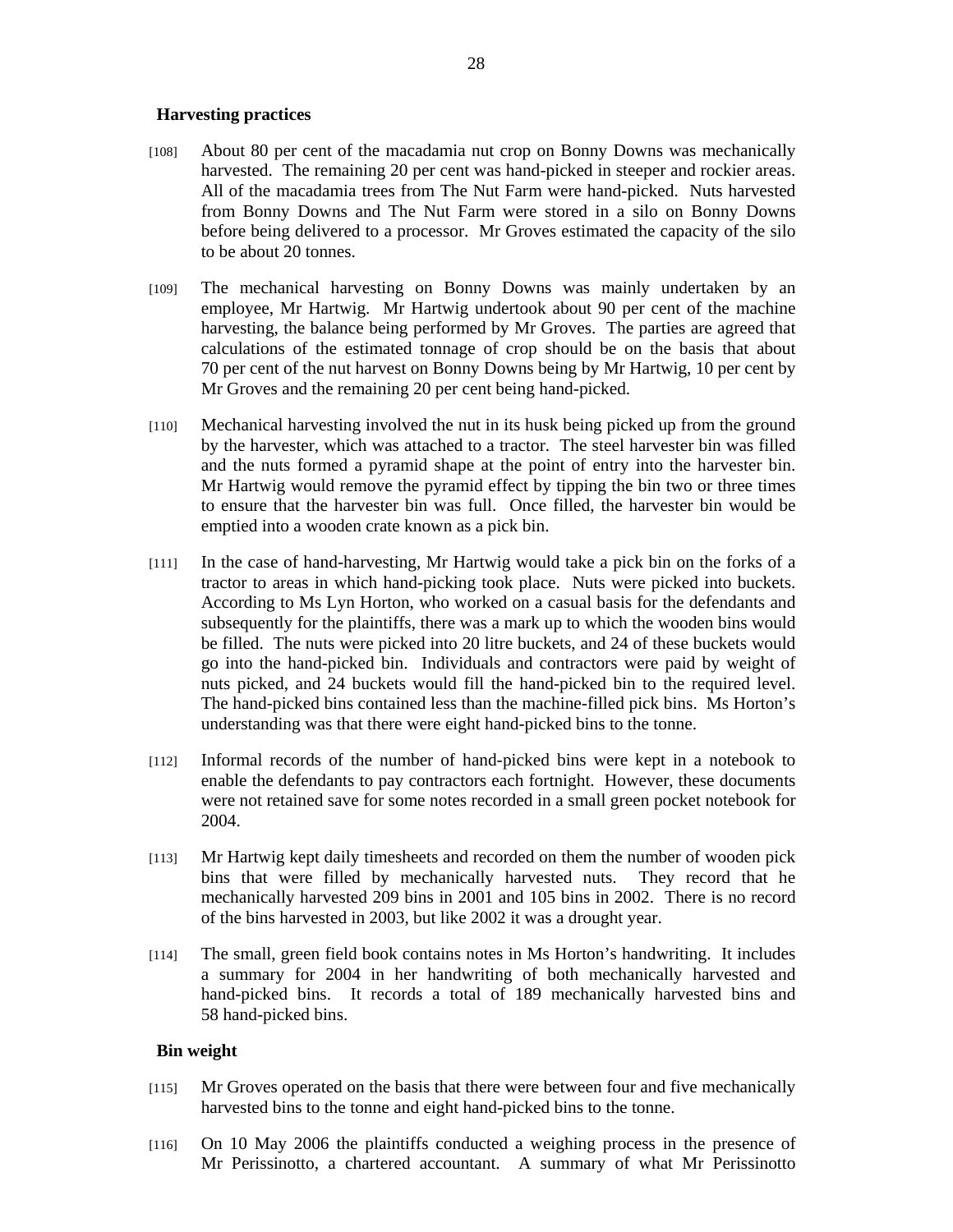observed appears in Exhibit 99. The harvested nuts in husk were emptied into a pick bin, a photograph of which is Attachment 5 to Mr Perissinotto's report. The contents of the pick bin were dehusked. The NIS was weighted and totalled 204.5 kilograms. On a later date, the contents of a pick bin that was not filled as much were dehusked and the NIS weighed 161 kilograms. Mr Fick advised Mr Perissinotto that this pick bin was typical of the quantity of nuts usually stored in a pick bin.

- [117] Mr Hartwig reviewed the photographs attached to Mr Perissinotto's letter and said that the photograph, Attachment 5, was a fair representation of the usual or ordinary level to which he would fill a pick bin by emptying the harvester bin into it. The photograph, Attachment 11, showed an amount of nuts that was "well short" of the amount of nuts that Mr Hartwig usually carried in the pick bins. Mr Hartwig's evidence about this and other aspects of his mechanical harvesting of Bonny Downs was not challenged by cross-examination, and I accept it. His timesheets are a reliable record of the total number of pick bins that were filled by him by the mechanical harvesting process that he described. In conjunction with the weight reported by Mr Perissinotto of the NIS derived from the pick bin photographed in Attachment 5, I conclude that the pick bins filled by Mr Hartwig produced, on average, more than 200 kilograms NIS.
- [118] The defendants also point to a document, Exhibit 93, prepared by Mr Fick that records the number of bins harvested in 2005, 2006 and 2007. There is evidence that the harvests from Bonny Downs in each of those years were 27 tonnes, 37 tonnes and 30 tonnes. Based on these figures, the defendants submit that the average bin weight of NIS in 2006 was 209 kilograms per bin, and that the average bin weight of NIS in 2007 was 215 kilograms. The plaintiffs submit that it is uncontroversial that the number of bins recorded on Mr Fick's document for 2006 and 2007 refers to the steel harvester bin, and note that the document and its reference to steel bins were not the subject of cross-examination. The parties' competing arguments about this document and its implications for bin weights assume that the document records the number of steel harvest bins of nuts that Mr Fick harvested in 2006 and 2007. However, I am reluctant to proceed on that assumption. The document appears to record both the number of mechanically harvested and hand-picked bins. No explanation is given as to how and why the hand-picked nuts would be collected in the steel bin that was used for mechanical harvesting. The original of the document was not produced, a photocopy of it being included in the Bundle of Documents for the trial and admitted in that form without objection. After the document assumed importance in the parties' supplementary written submissions, I requested that the original of the document be provided and become an exhibit. The solicitors for the plaintiffs advised that they had made inquiries to locate the original, however, neither they nor their client held the original, and were uncertain as to its whereabouts. Because the document was not the subject of cross-examination, no explanation was given by Mr Fick about how and why the word "(steel)" came to be written on the document in some places after a number of bins were totalled. Reliance upon the document without evidence about its compilation is potentially unfair to Mr Fick even where the parties are content to proceed on a common assumption.
- [119] I have major reservations about the reliability of Mr Fick's evidence in general, and about his use of bins in particular. He gave evidence that all but two of the wooden pick bins were disposed of because they were "dilapidated" and were "absolute rubbish". Yet a number of them appear in photographs taken in April 2006. One of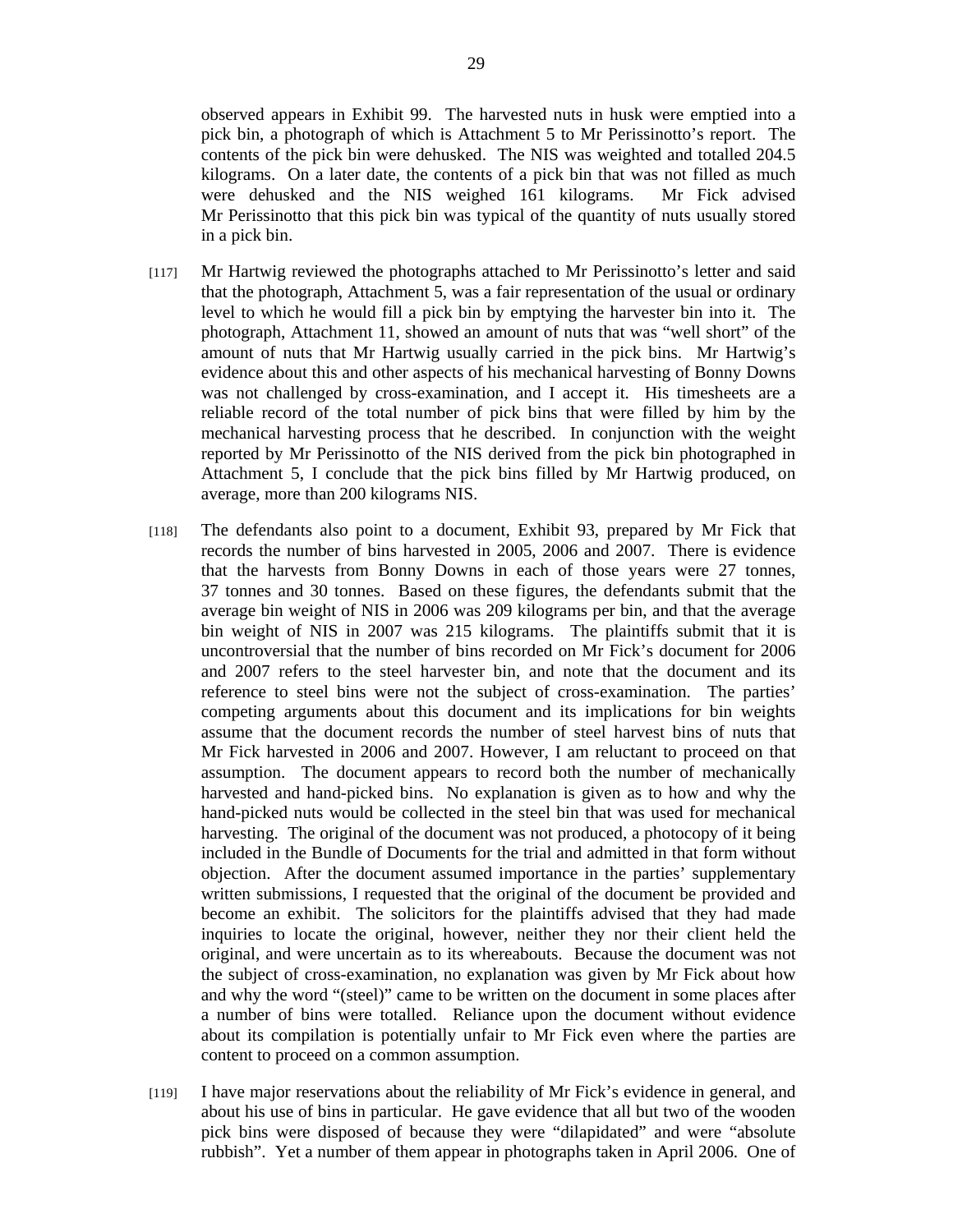the wooden pick bins contains a large quantity of nuts. Four others appear to be in reasonable condition. Another is upturned, with one piece of wood requiring a nail or a screw to put it back in place. Mr Perissinotto witnessed wooden pick bins being used in May and June 2006. The evidence is in an unsatisfactory state about the extent to which wooden pick bins were used in 2006 for at least hand-picked nuts.

- [120] I shall adopt the assumption shared by the parties that Exhibit 93 records the number of steel harvester bins that were harvested from Bonny Downs in 2006 and 2007. Mr Hartwig's evidence is that, except for two or three pick bins that were smaller, the steel harvester bin and the pick bins were of similar size and capacity. His oral evidence was that the steel bin could hold "slightly more" than the wooden pick bin into which it was emptied. Mr Hartwig's evidence did not suggest that it was ever much more.
- [121] The plaintiffs contend in supplementary submissions that the bin weights of 209 kg and 215 kg in 2006 and 2007 respectively submitted by the defendants cannot be accepted as being the average weight of nut in the wooden pick bins, but are the average weight of nut in a full steel harvester bin. In response, the defendants make essentially two submissions. The first is that on the basis of Mr Fick's evidence about his harvesting practices compared to those of Mr Hartwig, Mr Fick could not have put more nuts into the steel harvester bin than did Mr Hartwig, and that, in any case, the limiting factor was that the nuts would continuously strike the fan when the bin was full. This submission is not contested and I accept it. The second submission is that Mr Hartwig's evidence was to the effect that a full steel harvester bin held approximately the same amount of nuts as a wooden pick bin. In response the plaintiffs submit that Mr Hartwig's reference to "slightly more" is not necessarily confined to a few extra nuts, and could conceivably be between 10 per cent and 20 per cent more. I do not accept the plaintiffs' interpretation of Mr Hartwig's evidence. I understood his oral evidence as indicating that a full steel harvester bin *could* hold "slightly more" than the wooden pick bin, but did not always do so. His evidence did not suggest that it was in the order of 10 per cent or 20 per cent more. There is no evidence that it could hold a significantly greater capacity than the wooden pick bin. In any case, it would not be efficient to routinely overfill the steel harvester bin, leaving a substantial quantity of nuts in the bottom of it after the wooden pick bin was filled, with these excess nuts being taken back to the harvesting operation rather than being emptied into another wooden pick bin.
- [122] I accept the defendants' submission which is based upon the shared assumption that the bin numbers referred to in Exhibit 93 are to the steel harvester bin. I accept that the weight of nuts contained in the steel harvester bin was almost the same as the weight of nuts contained in the wooden pick bin into which it was emptied. The plaintiffs' documents therefore support the conclusion that the steel harvester bin collected an average of 209 kg NIS in 2006 and an average of 215 kg NIS in 2007, and that this weight was very close to the weight of NIS in the wooden pick bins that were filled by Mr Hartwig when he undertook mechanical harvesting for the defendants. The records pointed to by the defendants support the conclusion that a wooden pick bin filled by Mr Hartwig was capable of holding the equivalent of 215 kilograms NIS. This equates to 4.65 pick bins to a tonne of NIS.
- [123] Although I accept the defendants' submissions about the weight of NIS harvested by Mr Fick, it is sufficient to conclude on the basis of Mr Hartwig's evidence and the weighing process witnessed by Mr Perissinotto, that Mr Hartwig filled pick bins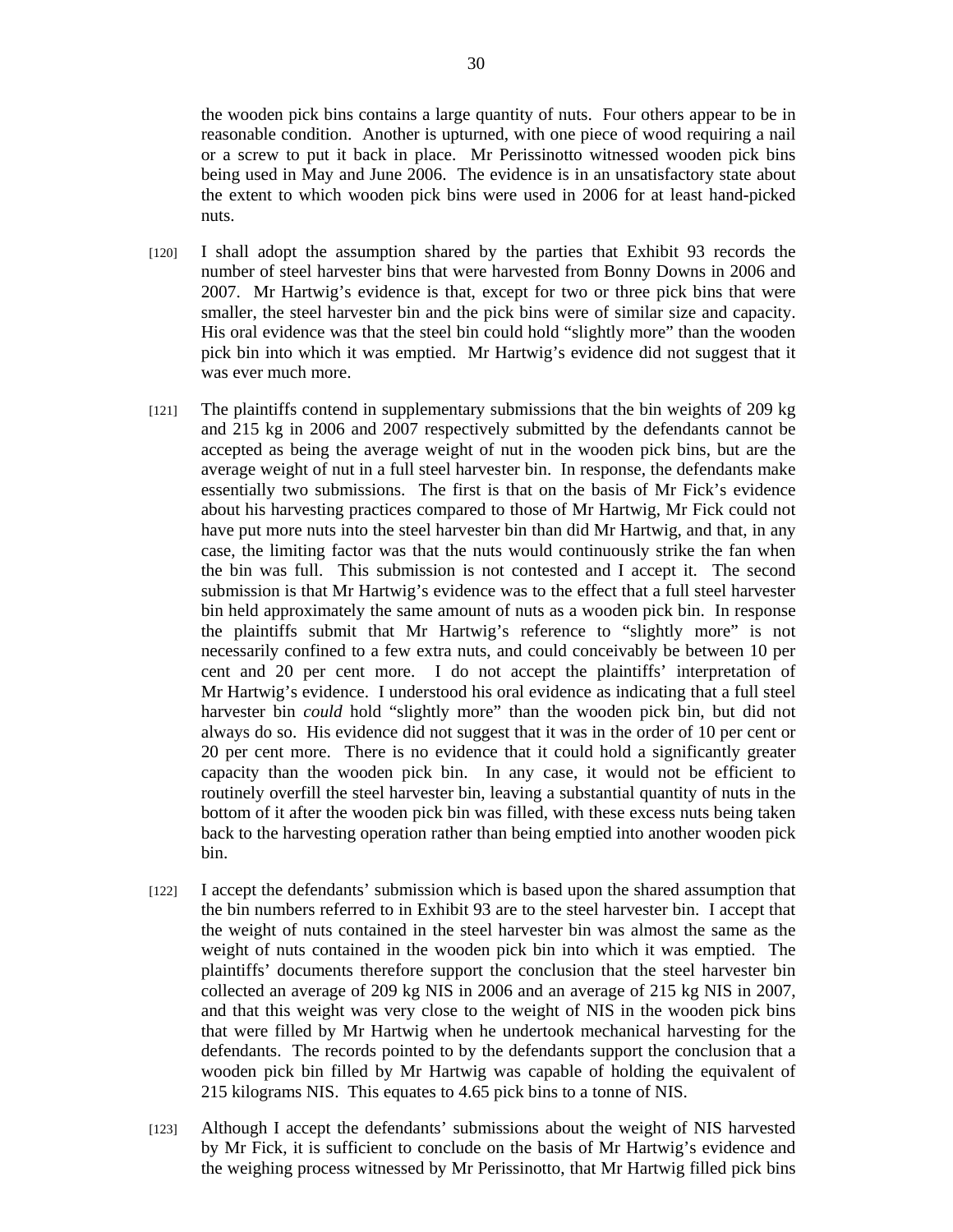with more than the equivalent of 200 kilograms NIS. A weight of 215 kilograms NIS equates to 4.65 pick bins. A weight of 210 kilograms NIS equates to 4.76 pick bins. A weight of 205 kilograms equates to 4.88 bins to a tonne.

[124] The evidence supports Mr Groves' rule of thumb that it took between four and five pick bins to produce a tonne of NIS. Mathematical precision in these matters is impossible. I conclude that it took approximately 4.75 of the pick bins filled by Mr Hartwig to produce a tonne of NIS.

#### **Production on Bonny Downs based on bin weights**

- [125] In arriving at an estimate of the tonnes of NIS produced by Bonny Downs I shall adopt the percentages accepted by the parties, namely that Mr Hartwig's mechanical harvesting constituted 70 per cent of the harvest, Mr Groves' mechanical harvesting 10 per cent and the remaining 20 per cent was hand-picked. Based on these figures, in 2001 Mr Hartwig's 209 bins produced the equivalent of 44 tonnes NIS, Mr Groves' mechanical harvesting produced approximately 6.3 tonnes and the balance that was hand-picked produced 12.6 tonnes. On this basis, the total production for Bonny Downs in 2001 would have been 62.9 tonnes. This is slightly more than the 61 tonnes estimated by the defendants in the production history document.
- [126] I return to the plaintiffs' submissions that seek to cast doubt on there having been a delivery of 21.72 tonnes on 29 June 2001. The plaintiffs' submissions proceed on the basis of a number of assumptions about the contribution from The Nut Farm and Bonny Downs to a first delivery that occurred on 22 May 2001 and a second delivery on 29 June 2001. They also involve assumptions about the mix of hand and mechanically harvested bins. There is no basis in the evidence to assume that the 80-20 ratio of mechanically harvested bins to hand-picked bins applied with respect to the nuts comprising particular deliveries. It was a ratio in respect of production over an entire season. I am not persuaded by the plaintiffs' submissions, particularly because the assumptions upon which they are based are not reliably established by evidence. The 103 bins that were harvested by Mr Hartwig by May 2001 could, in themselves, account for the 21.62 tonnes that were delivered to Stahmanns on 22 May 2001, assuming an average bin weight of 210 kilograms. Assuming a figure of 205 kilograms, the balance of approximately .5 of a tonne might have been supplied by Mr Groves' mechanical harvesting or a small amount of hand-harvesting. I am not persuaded by the plaintiffs' arguments that seek to call into question the delivery of 21.7 tonnes on 29 June 2001. I accept the defendants' evidence that the quantities of NIS delivered to Stahmanns and MEA came from Bonny Downs and The Nut Farm and are recorded in the delivery dockets and tax invoices that appear in the evidence. These records indicate a total delivery in 2001 from both farms of about 78.5 tonnes of NIS.
- [127] In 2002 the defendants delivered 34.6 tonnes NIS to Stahmanns and retained about one tonne for direct retailing. That the 2002 harvest was about a half of the 2001 harvest is reflected both in the records of the tonnes of NIS delivered and in Mr Hartwig's records of the number of bins that he mechanically harvested. In 2002 it was 105 bins compared to 209 in 2001. Bonny Downs would have produced about half its 2001 production of 62.9 tonnes, or 31.5 tonnes.
- [128] I have previously found that in 2003 the total production from both farms was 36.3 tonnes, and that in 2004 their total production was 60.7 tonnes.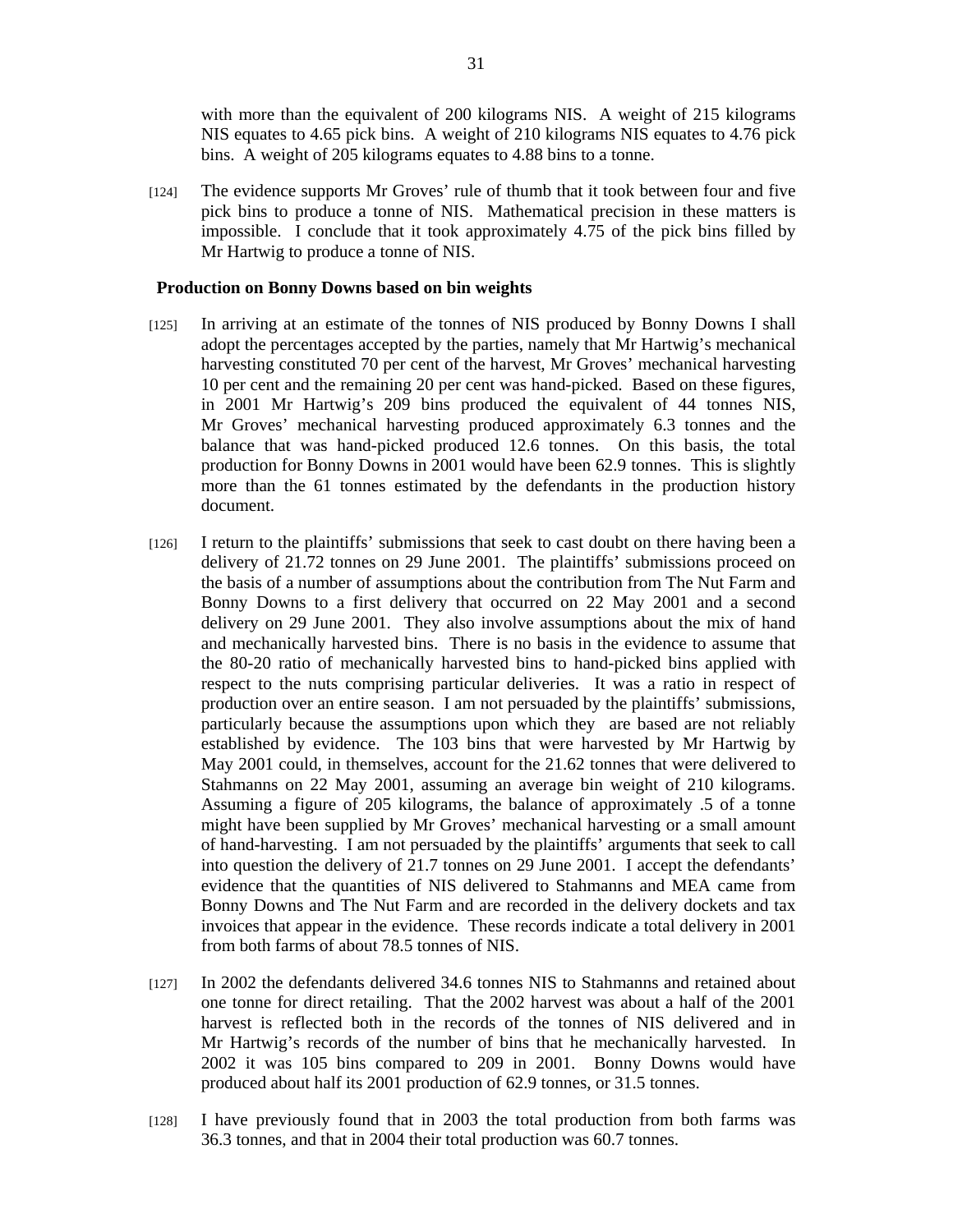- [129] The plaintiffs contend that the evidence, and the lack of disclosed, separate production records for Bonny Downs and The Nut Farm, make it possible that The Nut Farm produced more than that asserted by the defendants. They submit that the production attributed by the defendants to Bonny Downs and The Nut Farm seems to have no relation to the proximity of the two farms and the fact that the same person farmed them. The plaintiffs, however, acknowledge that the comparison of trees and potential historical production between the farms is not a simple task. One reason is that the trees on the farms were planted at different times. Although there is general consensus about the age at which trees reach their maximum production potential, the plaintiffs acknowledge that "the exact amount produced is affected by variable factors such as the health of the tree (which may be tied back to factors such as soil quality, farm management practices, climatic conditions and irrigation), the particular varietal type and the concentration of planting per hectare."
- [130] The relative production of Bonny Downs and The Nut Farm in the relevant years cannot be derived by a simple comparison between the number of trees on each property. The plaintiffs' management of Bonny Downs commenced in 1991 with 2,500 established trees that had been neglected by the previous owner of the property. New tree plantings occurred on both The Nut Farm and Bonny Downs in the 1990's. These new trees were planted amongst existing banana plantations and the trees that were planted on The Nut Farm did not produce until 1999.
- [131] Calculations based upon industry averages are problematic. Estimating relative yields is complicated by the fact that different varieties were planted on The Nut Farm to those that were planted on Bonny Downs and different varieties have different characteristics, including their productivity during droughts. Mr Ironside, who worked as an independent consultant to macadamia growers, including Mr and Mrs Groves, noted that the varieties 344 and 741 were amongst the worst affected by the prolonged drought that occurred in 2002 and 2003. He observed that, in common with other farms in the Gympie region, the 344 and 741 trees that were planted on the defendants' home farm produced very little, compared with the previous seasons. Mr Ironside reported this in 2005, and his evidence was that these trees were in shallow, dry soils and were adversely impacted by the severe drought.
- [132] I have found that the total tonnage delivered to processors from Bonny Downs and The Nut Farm in 2001 was approximately 78.5 tonnes. I have found that approximately 63 tonnes were harvested from Bonny Downs. The balance of approximately 15.5 tonnes came from The Nut Farm. This constitutes about 20 per cent of the total production. The Nut Farm had about 35 per cent of the total number of trees. However, given the ages of the trees on The Nut Farm compared to the ages of the trees on Bonny Downs, a figure of 20 per cent does not seem anomalous.
- [133] I accept Mr Groves' evidence concerning the poor yields from The Nut Farm in the drought years of 2002 and 2003. It was based upon his personal inspection of the trees during those years, his management of the properties and his payment of contract workers for hand-picking nuts from those properties. The plaintiffs invite a comparison between aerial photographs taken in 2002 which indicate that both Bonny Downs and The Nut Farm had areas with "strong canopies and areas of less canopy such as on the House Block". The interpretation of these photographs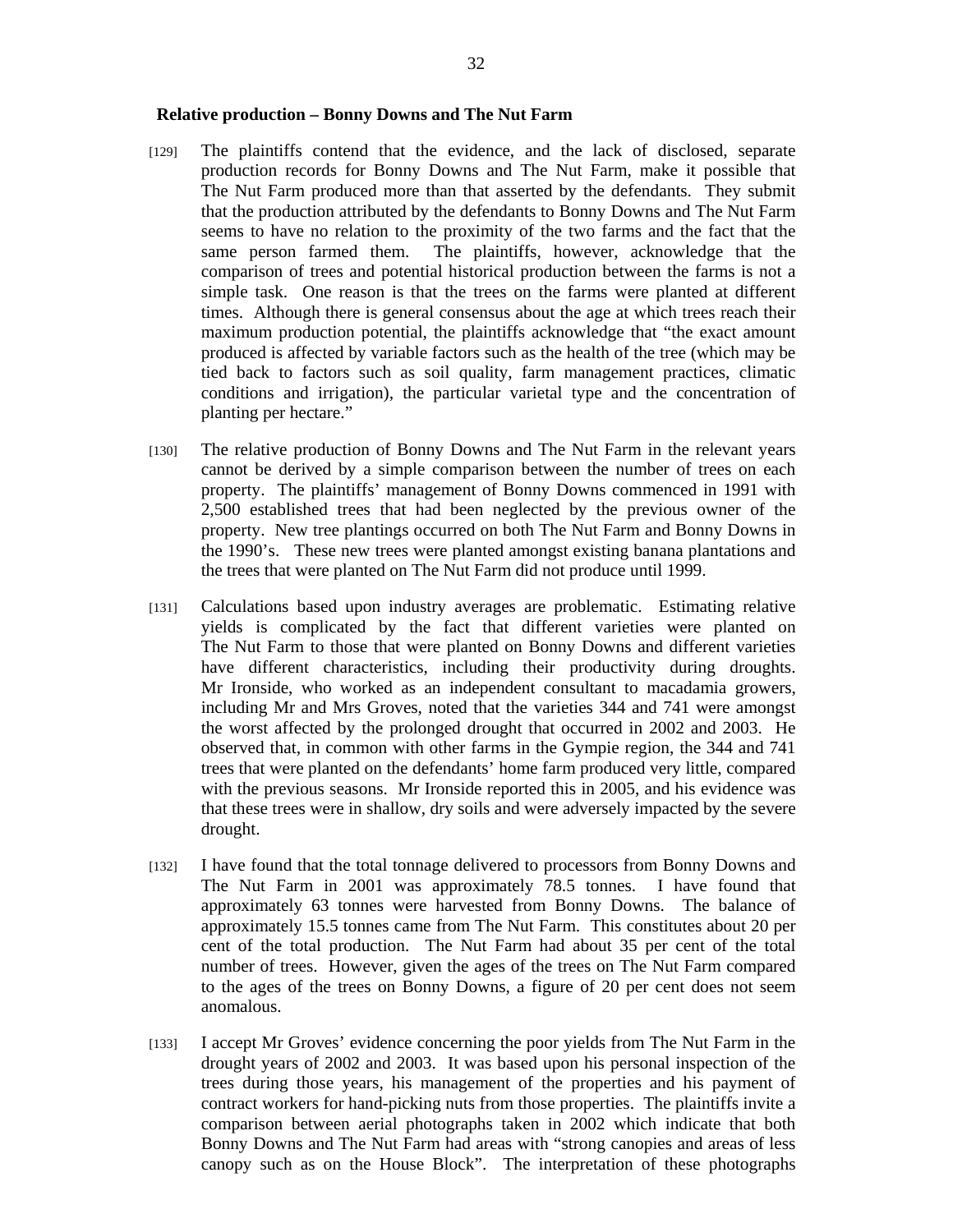comes with its difficulties. The apparent strength of the canopy in different blocks may depend upon the space between trees or even the extent to which trees which appear to be close together are on a steep hillside. In any case, the apparently strong canopy on some blocks on The Nut Farm does not necessarily mean that the trees on those blocks were highly productive.

- [134] Rather than rely upon interpretation of aerial photographs, I prefer to rely upon the observations of witnesses who visited the two farms in the relevant years. In addition to Mr Groves, who closely observed each farm and the development of nuts in particular areas, the farms were visited by Mr Ironside who had occasion to collect nuts on both properties. Mr Ironside's focus was not specifically on yield, let alone estimating the likely harvest from each property. However, he visited each property and observed very little crop in certain areas. He particularly observed that the 741 variety had very little crop whereas, at the same time, the A38 varieties growing nearby were holding obvious crop. Mr Ironside's evidence was that tree canopy was not necessarily indicative of production. Trees with large canopies may produce very little crop. According to Mr Ironside, in determining productivity the amount of canopy may not be as important as the variety. The A38 does not have a big canopy, but can be a prolific producer of nuts, while the 741 variety growing nearby with a huge canopy can produce very little crop. Mr Ironside's impressions of the relative productivity of Bonny Downs and The Nut Farm at the time of the drought were derived, in part, from the fact that his horticultural work normally required him to take 10 nuts off a tree to look for eggs of the nut borer. He was able to take 10 nuts off a tree on Bonny Downs easily but found it very difficult to find nuts on the 344 and 741 varieties that grew on The Nut Farm. He deduced that the trees on The Nut Farm were less productive than those on Bonny Downs. His observations in the field enabled him to conclude that there were very few nuts on the 341 and 741 varieties on The Nut Farm and more nuts on the trees on Bonny Downs. He was not able to say whether the orchards on The Nut Farm yielded a particular percentage compared to those on Bonny Downs. However, he observed the effect of the drought on certain blocks in The Nut Farm, particularly Cherry's Block which he described as a very steep block with shallow soil. He observed that most of the soil had washed off.
- [135] The plaintiffs have not persuaded me that The Nut Farm produced substantially more than that asserted by the defendants.

## **Ms Horton's evidence**

[136] In March 2005 Mr Fick asked Ms Horton about the result of the 2004 macadamia nut harvest from Bonny Downs. Ms Horton's evidence<sup>16</sup> is that in response to this request she located records for various blocks and added up the bins for each block. However she says that, in error, she divided the total number of bins by eight, using the figure of eight to the tonne that applied to hand-picked bins. Ms Horton's recollection is that she told Mr Fick that Bonny Downs produced about 36 tonnes in total. She recalls giving him a note that had the total number of bins on it, without distinguishing between hand-picked and harvested bins. The figures that she arrived at were the result of going through time books and other pieces of paper. She wrote details down in the green field book and was able to remember doing so as she was sitting at the end of the Groves' kitchen table. The Groves were overseas at the time.

<sup>16</sup> 16 Exhibit 98 being witness statements dated 3 June 2006 and 1 June 2008 admitted pursuant to s 92 of the *Evidence Act*. Ms Horton died prior to the trial.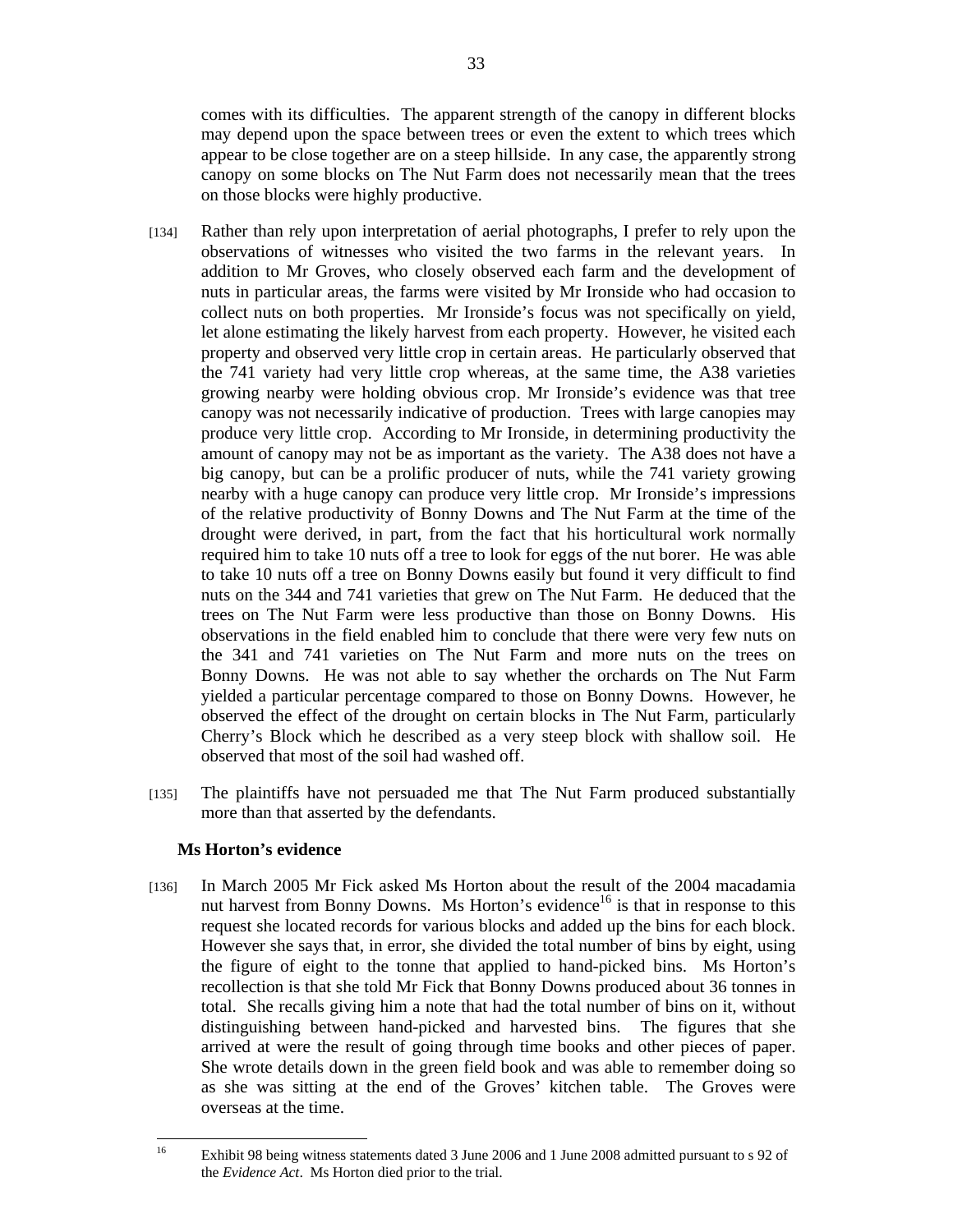- [137] Mr Fick says that the document that was given to him by Ms Horton is the document which became Exhibit 20. It records 18 tonnes for the South Block, 10½ tonnes for The Flat and eight tonnes for the House Block. These figures total 36.5 tonnes. There is independent evidence of Ms Horton having given Mr Fick a document at about this time in the evidence of Mr Laird, but he did not see the contents of the document. In her witness statement Ms Horton said that she had no recollection of ever providing the document that became Exhibit 20 as a record of the 2004 production. However, her lack of recollection does not mean that this did not occur. Ms Horton may have given Mr Fick more than one document at about this time. She may have given Mr Fick a summary of total bin numbers for 2004, and also given him the document that became Exhibit 20.
- [138] When the defendants returned from overseas Ms Horton mentioned to Mr Groves that while they were away Mr Fick had asked her what had been harvested. She informed Mr Groves that she took the figures out of the green book and told Mr Fick that it was "eight to the tonne". According to Mr Groves, Ms Horton and he located the green book where she had written down the totals, and that Ms Horton realised her error in using a figure of eight to the tonne. Her handwritten totals of machine harvested and hand-picked harvest for 2004, which were written in pencil, were supplemented with writing in pen. The total number of 189 mechanically harvested bins when divided by 4.5 resulted in 42 tonnes, and the 58 hand-picked bins when divided by eight produced 7.25 tonnes.
- [139] Mr Groves speculates that the document that became Exhibit 20 and records tonnages of 18 tonnes for the South Block, 10½ tonnes for The Flat and eight tonnes for the House Block (a total of 36.5 tonnes) recorded what had been harvested after an initial harvest of 16 tonnes had been delivered. I am not prepared to act on this speculation.
- [140] Because of her death, Ms Horton was not available to be cross-examined about the notes that were made by her. The total of 36.5 tonnes derived from Exhibit 20 cannot be easily reconciled with the bin numbers recorded in pencil in the green book. If Ms Horton had divided the total number of bins (both mechanically harvested and hand-harvested) of 247 by eight she would have arrived at a figure of approximately 31.
- [141] I take into account, in assessing the weight of Ms Horton's evidence, that she was not cross-examined. Her evidence about harvesting practices was not contradicted by any other witness, and I am prepared to accept it. I am not willing to reject her evidence that in March 2005 she went through time books and other documents that she could find and wrote down the number of bins that were mechanically harvested and hand-picked on the South Block, The Flat and the House Block in 2004. I consider that her pencil-written totals as recorded in March 2005 are a reasonably accurate record of the 2004 harvest of macadamia nuts from Bonny Downs, based upon records that were available to Ms Horton in March 2005. If the total number of mechanically harvested bins of 189 is divided by 4.5 it results in 42 tonnes of mechanically harvested NIS. The 58 hand-picked bins when divided by eight results in 7.25 tonnes. The total tonnage for 2004 on this basis is about 49.25 tonnes. Adopting a more conservative figure of 4.75 mechanically harvested bins to the tonne, there were approximately 39.8 tonnes produced from mechanical harvesting and approximately 47 tonnes in total.
- [142] I consider that this is a reasonably reliable indication of the tonnes of NIS produced by Bonny Downs in 2004. Relevantly, the defendants estimated that there would be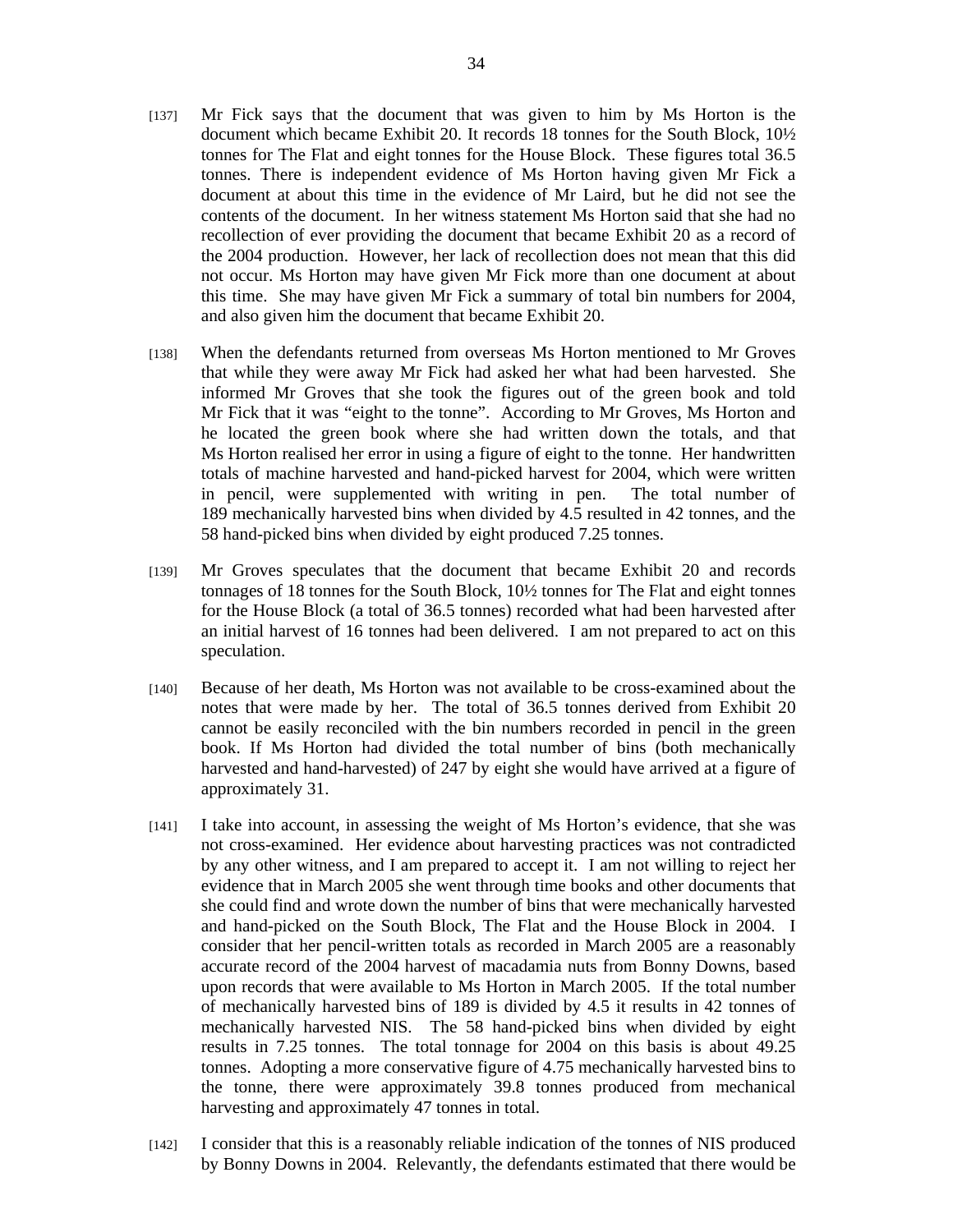a harvest in 2004 of 50 tonnes. A harvest of 47 tonnes would be six per cent less than this estimate. No submission was made, nor could be made, that a prediction which was six per cent less than the actual production was unreasonable.

#### **Findings – production achieved by the defendants**

- [143] Based on the harvesting records, Mr Hartwig's uncontested evidence, the evidence of Ms Horton, the evidence of the weight of NIS in pick bins and the number of bins required to produce a tonne of NIS, I conclude that Bonny Downs produced approximately 63 tonnes NIS in 2001, approximately 31.5 tonnes in 2002 and approximately 47 tonnes in 2004. The absence of harvesting records for 2003 makes a finding in respect of this year more difficult. However, it was probably in a similar order to the harvest in 2002, another drought year. The total production from both farms in 2003 was 0.7 tonnes more than in 2002. On this basis the total production from Bonny Downs would have been about 32 tonnes.
- [144] These conclusions support the defendants' estimate of past production in 2001, 2002 and 2003 and their estimate of the expected harvest in 2004.

| Year<br>2001 | <b>Defendants' Estimate</b><br>61 | <b>Finding</b><br>63 |
|--------------|-----------------------------------|----------------------|
| 2002         | 32                                | 31.5                 |
| 2003         | 31                                | 32                   |
| 2004         | 50                                |                      |

#### **Production achieved by the plaintiffs**

[145] The plaintiffs' written submissions do not place reliance upon the yields that the plaintiffs achieved in 2005 and later years as proof that in 2004 and in earlier years Bonny Downs did not have the capacity to yield crops, as represented. There are good reasons for this. Mr Fick neglected the farm immediately after he purchased it. He was busy attending to other matters. Mr Fick did not attend to farm maintenance in advance of the 2005 harvest. He permitted grass to grow in the orchard and delayed spraying it. According to Mr Hartwig, the dead grass was still standing and was tangled with the fingers of the mechanical harvester and a lot of difficulty was encountered in harvesting because of the long grass. The plaintiffs did not employ enough labour to properly maintain the farm and to harvest the potential crop in 2005. The production costs document indicated that the equivalent of 1.6 full time employees was required. During Mr Fick's absence in late 2004 there was no full time employee to attend to day to day tasks. Mr Fick was inexperienced in the operation of the farm and disregarded advice given to him by Mr Groves about spraying. He similarly ignored advice from Mr Horton about aspects of farm management. General maintenance of the farm deteriorated. This was observed by people who worked on it, such as Mr Garrett, and those who visited it, such as Mr Taylor who noticed a deterioration in its condition compared to its state in early 2004. The poor maintenance of the macadamia orchard by early 2005, with nuts not being harvested from the ground, may have led to an increase in incursions by pigs. Large pigs are capable of consuming substantial quantities of nuts.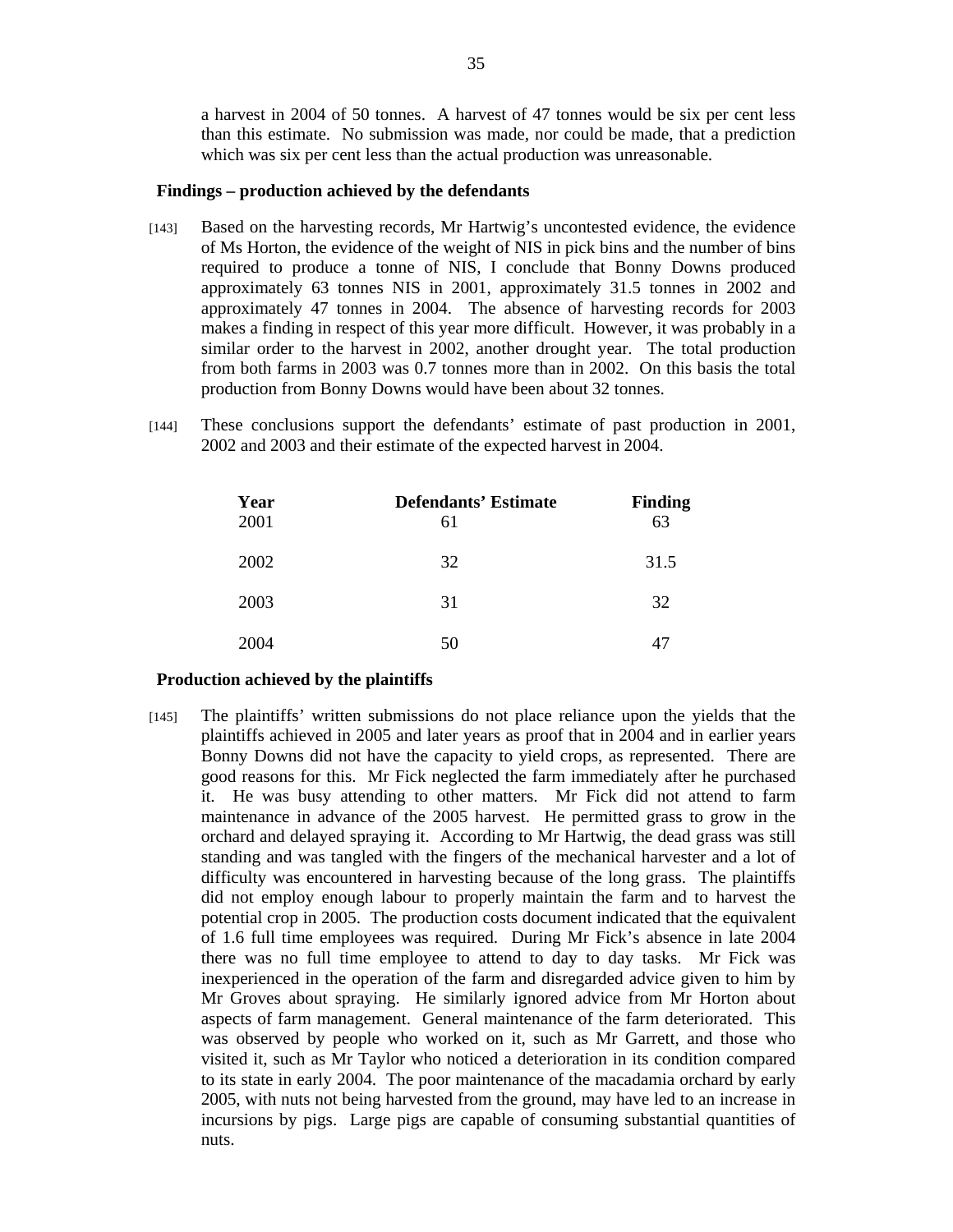- [146] In 2006 Mr Fick abandoned part of the House Block and later removed trees from it.
- [147] Mr Fick conceded that he did not get his timing right in his first year. Rather than focus his attention on maintaining existing farming practices, Mr Fick embarked on new activities. He introduced irrigation systems. He planted new orchards, including avocado plants in an area that Mr Groves advised him not to. He arranged the renovation of the Queenslander. He built a dam in a location that Mr Groves warned him would not hold water. As matters transpired, the dam did not hold water.
- [148] Mr Fick's poor management practices in 2005 meant that Bonny Downs did not achieve the macadamia harvest that it was capable of achieving that year. Mr Fick's farming practices also partly explain poor yields in later years. However, poor yields were also attributable to the effect of a storm in December 2006 and drought in more recent years. Yields on a farm like Bonny Downs can vary significantly from one year to the next due to drought, disease from insects, different standards of maintenance, damaging storms and other factors. The decline in the macadamia harvest after the plaintiffs purchased Bonny Downs does not prove that the defendants' representations about harvests between 2001 and 2004 were false or unreasonable. The decline in 2005 may have convinced Mr Fick that he had been misled about past production. A more objective view is that the decline was due to his failure to maintain the orchard and to harvest it in accordance with the standards achieved by the defendants.

## **Observations of Bonny Downs**

- [149] Mr Thompson, an agricultural consultant, who visited Bonny Downs noticed areas of "die back" throughout Bonny Downs. In 2004 he visited the property on behalf of a potential purchaser. There was significant die back in some parts of the plantation, but Mr Thompson did not suggest that it affected most trees. The trees on Bonny Downs showed similar symptoms to trees on another property that the company for which Mr Thompson worked managed. The aftermath of the drought was a probable explanation for these symptoms, according to Mr Thompson.
- [150] Mr Thompson said that an average, well-managed orchard with good soil and irrigation in the Gympie area would probably return in the range of 13-15 kilograms per tree, and with good management it could go up to 20 kilograms per tree. If the orchard was not irrigated the yield would vary substantially, depending upon the season. In a very good rainfall year it could go as high as 15 kilograms. In a poor year it could be half or even less than that.
- [151] Mr Thompson conducted soil and leaf tests on Bonny Downs. His evidence was that macadamias require free-draining soil, and that the orchards on Bonny Downs were free-draining. Mr Thompson did not indicate that there were poor soils on Bonny Downs, and counsel for the plaintiffs declined the opportunity to put this to him when the issue arose during cross-examination. I accept Mr Thompson's description of his observations of Bonny Downs in 2002 and 2004.
- [152] Mr Ironside is an entomologist by training and was engaged by the defendants to monitor their plantations both on Bonny Downs and The Nut Farm after 1996. When he saw Bonny Downs in 1996 it was "on the road towards rehabilitation and full production". He says that the defendants turned the Bonny Downs orchard around and it showed continual improvement. Following a meeting on 14 July 2004 with Mr Fick, he reported on what might be the cause of die back in a tree that was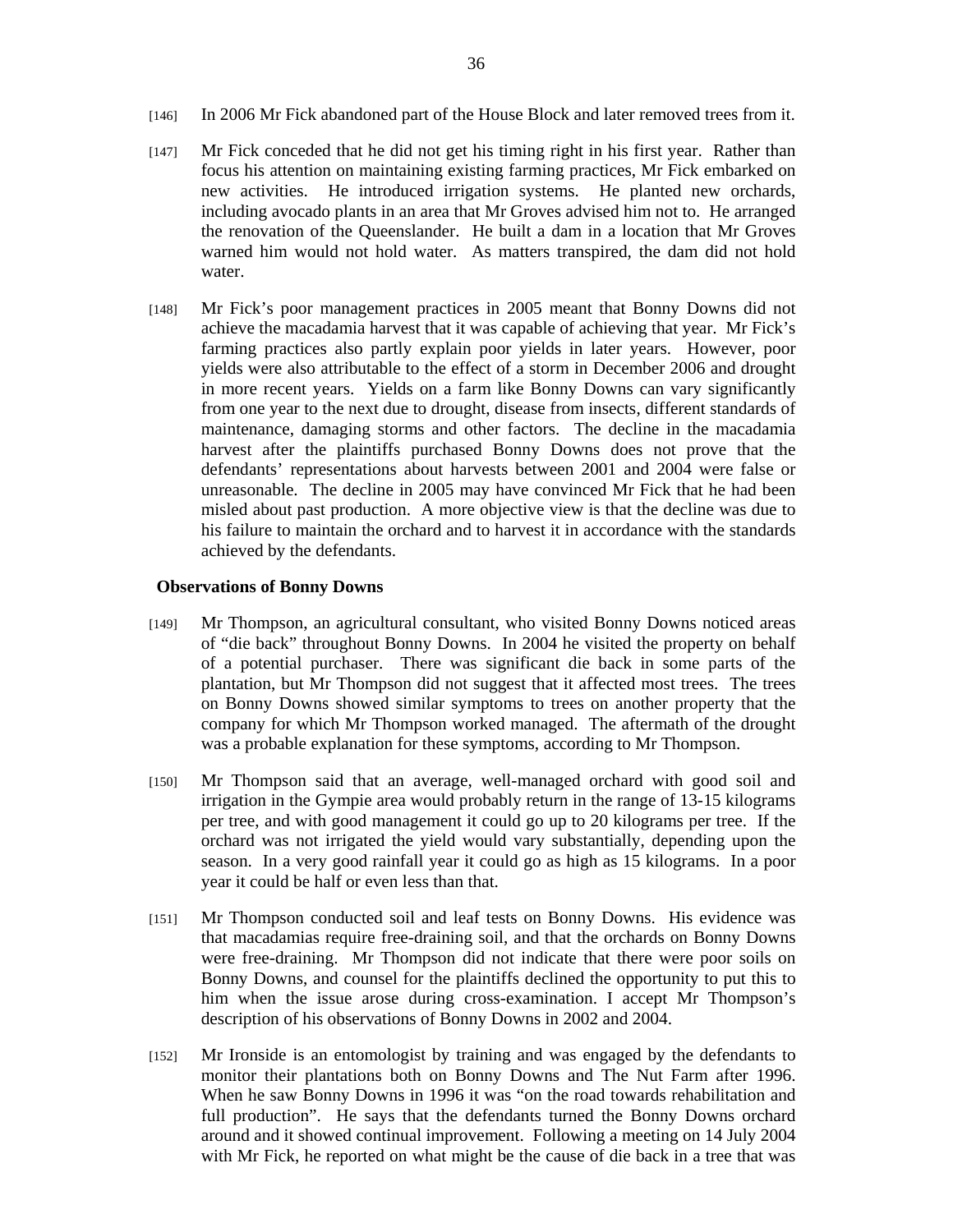close to the gate on the South Block. Mr Ironside acknowledged that die back was not limited to only this tree, and stated that it is a problem that occurs in most orchards. Mr Ironside's advice of 20 July 2004, his subsequent reports and his oral evidence do not suggest that Bonny Downs was beset by widespread die back or pest infestation. On the contrary, his evidence is that the macadamia orchards on Bonny Downs were carefully looked after and maintained and the extent of die back on it was similar to other macadamia farms.

#### **Mr Vimpany's opinions**

- [153] The plaintiffs' expert, Mr Vimpany, did not observe Bonny Downs until he first visited it in November 2005 to collect soil and leaf samples to formulate a fertiliser program. His advice was on areas within his expertise and he was not asked to look, and did not look, at the extent to which problems with Bonny Downs in November 2005 were due to insects and poor pest management practices by the plaintiffs.
- [154] Once engaged to provide a report for use in these proceedings, Mr Vimpany opined in March 2006 that it was "obvious that the trees had suffered from drought, disease, a lack of fertiliser and neglect over the past 5 years".
- [155] Mr Vimpany is a highly experienced consultant to the macadamia industry with special expertise in relation to plant nutrition, soil analysis, site selection and related issues. However, the opinions expressed in his March 2006 report and in his later reports about the number of productive trees on Bonny Downs at various dates and their productive capacity do not command acceptance. His opinions are inconsistent with the observations of persons who, unlike Mr Vimpany, saw Bonny Downs when the defendants farmed it before mid-2004, including experts on macadamias such as Mr Ironside, Mr Thompson and Mr Kermond.
- [156] Regrettably, Mr Vimpany's opinions about Bonny Downs and its productivity in 2004 and earlier years were not informed by inquiry into its history. Extraordinarily, he was given to understand that he was "not allowed" to speak to the defendants or visit their farm. This is despite the defendants' solicitors communicating such an offer to the plaintiffs' former solicitors, Le Mass Solicitors, on 22 March 2007. The fact that Mr Vimpany was misinformed of the opportunity to speak to the defendants and to inspect their farm calls into question the worth of his declaration that he had made all inquiries that he considered appropriate and that there was no other readily ascertainable additional facts that would assist him to reach a more reliable conclusion.
- [157] Whilst prepared to opine that Bonny Downs was not properly fertilised during the defendants' period of ownership, Mr Vimpany did not inquire whether there were soil and leaf analyses from this period available for him to consider and he did not inquire about the farm's history. Apparently he did not speak to the consultants who conducted those tests and gave advice.
- [158] On the basis of plant analysis reports prepared on 1 October 2004 (some months after Bonny Downs had been acquired by the plaintiffs) which recorded nitrogen levels of 1.1, 1.1 and 1.3, Mr Vimpany concluded that the nitrogen levels were "grossly deficient". Leaving to one side that the Department of Primary Industries' Macadamia Handbook at the time recommended leaf nitrogen levels of between 1.3 and 1.4, the 1 October 2004 report of the samples taken on 30 September 2004 provided a "snapshot" on a date prior to the regular application of fertiliser.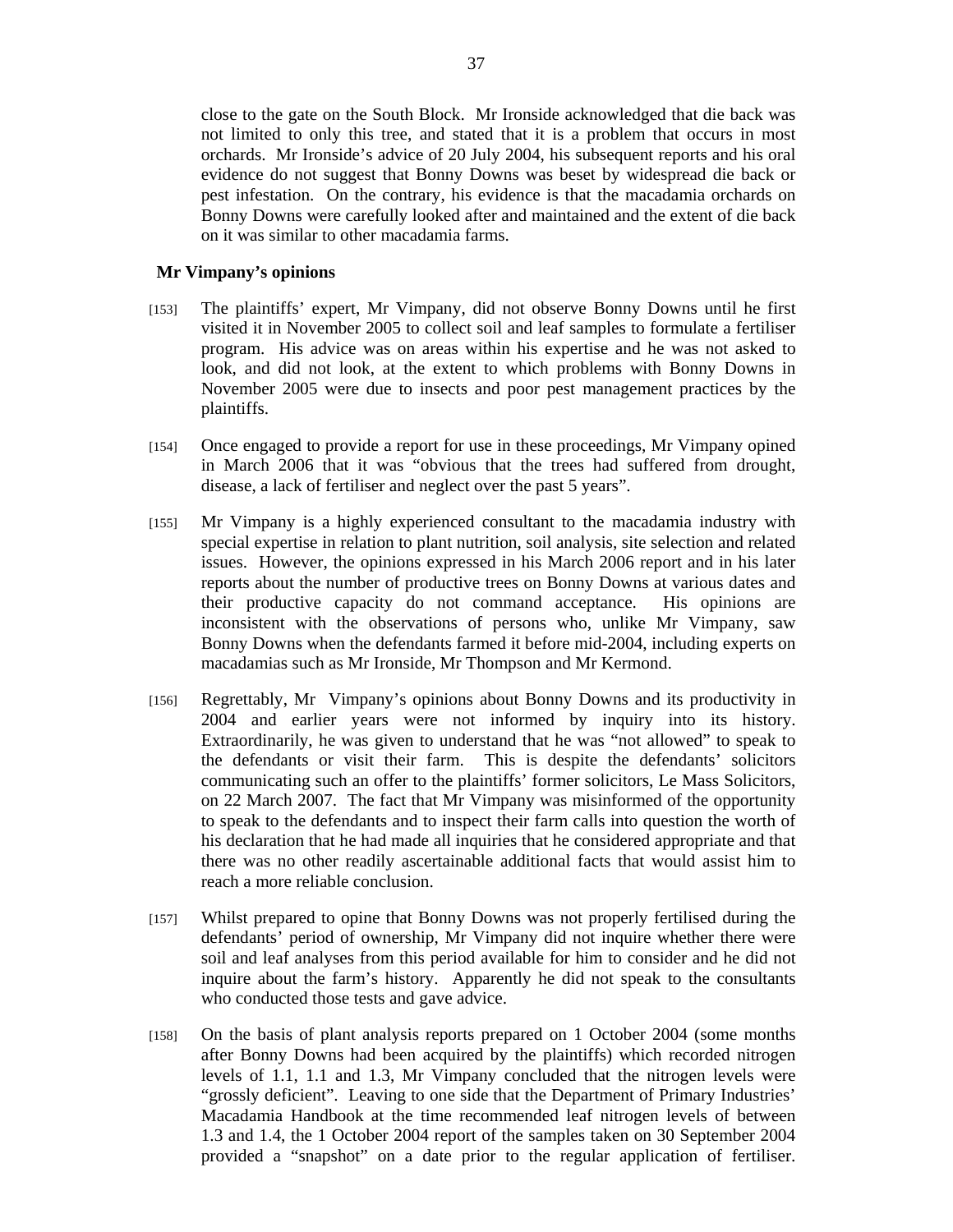Without more, it did not provide a proper basis to conclude what the plant nitrogen levels were during the defendants' operation of the farm. Any conclusion in that regard depended on the extent that fertiliser was applied in the months before 30 September 2004 and how much rain there had been since the trees were last fertilised, matters about which Mr Vimpany did not inquire. If there had been little or no rain in the preceding two months then a leaf analysis a few months earlier would have been "very similar". In circumstances in which Mr Vimpany could not say when the farm was last fertilised by the defendants or the plaintiffs and how much rain there had been since that date, the plant leaf analysis provided an inadequate basis to conclude that the farm had not been properly fertilised during the relevant years of the defendants' ownership.

- [159] When Mr Vimpany inspected Bonny Downs in January 2006 he saw what appeared to him to be symptoms of Roundup damage, and he added in his March 2006 report the possibility of chemical damage as one of the causes of the trees on Bonny Downs being "non-productive". Mr Vimpany confirmed in his evidence that he was not positively asserting that the trees had been affected by Roundup, only that it appeared to be Roundup damage. He could not say when the damage occurred. The damage detected by him may have been from other causes that were outside his area of expertise to detect. He acknowledged that insect damage, particularly thrip damage, can manifest itself in the same way as Roundup damage, and that it is very difficult to identify as thrip damage except when there is a "new flush".
- [160] In expressing opinions about the condition of trees on Bonny Downs and their productivity in 2004 and earlier years, Mr Vimpany did not take account of changes in farming practices after the plaintiffs' acquisition of the farm and Mr Fick's neglect of its operations due to other commitments during the early period of the plaintiffs' ownership. Mr Groves gave evidence, which was not challenged, about Mr Fick's spraying techniques and his refusal to follow advice in that regard and other aspects of Mr Fick's farm management. This evidence leaves open the distinct possibility that Mr Fick's management of the farm after July 2004 led to an increase in insect damage to the macadamias and a decline in their condition and productivity.
- [161] Mr Vimpany conceded in cross-examination that he could not rule out the possibility that the condition of the orchard when he inspected it in November 2005 and early 2006 represented a decline in its condition since May 2004.
- [162] The fact that Mr Vimpany did not see Bonny Downs in 2004 does not preclude a finding that the die back that he later saw was due to a lack of fertiliser and that Bonny Downs had not been adequately fertilised in 2004 and earlier years. Mr Thompson observed die back in some trees throughout Bonny Downs in 2004, and Mr Ironside gave Mr Fick advice about die back that was observed in some trees on 14 July 2004. However, the evidence, including the observations of Mr Thompson and Mr Ironside in 2004, does not support the conclusion that there was extensive die back in 2004. The die back that Mr Vimpany observed in 2005 and later years may have been from a number of possible causes.
- [163] Mr Vimpany's opinions about Bonny Downs' productivity (or lack thereof) are not supported by production records which support the conclusion that Bonny Downs produced substantially more nuts than Mr Vimpany contends it was capable of producing in 2004 and earlier years.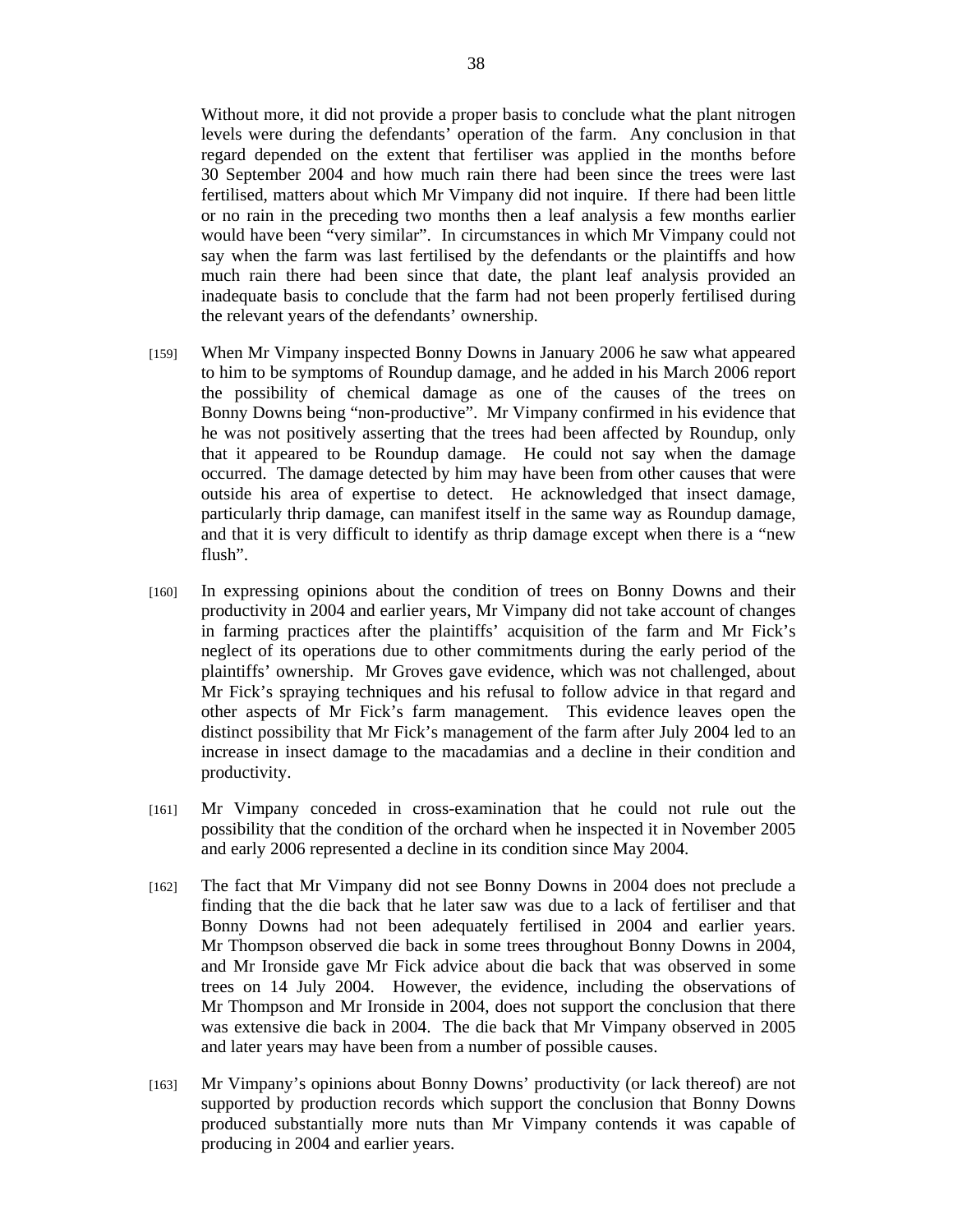- [164] Mr Vimpany's view that "you cannot economically produce macadamias in the Gympie district without irrigation" is not supported by evidence which indicates that the defendants did so, at least during non-drought years, and the evidence of other persons experienced in the macadamia industry who gave active consideration to recommending the purchase of Bonny Downs in 2004 based upon their assessment of its productivity.
- [165] Mr Vimpany's opinion that Bonny Downs was unlikely to have ever produced greater than 10 kilograms NIS cannot be readily reconciled with production records for Bonny Downs and supplies to processors from Bonny Downs and The Nut Farm. These include a supply of 60.268 tonnes to Stahmanns in 1999. Mr Vimpany's evidence could not really assist on the issue of what proportion of the nuts supplied in that year or any other might have been supplied from The Nut Farm because he never inspected The Nut Farm.
- [166] Mr Vimpany's opinions were not informed by discussions with experts such as Mr Ironside, who inspected Bonny Downs and The Nut Farm prior to its sale. His reports do not suggest that he sought to inform himself of the state of the orchard as observed by Mr Ironside or Mr Thompson.
- [167] In summary, Mr Vimpany's conclusions about the condition of trees on Bonny Downs in 2004 and their productivity were largely based on assumptions that he failed to verify by adequate inquiry and which are not proven by acceptable evidence.

## **Mr Vimpany's 2007 assessment**

- [168] Mr Vimpany's opinions about the condition and productivity of Bonny Downs in 2004 were based, in part, on his "tree-count" and assessment of Bonny Downs' productivity in 2007. Leaving aside Mr Vimpany's personal definition of what constitutes a "productive tree", other matters call into question the reliability of his 2007 assessment as a guide to Bonny Downs' productivity in 2007, let alone its productivity in 2004.
- [169] His April 2007 assessment of productive capacity depended upon an assessment of the nut in each tree at the time of carrying out his inspection and the health of the tree. Such an assessment would not take into account that some macadamia trees had previously dropped mature nuts. Dr Drew, a consultant to the plaintiffs, observed in an inspection on 5 March 2007 that the 660 variety were dropping mature nuts. Mr Vimpany counted 991 of the 660 variety trees on Bonny Downs.
- [170] A storm in December 2006 caused substantial damage to the orchard. Mr Vimpany reported that the December 2006 storm damaged many trees, and this damage also appears in photographs. The December 2006 storm was apt to cause loss of macadamia flower and nuts. On 18 December 2006 Dr Drew observed that there had been widespread wind damage and nut drop. The plaintiffs' real estate agent advised in 2009, presumably on the basis of information from the plaintiffs, that the crop for 2007 was 30 tonnes and noted "a wild storm damaged a number of trees and reduced production for the year". Mr Vimpany's assessment did not take adequate account of the quantity of nuts that had been stripped from the trees in the December 2006 storm. For instance, if in April 2007 he saw a tree that had effectively been stripped of nuts because of the December 2006 storm he probably would not have counted it as a productive tree because he would not have been able to see any nut in it.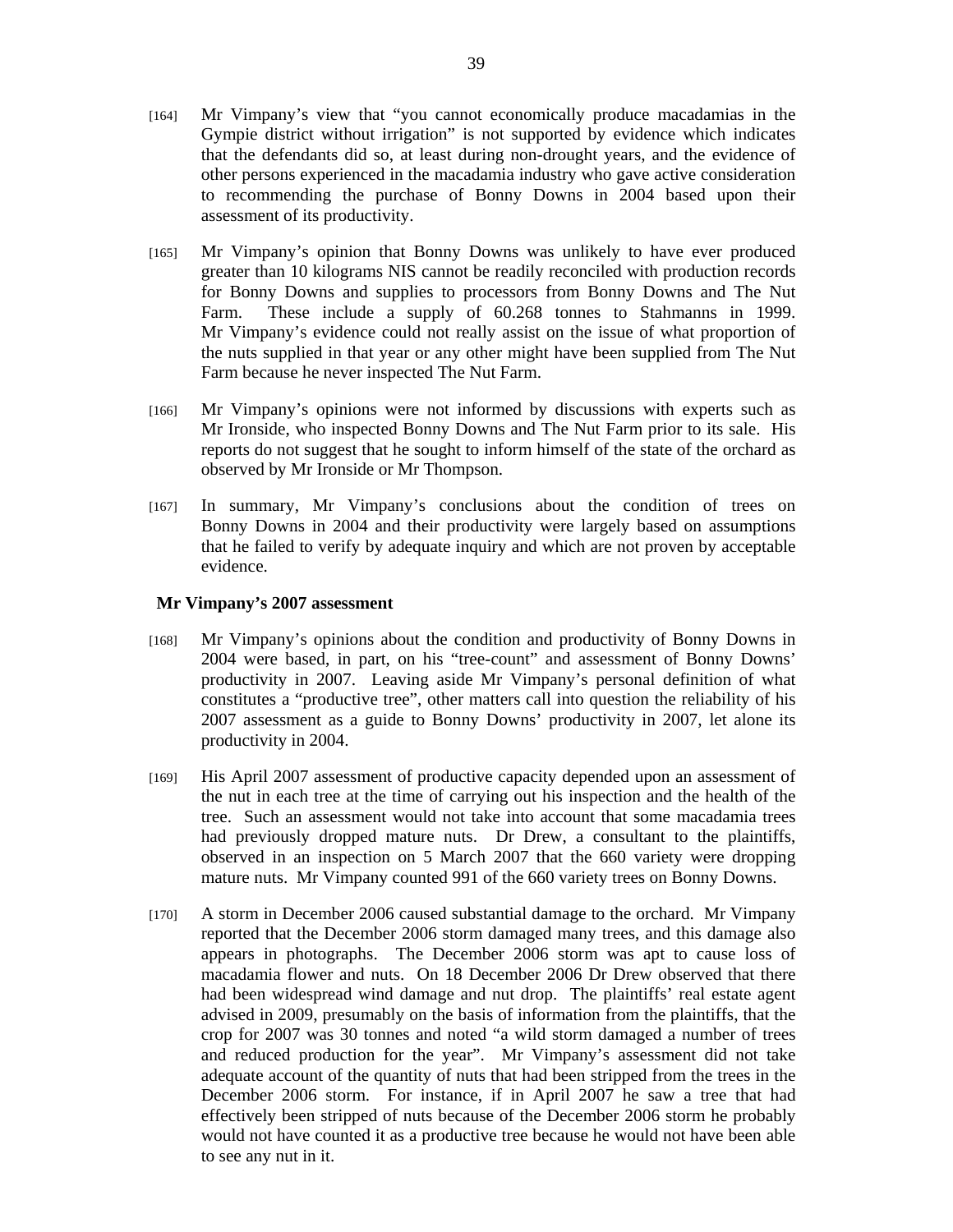- [171] The 2007 assessment of Bonny Downs appears to underestimate the actual production achieved by it in 2007 and 2008. Mr Vimpany concluded that there were 1,420 productive trees and 3,202 unproductive trees. If one was to adopt his definition of the maximum production of each tree, namely 10 kilograms for a "productive" tree and five kilograms for an "unproductive" one, the production of Bonny Downs was about this figure in 2007 notwithstanding the impact of the severe storm in 2006. If an average figure is adopted (7.5 kilograms for "productive' trees and 2.5 kilograms for "unproductive" trees) then the yield according to Mr Vimpany's figures would be about 18.6 tonnes, far less than Bonny Downs' actual production. In 2008 the farm produced 32 tonnes in a year that was affected by drought and after the number of trees had been reduced.
- [172] I conclude that Mr Vimpany's 2007 assessment of Bonny Downs' productivity does not provide a reliable basis to infer what Bonny Downs production was in 2004 and earlier years.

#### **Mr Vimpany's evidence**

- [173] Mr Vimpany was not willing to make concessions under cross-examination when concessions were warranted. For example, he refused to accept that two photographs were of the same tree when this was obvious to any reasonable observer. He earlier described the first photograph as depicting poor regrowth, and the second photograph as reasonably healthy regrowth. Rather than concede an understandable error, Mr Vimpany denied that the photographs were of the same tree.
- [174] Mr Vimpany concluded that the average production figures for the Gympie district indicated that the trees on Bonny Downs were unlikely to have ever produced yields greater than 10 kilograms NIS, even in 1999. Mr Vimpany presumably was not shown production records which recorded the trees on Bonny Downs yielding 11.88 kilograms per tree in 1994. Although 1994 may have been a productive year compared to others, it was during a period when the defendants were at an early stage in rehabilitating the neglected macadamia orchard that they purchased in 1991. I accept Mr Ironside's evidence that over the following years the defendants' work resulted in continuous improvement to the property.
- [175] Mr Vimpany's definition of a "productive" tree is contentious. His determination of which trees were "productive" according to this definition at the time of his inspection in early 2007 is called into doubt for the reasons earlier given. His conclusion that there were only 1,420 productive trees does not accord with the evidence of other witnesses who observed Bonny Downs. The production records to which I have earlier referred support the conclusion that in 2001 Bonny Downs produced almost 63 tonnes of NIS. Such a result cannot be reconciled with Mr Vimpany's count of productive and unproductive trees or his opinions about the capacity of Bonny Downs.
- [176] I find that Mr Vimpany, having reached the conclusion that he did in March 2006 about the history of Bonny Downs in the previous five years without adequate inquiry into that history, was reluctant to alter that opinion. I am unwilling to accept the conclusions drawn by Mr Vimpany in his report.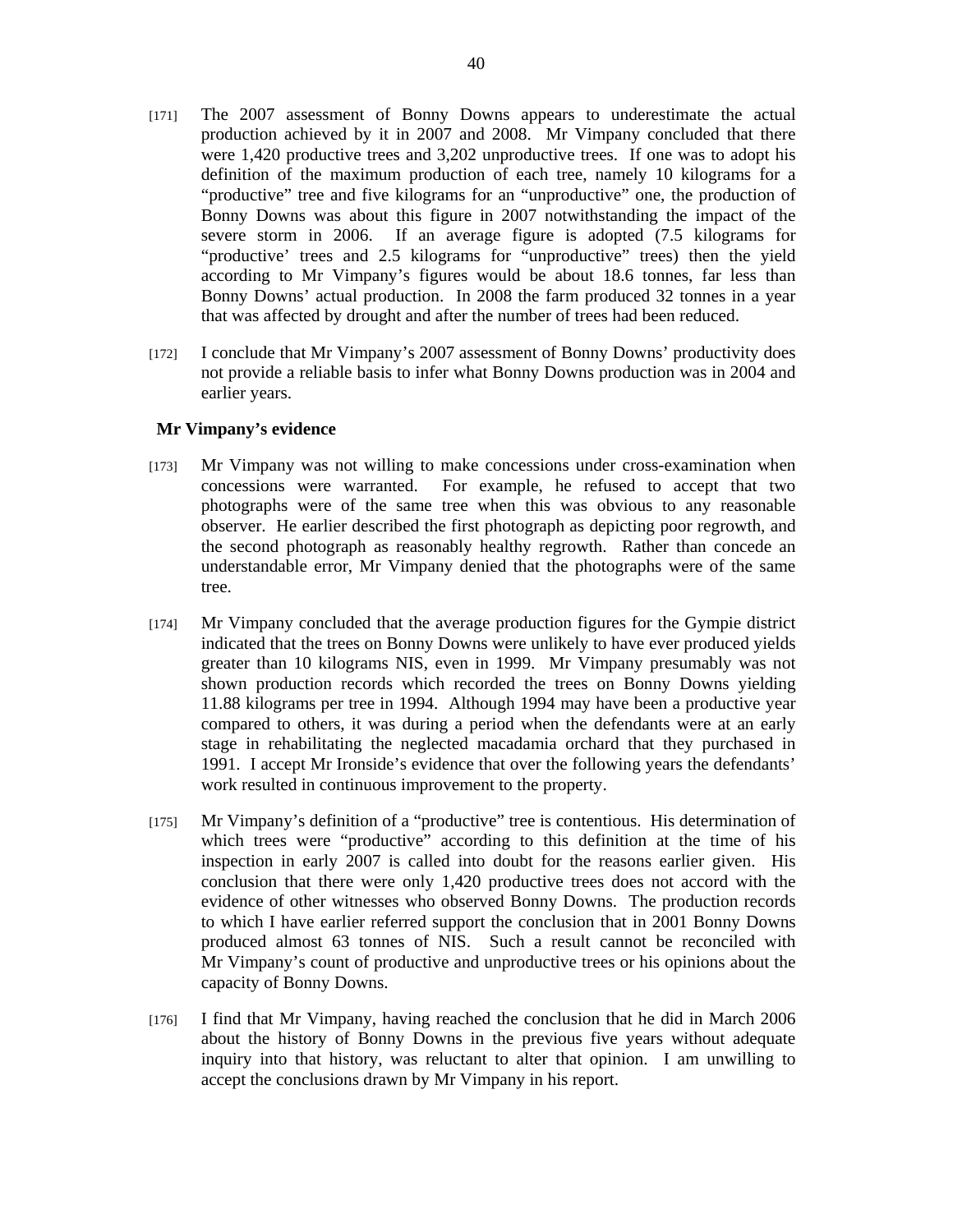#### **The capacity of Bonny Downs in the relevant years**

- [177] I prefer to base my findings concerning the condition and productive capacity of macadamia trees on Bonny Downs upon the observations of experts and lay witnesses who observed the property before its sale in mid-2004. These witnesses include Mr Ironside, Mr Thomson, Mr Kermond and persons who worked on the farm like Ms Horton. Ms Horton's recollection is that in the good years, particularly after the rain in 1999, Bonny Downs was producing 50 or 60 tonnes. Mr Kermond, the principal of Macadamia Exports Australia Pty Ltd managed six macadamia orchards on its behalf. He inspected Bonny Downs in the first half of 2004 as a potential farm for one of his managed farm clients. He formed the opinion that it was capable of producing about 50 tonnes. He assessed the tree condition to be fair, within normal variability for orchards in the area, and concluded that the productivity of the trees was in the order of 10 to 15 kilograms per tree.
- [178] I find that in May 2004 Bonny Downs had almost 5,500 macadamia trees. These included about 400 inter-planted trees which yielded little or no nuts because of the canopy of nearby trees. Included in the macadamia nut trees were approximately 3,000 trees which had been planted between 1993 and 1996. Some of these had not reached full capacity by 2004. However, most of the macadamia trees on Bonny Downs were productive and many of them were capable of producing in excess of 10 kilograms NIS in a normal year that was unaffected by drought, damaging storms or other significantly adverse events. Bonny Downs was capable after 2001 of producing in excess of 50 tonnes NIS in a normal year. It produced more than 60 tonnes NIS in 2001. It produced substantially less in the 2002 and 2003 drought years. It produced approximately 47 tonnes NIS in 2004.
- [179] Its productive capacity, the records of its actual production and the records of the NIS supplied from the defendants' farms support the conclusion that it was capable of producing the crops that were represented in the production history document.
- [180] I conclude that the plaintiffs have failed to establish their case with respect to the second aspect of "the falsity issues". They have failed to prove that the macadamia trees on Bonny Downs did not have the capacity to yield the crops that were represented.<sup>17</sup>
- [181] They have also failed to establish that the defendants knew or ought to have known that the macadamia trees did not have the capacity to yield the crops that were represented.<sup>18</sup> The defendants believed that Bonny Downs had produced in the past the approximate quantities of macadamia nuts that they represented. It is convenient to address their knowledge and belief in the capacity of Bonny Downs to produce 50 tonnes in 2004 in discussing the next issue.

#### **The reasonableness of representations as to future matters**

[182] In various parts of their pleading, the plaintiffs raise issues about whether the defendants had reasonable grounds for making representations as to future matters. In the context of their common law claim, representations about the future production of avocados and macadamia nuts are described collectively as "future representations" and the plaintiffs allege that the defendants did not have reasonable

<sup>17</sup> <sup>17</sup> FASOC para 19(b)(i).

FASOc para 19(b)(ii).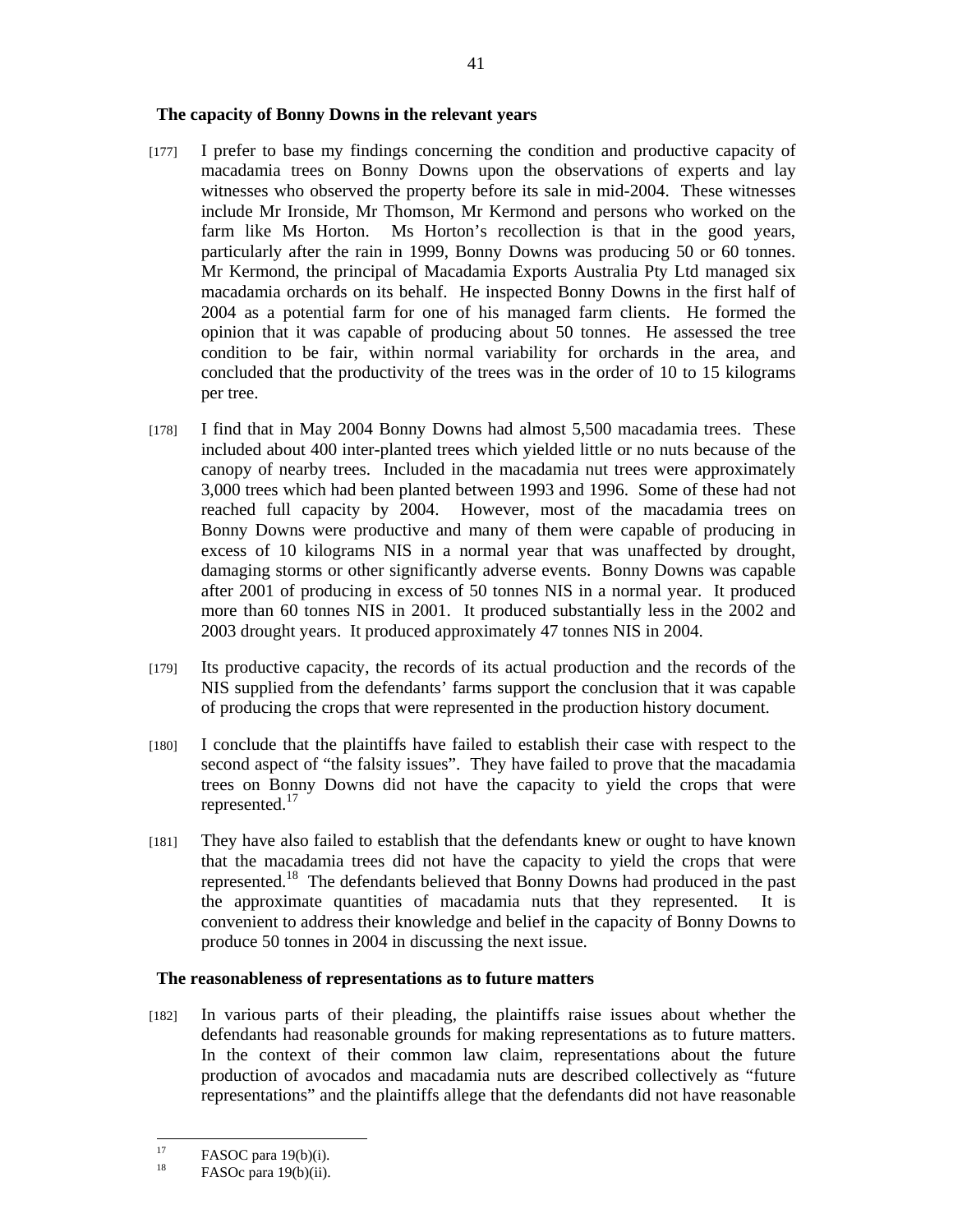grounds for making them.<sup>19</sup> The plaintiffs also allege that the defendants knew or ought to have known that the production representations that they made "were not reasonably indicative of the actual production or *production estimates* for Bonny Downs"<sup>20</sup>. In the context of their *TPA* claim, the representations in the production history document with respect to the 2004 macadamia production and the 2004 avocado production are alleged to have been representations as to future matters, and the defendants are alleged to have had no reasonable basis for making them.21 Section 51A of the *TPA* is invoked. The effect of s 51A in the present case is that the defendants' representations in the production history document with respect to future matters shall be taken to be misleading if they did not have reasonable grounds for making them. Section 51A(2) has the effect that unless the defendants adduce evidence to the contrary, they shall be deemed not to have had reasonable grounds for making a representation with respect to a future matter.

[183] I have previously summarised the defendants' pleaded case to the effect that their estimates were fair and reasonable at the time they were made and that they had reasonable grounds for making them, based upon the then condition of the macadamia and avocado trees and the defendants' experience as farmers and in estimating the seasonal production from Bonny Downs. I take account of the altered onus of proof with respect to future matters created by s 51A of the *TPA*. My findings in relation to the reasonableness of representations with respect to future matters for the purpose of determining both the plaintiffs' common law and *TPA* claims follow. Separate consideration is required of representations about avocado and macadamia harvests.

## **Representations about the 2004 and 2005 avocado harvests**

- [184] The 2004 avocado harvest has previously been addressed by me in relation to the issue of reliance and whether the plaintiffs were in fact misled by the line in the production history document that stated that the 2004 avocado harvest was not yet completed and was projected to exceed 3,000 trays.
- [185] There is no issue in dispute that the 2004 avocado harvest was completed prior to 20 May 2004, yielded 1,769 trays of avocados and the defendants knew this. At the time the statement about the 2004 avocado harvest was prepared, the defendants had reasonable grounds for making it. There is evidence that up to and including 2001 the farm had generally made 3,000 trays "very comfortably". The 2001 harvest exceeded 3,500 trays. Afterward the trees were pruned because they had become too high. As a result the 2002 harvest was reduced. By 2003 it was improving, and the defendants were confident that the trees would produce 3,000 or more trays for 2004. The "Breakdown of macadamia and avocado trees" page in the brochure referred to the fact that the avocado trees were heavily pruned in 2003 to facilitate better management and that as a result "the projected crop for 2005 is much higher".
- [186] In the light of the past production of avocados and the evidence adduced by the defendants about the basis for their estimates for 2004 and 2005, I find that the defendants had reasonable grounds for making the statements they did at the times the brochure and the production history document were prepared. The plaintiffs do not contend otherwise. Neither document was revised in the weeks following the

 $19$  $^{19}$  FASOC para 16.

<sup>&</sup>lt;sup>20</sup> FASOC para 20, emphasis added.

FASOC para 30-34.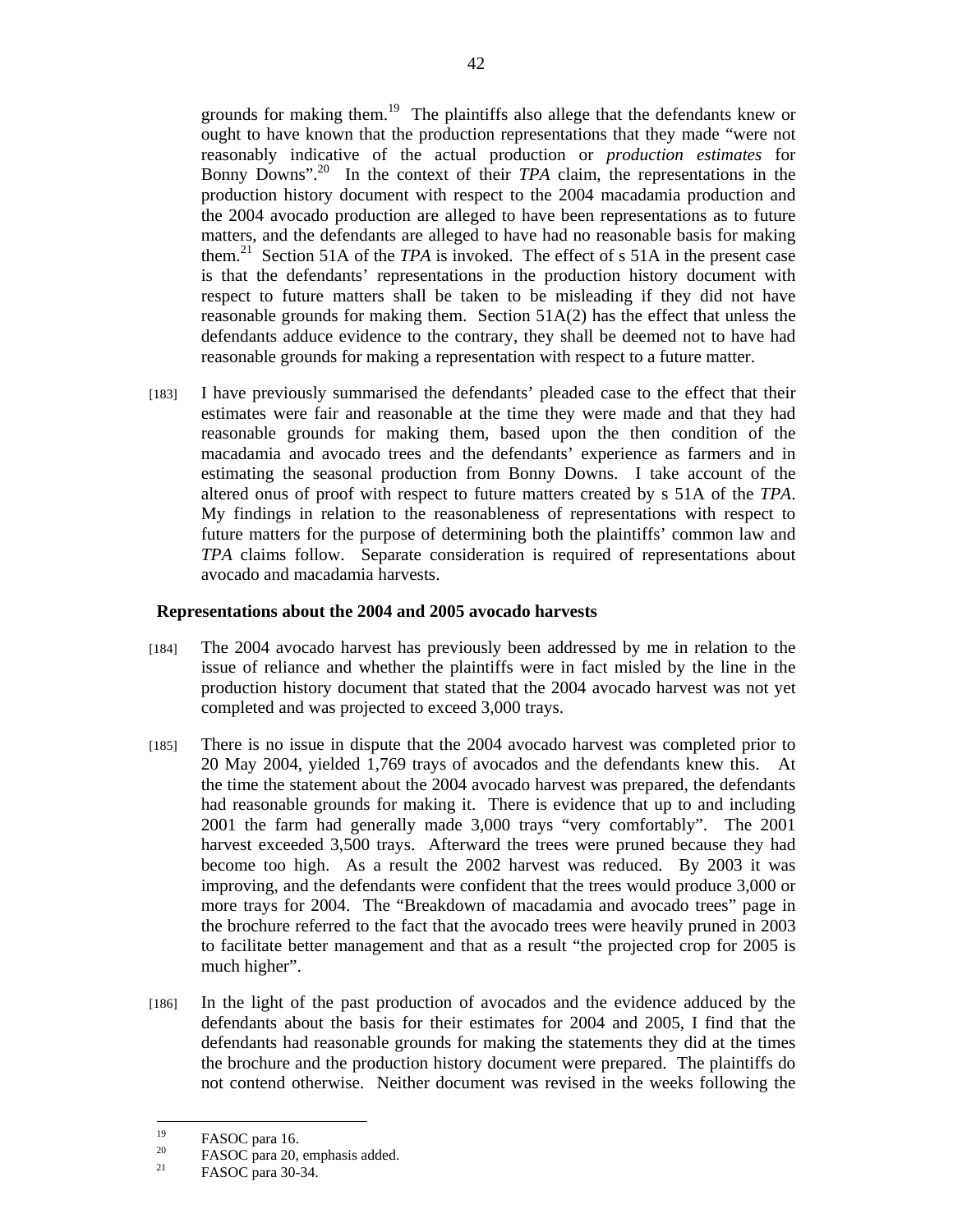auction. The evidence suggests that copies of the production history document were prepared and provided to Raine & Horne prior to the auction, and that when they ran out of copies, or could not locate a copy, another copy was faxed by Mrs Groves to Raine & Horne on 8 April 2004. This was the copy that was located by Mr Cameron and faxed to the plaintiffs on 19 May 2004.

[187] The defendants would not have had reasonable grounds on 19 or 20 May 2004 to represent that the projected harvest for 2004 was 3,000 trays because, as they admit, they knew the avocados had been harvested and produced substantially less than this figure. The production history document that was facsimiled to the plaintiffs on 19 May had the capacity to mislead them about a projected harvest of avocados. However, it did not do so. The plaintiffs knew prior to meeting the defendants on 20 May 2004 that the avocados had been harvested. They confirmed this fact when Mr Fick spoke to the defendants that day. The 2004 avocado crop was no longer a projected harvest or a future matter. The plaintiffs did not inquire about, and the defendants did not state, how many trays had been produced by the harvest that had been completed. As I have previously found, the plaintiffs did not rely upon the earlier written prediction about what the 2004 avocado harvest was expected to be as an indication of the actual harvest that had been achieved in 2004. They were not misled by it. Further, any inaccuracy caused by the defendants and their agent in not updating the production history document did not cause the plaintiffs any loss or damage.

## **Representations about the 2004 macadamia harvest**

- [188] The second aspect of the plaintiffs' case concerning representations as to future matters is whether they knew or ought to have known that the 2004 macadamia production representations were not reasonable because they knew or ought to have known that the productive macadamia trees did not have the capacity to yield crops as represented. $^{2}$
- [189] Mr Groves estimated the 2004 macadamia crop that Bonny Downs would yield based on the amount of nuts on the trees. By 2004 he was experienced in predicting such yields. His initial estimate was for a crop of 55 to 60 tonnes because he thought it would be a normal season crop after the drought years of 2002 and 2003. However, as the season progressed and the farm missed late summer rain, it became apparent to Mr Groves that not all the nuts would fill out properly and he reduced his estimate to approximately 50 tonnes. I accept Mr Groves' evidence concerning his estimates for the 2004 macadamia crop, and consider that he had reasonable grounds for making them.
- [190] As matters transpired, Bonny Downs produced approximately 47 tonnes, not the 50 tonnes that Mr Groves had predicted. The reasonableness of his earlier estimate is not undermined by this outcome. It amounts to a variation of six per cent on his estimate, which is not unreasonable given the vagaries of weather and other factors that may affect yield.
- [191] In summary, the defendants had reasonable grounds for making the representations that they did with respect to the 2004 macadamia harvest.

 $22$ FASOC paras  $16(g)(ii)$ ; 33(b).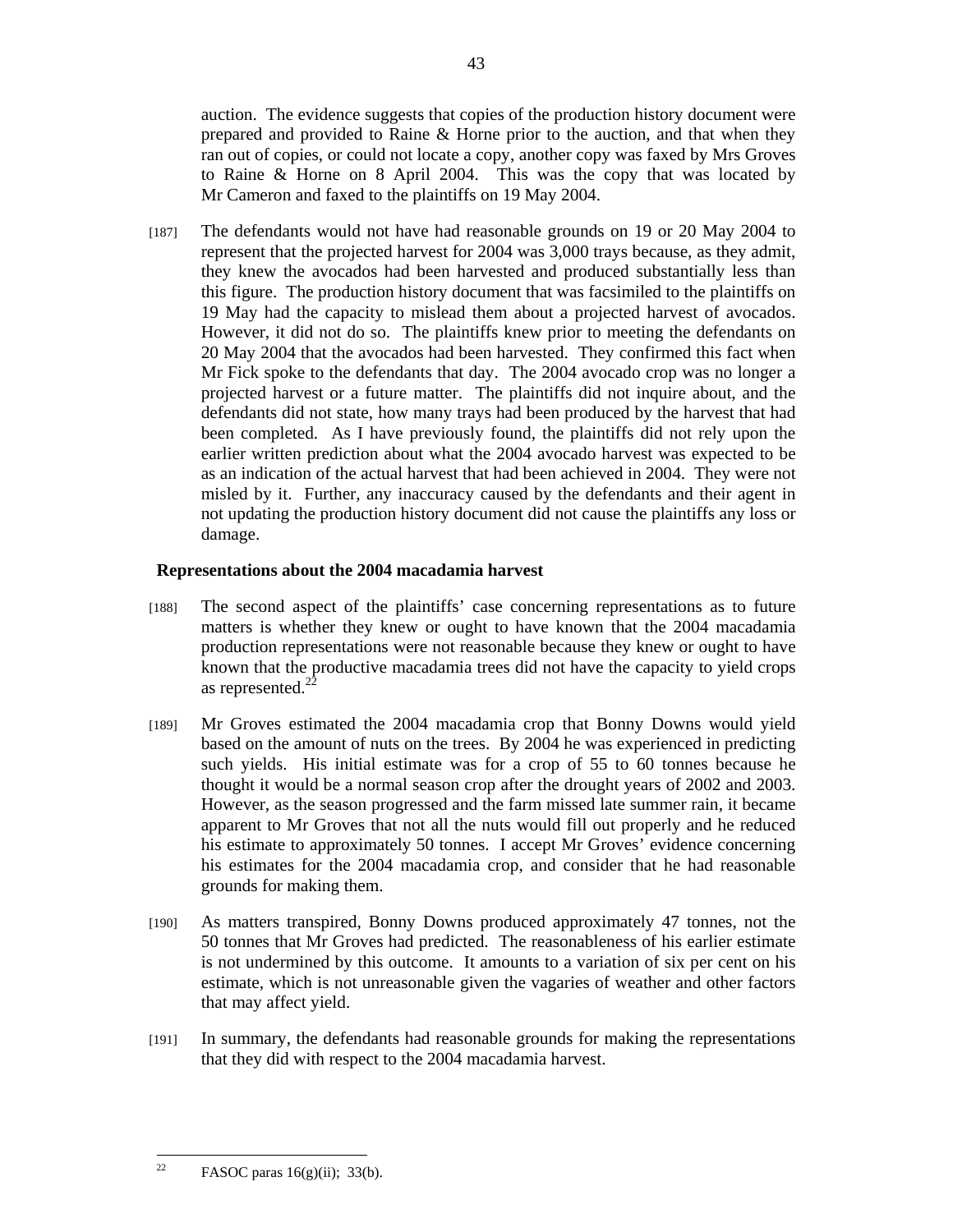## **The duty of care issue**

- [192] The plaintiffs rely upon the principle that a person may be under a duty to take reasonable care to not cause economic loss by a misstatement. Such a duty of care may arise where:
	- (a) the person must realise or the circumstances are such that he or she ought to realise that the recipient intends to act upon the information or advice with respect to some matter of business or serious consequence; and
	- (b) the circumstances are such that it is reasonable in all the circumstances to rely upon the information and advice. $^{23}$

The reasonableness of the plaintiffs' reliance may be determined by:

- (a) the nature of the subject matter, and the occasion for the interchange;
- (b) the identity and relative position of the parties as regards knowledge, actual or potential; and
- (c) the relevant capacity to form or exercise judgment.

The fact that a defendant has special expertise or knowledge is not, in itself, sufficient to establish reasonable reliance. A duty of care may be imposed by law, however, where a statement is made with the intention of inducing the plaintiff to act in a particular way, especially where the defendant gives an unqualified response to a request for information.

- [193] In this case the plaintiffs contend that the circumstances give rise to a duty of care because the defendants knew or ought to have known that the plaintiffs would rely upon the representations. This is supported by the fact that the plaintiffs requested the relevant financial information in order to determine the income-generating capacity of the farm, and the defendants were aware that the plaintiffs did not have an opportunity to carry out their own investigations to determine the farm's production history, production capacity and the number of trees on it. The plaintiffs further submit that it was reasonable in all the circumstances for them to rely on the defendants' representations about a such serious business transaction because of the difference between the knowledge and experience of the parties in relation to Bonny Downs and the limited, potential capacity of the plaintiffs to form an opinion about the number of trees, the farm's production history or its production capacity. The plaintiffs also submit that the occasion of the interchange made it necessary for them to rely on the defendants in circumstances in which the plaintiffs had only a very short period in which to decide whether or not to offer to purchase Bonny Downs. Given the lack of available time, the plaintiffs did not have an opportunity to carry out their own investigations to check the correctness of the defendants' representations or to obtain expert reports about the farm's production capacity or other aspects of it prior to making an offer.
- [194] I generally accept the plaintiffs' submissions. The difference between the knowledge and expertise of the parties concerning Bonny Downs was huge. The defendants were intimately involved in its operation and had knowledge about it that the plaintiffs lacked and could not reasonably acquire, even with the benefit of

 $23$ 23 *Tepko Pty Ltd v Water Board* (2001) 206 CLR 1 at 16-17 [47].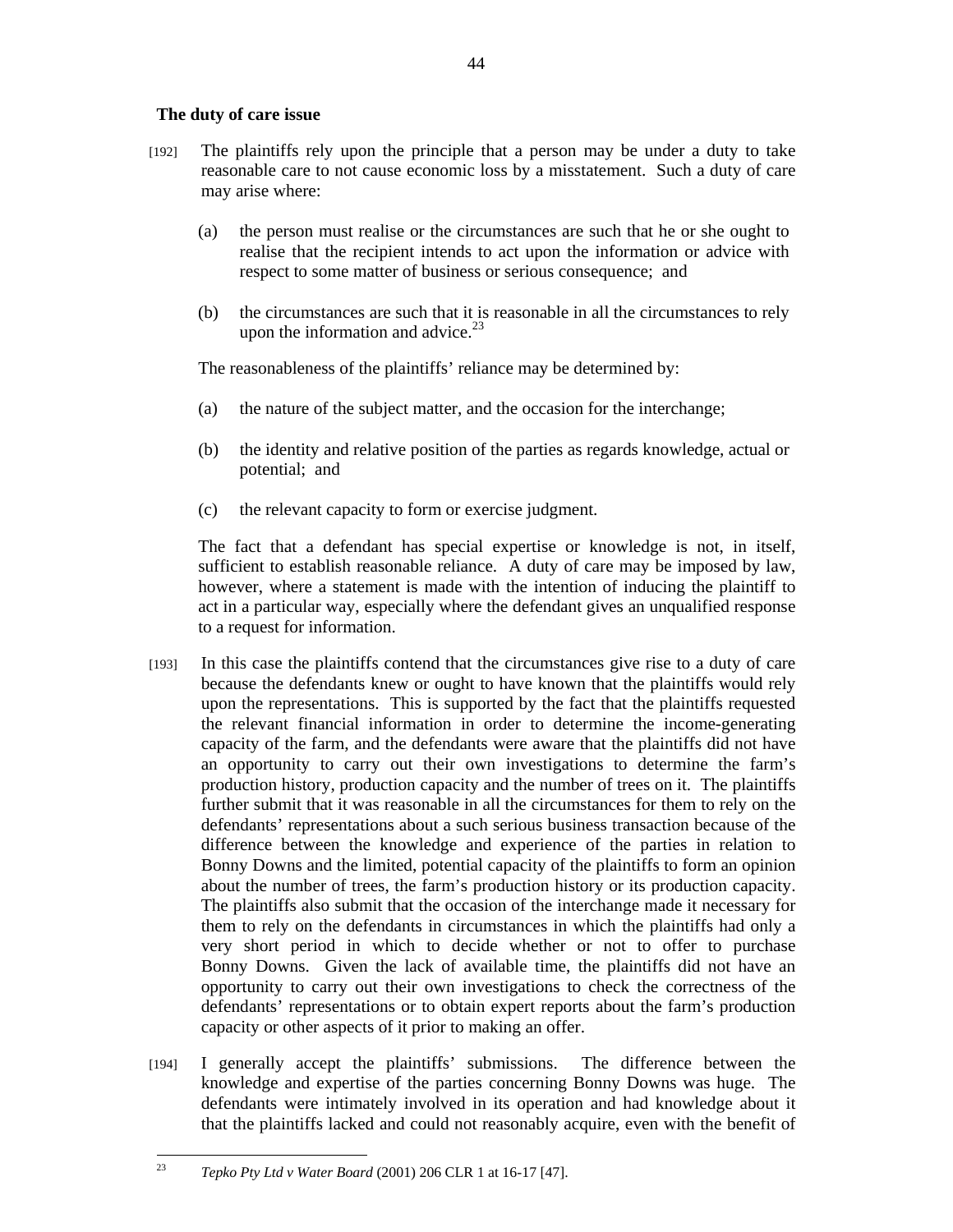time. One qualification to this is that the plaintiffs might have sought additional advice from an expert about the condition of the trees and the estimated production capacity of the farm. Whilst the plaintiffs were offered the opportunity to inspect the records upon which the defendants had prepared the documents upon which the plaintiffs relied, these documents did not include detailed production records over a number of years in respect of each farm. The opportunity to conduct any kind of due diligence exercise was limited by the information that was available, and by time if the plaintiffs were to submit an offer by the Friday afternoon. The plaintiffs had limited experience in farming, no experience in farming macadamias or avocados and no past experience with Bonny Downs.

- [195] The plaintiffs submit that they were vulnerable to suffer harm if the representations made to them by the defendants were false because in the short time frame within which they were required to make a decision about whether to purchase Bonny Downs they were not able to verify the defendants' representations.
- [196] The issue of vulnerability is engaged by the defendants who rely upon *Perre v Apand*<sup>24</sup> and *Woolcock Street Investments Pty Ltd v CDG Pty Ltd*<sup>25</sup> to submit that the plaintiffs were not "vulnerable" because they chose to contract on terms that provided that there were no warranties. In *Woolcock Street Investments*<sup>26</sup> Gleeson CJ, Gummow, Hayne and Heydon JJ explained that "vulnerability" in the context of a duty of care to avoid economic loss is not to be understood as meaning only that the plaintiff was likely to suffer damage if reasonable care was not taken. Rather, "vulnerability" is to be understood as a reference to a plaintiff's inability to protect itself from the consequences of a defendant's want of reasonable care, either entirely or at least in a way which would cast the consequences of loss on the defendant. In cases such as *Perre* the plaintiffs could do nothing to protect themselves from the economic consequences of the defendant's negligence. In other cases, a plaintiff may not be "vulnerable" in the relevant sense because it can protect itself in contract.
- [197] The extent to which the defendants might have protected themselves in contract was not explored in oral evidence.<sup>27</sup> Special condition 3 provides some evidence that the defendants were not prepared to give a warranty about the state and condition of Bonny Downs. There is no evidence that they would have been prepared to warrant the accuracy of the information provided by them, however, the confidence expressed by Mr Groves in the reasonableness of the defendants' estimates in relation to past production and expected production in 2004 leaves open the distinct possibility that the defendants may have been prepared to include as a special condition a clause to the effect that they had taken reasonable care in arriving at such figures. Such a clause may have been qualified by the kinds of expressions that appeared in the brochure to the effect that the estimates were based upon the defendants' production records and projections, and were an indication only that had been prepared in the absence of separate accounting between farms. If the defendants had declined to include a suitably-qualified clause to the effect that they had taken reasonable care in arriving at the production figures, then the plaintiffs were not entirely vulnerable to the consequences of the defendants' want of reasonable care. They had the choice to not make an offer to purchase, or to offer a

 $24$ <sup>24</sup> (1999) 198 CLR 180 at 225-230 [118] – [129].<br><sup>25</sup> (2004) 216 CLR 515 at 520 521 [22] and 548 f

<sup>&</sup>lt;sup>25</sup> (2004) 216 CLR 515 at 530-531 [23] and 548-549 [80].

 $rac{26}{27}$  Ibid at [23].

<sup>27</sup> cf *WoolcockStreet Investments* (supra) at 533 [31], 552-553 [95].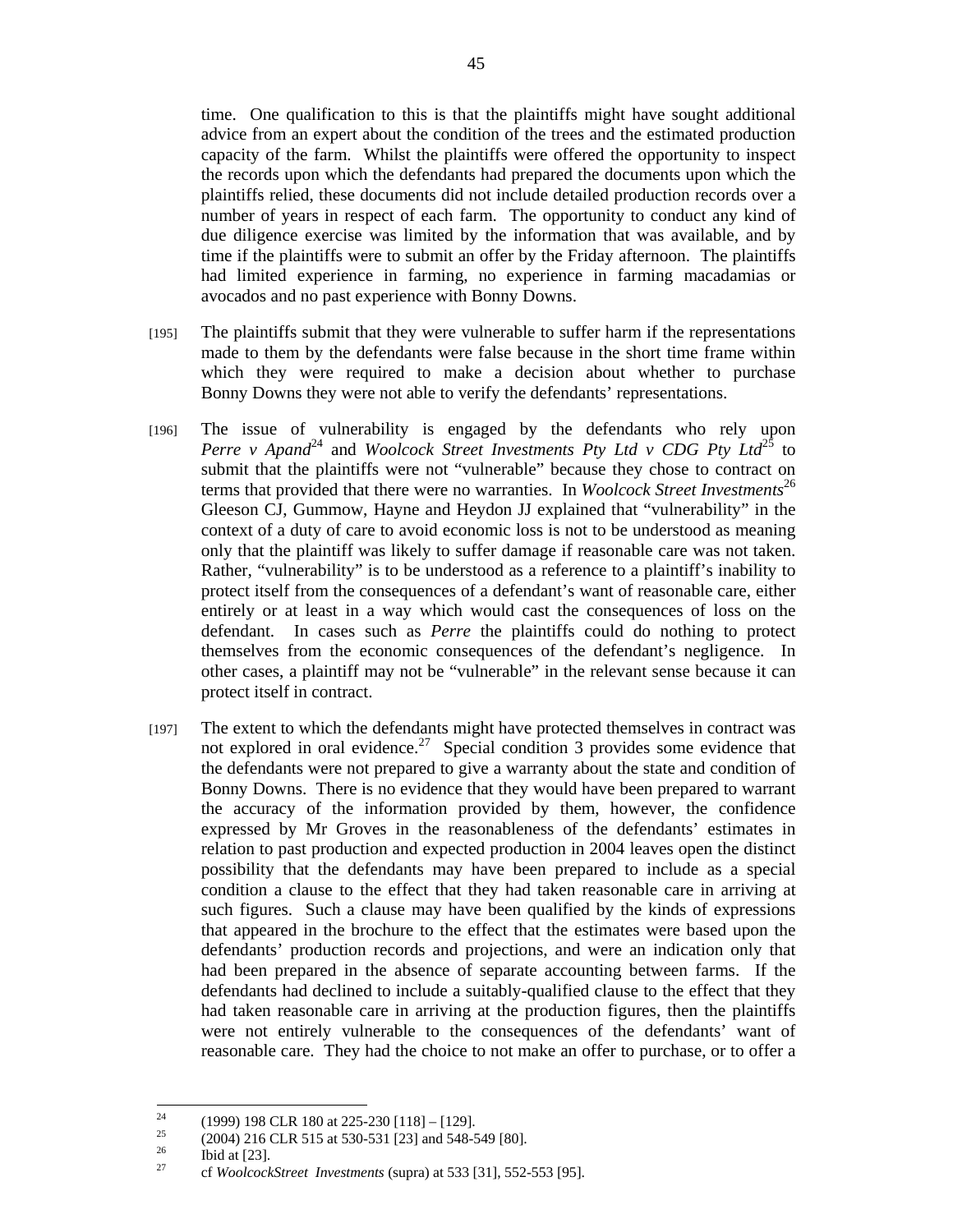reduced price that reflected the defendants' refusal to either warrant the figures or to warrant that they had taken reasonable care in arriving at them.

- [198] Accordingly, I am not persuaded that the plaintiffs were unable to protect themselves from the loss that would arise from the defendants' failure to take reasonable care.
- [199] The defendants rely upon the occasion of the interchange being a negotiation between vendor and purchaser where the familiar maxim *caveat emptor* is the primary rule.<sup>28</sup> The contract marks out the extent to which that rule has been modified as between the parties, and special condition 3 made clear that no warranties were given in relation to the condition of the property. However, this is not a case in which the vendors remained silent concerning the production of the farm and its capacity to yield crops.<sup>29</sup> In this case the defendants, by their agent, provided information about the farm's productivity in response to a request by the plaintiffs and the defendants knew that the plaintiffs were relying upon the documents that their agent had supplied. The fact that the duty of care contended for arises in the context of a negotiation between vendor and purchaser does not preclude the imposition of a duty of care in circumstances in which representations concerning the farm's capacity were made by the vendors or their agent.<sup>30</sup>
- [200] The matters that detract from a finding that a duty of care should be imposed is the issue of vulnerability that I have addressed, and the effect of special condition 3 by which the plaintiffs acknowledged that they not rely upon representations.
- [201] As to special condition 3, the plaintiffs submit that such a "no reliance" clause does not protect the defendants from liability for negligent misstatement. They cite a sentence from *Leda Holdings Pty Ltd v Oraka Pty Ltd*<sup>31</sup> that any attempt to rely upon such a provision in the circumstances was conduct which "the common law should not accept". Contrary to the plaintiffs' submissions, this statement was not made by the Full Court of the Federal Court. It appears in the judgment of Beaumont J in the context of Leda's cross-claim. Beaumont J did not suggest that the clause should not be taken into account on the issue of reliance in determining Oraka's claim. His Honour accepted that it should. The other members of the Court, Branson and Emmett JJ, ordered that the appeal be allowed and had regard to the relevant clause in overturning the finding made by the trial judge that reliance had been placed upon certain statements. A "no reliance" clause such as special condition 3 cannot be ignored. The present issue is its implications on liability for negligent misstatement. Special condition 3 is not in the form of a contractual bar to the plaintiffs' claim for negligent misstatement. Instead, it constitutes a contractual acknowledgment of the absence of reliance. It does not preclude a finding of reliance once the clause is weighed against other evidence that the plaintiffs did in fact rely upon the representations.<sup>32</sup>

 $28$ 

<sup>&</sup>lt;sup>28</sup> Donne Place Pty Ltd v Conan [2005] QCA 481 at [35].<br><sup>29</sup> Of course, in some circumstances a party may be liable for negligent misstatement in respect of a failure to provide information or advice: Balkin & Davis *Law of Torts* 4<sup>th</sup> ed [13.34-13.35].<br><sup>30</sup> cf *Rawlinson & Brown Pty Ltd v Witham* (1995) Aust Torts Reports 81-341, being a case of

representations made by the vendor's agent about the capacity of a bore on a farming property.<br>  $(1998)$  ANZ Conv R 582.<br>  $N_{\rm H} = N_{\rm H} = 1.1 \times 10^{12}$  (1099) ATPP. (Disset) 46.046. In the content of lightlite and subsets

<sup>32</sup> *Nella v Kingia Pty Ltd* (1989) ATPR (Digest) 46-046. In the context of liability under the *TPA* see *Keen Mar Corp Pty Ltd v Labrador Park Shopping Centre Pty Ltd* (1989) ATPR (Digest) 46-048 at 53,146 and 53,161; *Campbell v Backoffice Investments Pty Ltd* (2009) 238 CLR 304 at 321[31] and 348[130].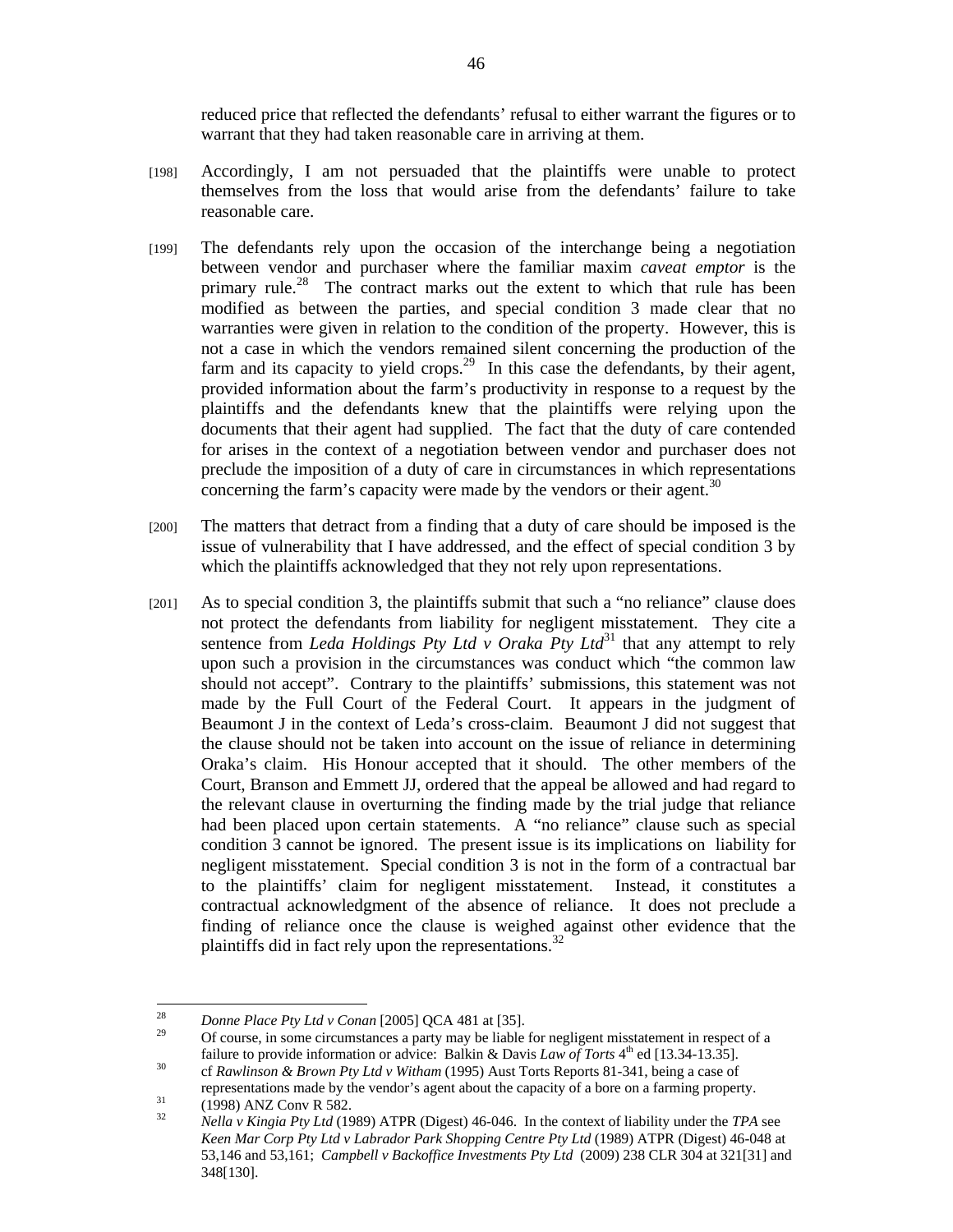- [202] A defendant may make it clear, by the use of appropriate words, that a statement is not such as might reasonably be relied upon by the plaintiff, and hence negative the common law liability which would otherwise accrue.<sup>33</sup>
- [203] The plaintiffs are contractually bound by special condition 3, and must accept the consequences that flow from its inclusion in the contract. The documents upon which the plaintiffs relied, particularly the production history document, did not include a notice or disclaimer to the same effect as special condition 3. There is no evidence that they read the condition. Still, vendors such as the defendants include "no reliance" clauses in their contracts for good reason and courts should not ignore such clauses. Purchasers who fail to read such a clause do so at their peril. The presence of special condition 3 severely undermines the contention that the plaintiffs acted in reasonable reliance upon the pleaded representations.
- [204] Ultimately, such a contractual acknowledgment of no reliance needs to be weighed with the evidence of actual reliance. I find that the plaintiffs did in fact rely upon the representations. The issue is whether such reliance was reasonable in circumstances in which they contracted on the basis that they did not rely upon such a representation.
- [205] The contractual acknowledgment is an important circumstance against a finding that the plaintiffs' reliance was reasonable in all the circumstances. However, the circumstances in which the representations were made were such as to indicate to the defendants that the plaintiffs intended to rely upon the representations in the brochure and the production history document, save to the extent that these were qualified or contradicted by what was discussed at the meeting. The defendants intended that the plaintiffs should rely upon the information and advice contained in the brochures. The disparity between the knowledge and expertise of the parties in relation to the matters contained in the representations and the limited opportunity that the plaintiffs had to verify the representations are circumstances which strongly favour the imposition of a duty of care. I consider that in all the circumstances it was reasonable for the plaintiffs to rely upon the representations, notwithstanding the "no reliance" clause in the contract and the fact that the plaintiffs did not seek to protect their position by negotiating a contractual provision to the effect that the defendants had taken reasonable care in making the representations.
- [206] I find that the defendants owed a duty to take reasonable care in making the representations upon which the plaintiffs relied.

## **The breach of duty of care issue**

[207] A person who is under a duty of care in making statements should take reasonable care to ensure that the statement is correct. The standard of care depends upon the circumstances, including the knowledge and experience that might reasonably be expected of a person in the defendant's position. In this case the circumstances include the defendants' knowledge and experience in farming Bonny Downs and in estimating yields from it. The circumstances also include the fact that the crops were farmed by one business entity and the defendants did not retain separate historical production records for each farm. Despite these limitations on the defendants' ability to estimate past and future production, the defendants knew that

 $33$ 33 Balkin & Davis (supra) [13.36]; Gillies "Actions for Breach of s 52 and for Negligent Misstatement at Common Law: Some Observations on their Relative Competitiveness" (2003) 11 *Competition & Consumer Law Journal* 43 at 58-59.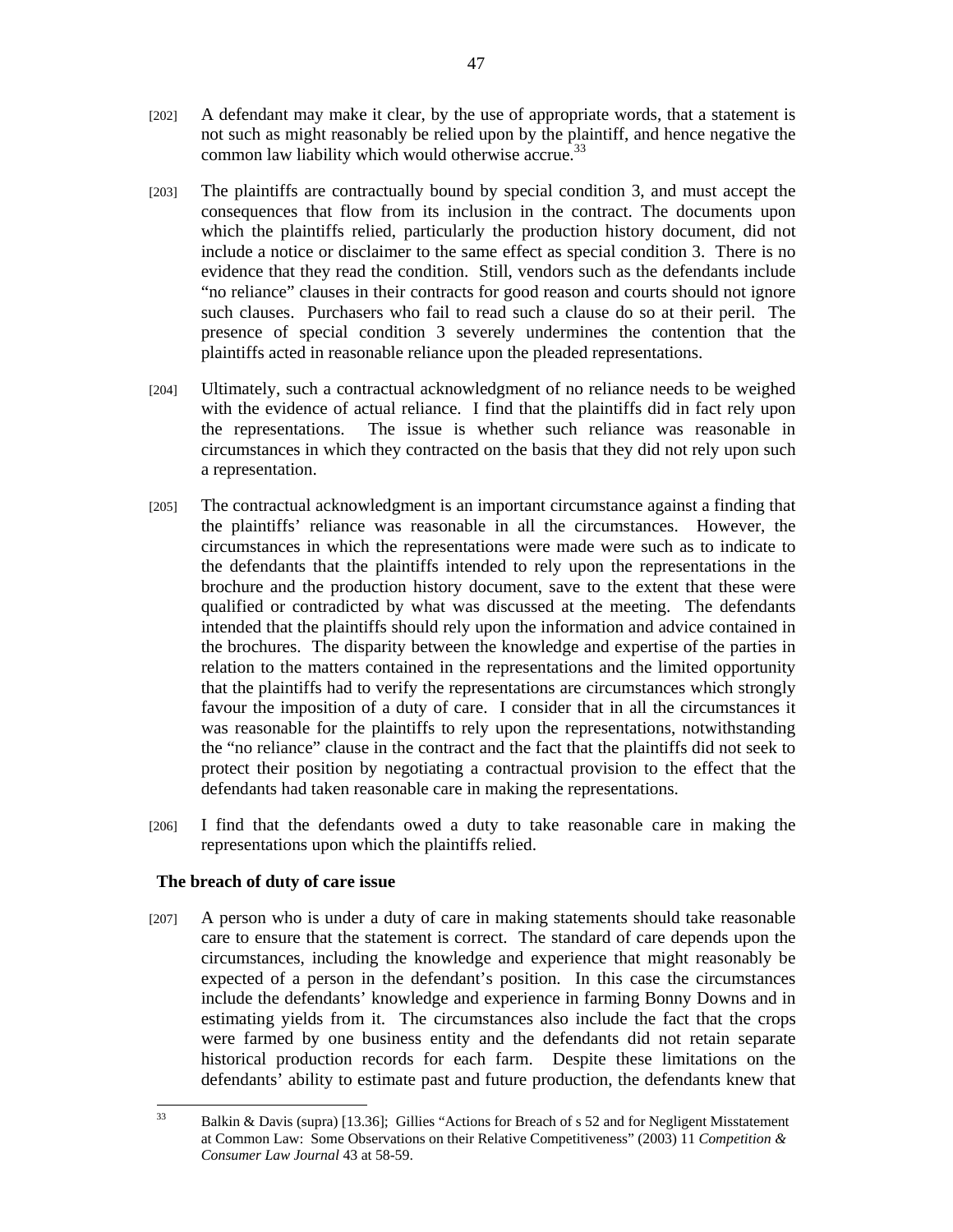the plaintiffs would rely upon the production figures in estimating the farm's income-producing capacity and in determining a price to offer. The plaintiffs were encouraged to make an offer before the Friday afternoon and the absence of comprehensive production records meant they were not in a position to easily verify the past production from Bonny Downs. They were offered access to the sales and other records upon which the defendants relied in formulating their estimates. The circumstances were those of a vendor/purchaser relationship, not a paid consultant or expert adviser. The written materials provided to the plaintiffs made it clear that the estimates provided in the brochure were estimates and that the defendants had never kept separate figures for each farm beyond actual production each year. However, the circumstances, including the vastly superior experience of the defendants in relation to farming and their knowledge of the past production of Bonny Downs and its capacity to yield crops in the future, required a reasonably high standard of care in the circumstances.

- [208] I consider that the defendants exercised reasonable care in making the production estimates that they did. The plaintiffs' case on breach of duty particularly asserts that the defendants "made no, or alternatively, no reasonable, attempt to accurately identify production for Bonny Downs".<sup>34</sup> I am not persuaded of this. I accept the defendants' evidence concerning the manner in which they prepared the production estimates that were included in the brochure and the estimates of past and future production that appeared in the production history document. In particular, I consider that the defendants made a reasonable attempt to recall and estimate the quantities of macadamia nut produced by The Nut Farm and to deduct it from the total of the amount of nuts supplied to processors each year. My findings in relation to the past production of Bonny Downs in 2001, 2002 and 2003 support the conclusion that the defendants' estimates were reasonably accurate. Their predictions of the 2004 harvest were reasonable at the time they were made.
- [209] The plaintiffs have not proved that the defendants breached any duty to take reasonable care in making the statements.

## **The causation issue**

- [210] I have previously found that the plaintiffs were not induced to purchase Bonny Downs by any inaccuracy in the production history document about the 2004 avocado harvest. They were not misled by that statement and did not rely upon it as an indication of the actual harvest that had been achieved in 2004. In addition, I have found that any inaccuracy caused by the defendants and their agent not updating the production history document in respect of the 2004 avocado crop did not cause the plaintiffs any loss or damage. If the defendants had informed the plaintiffs of the loss of crop then this would not have affected their decision to purchase Bonny Downs.
- [211] I have addressed the respects in which the plaintiffs otherwise plead that the planting representations and the production representations were incorrect or misleading. I have found that the plaintiffs have failed to establish their claim for negligent misstatement and failed to establish a contravention of the *TPA*. In the circumstances, it is strictly unnecessary to further address the causation issues of whether the alleged negligent misstatement or the alleged contravention of the *TPA* caused the plaintiffs loss and damage.

<sup>34</sup> FASOC para 27(c).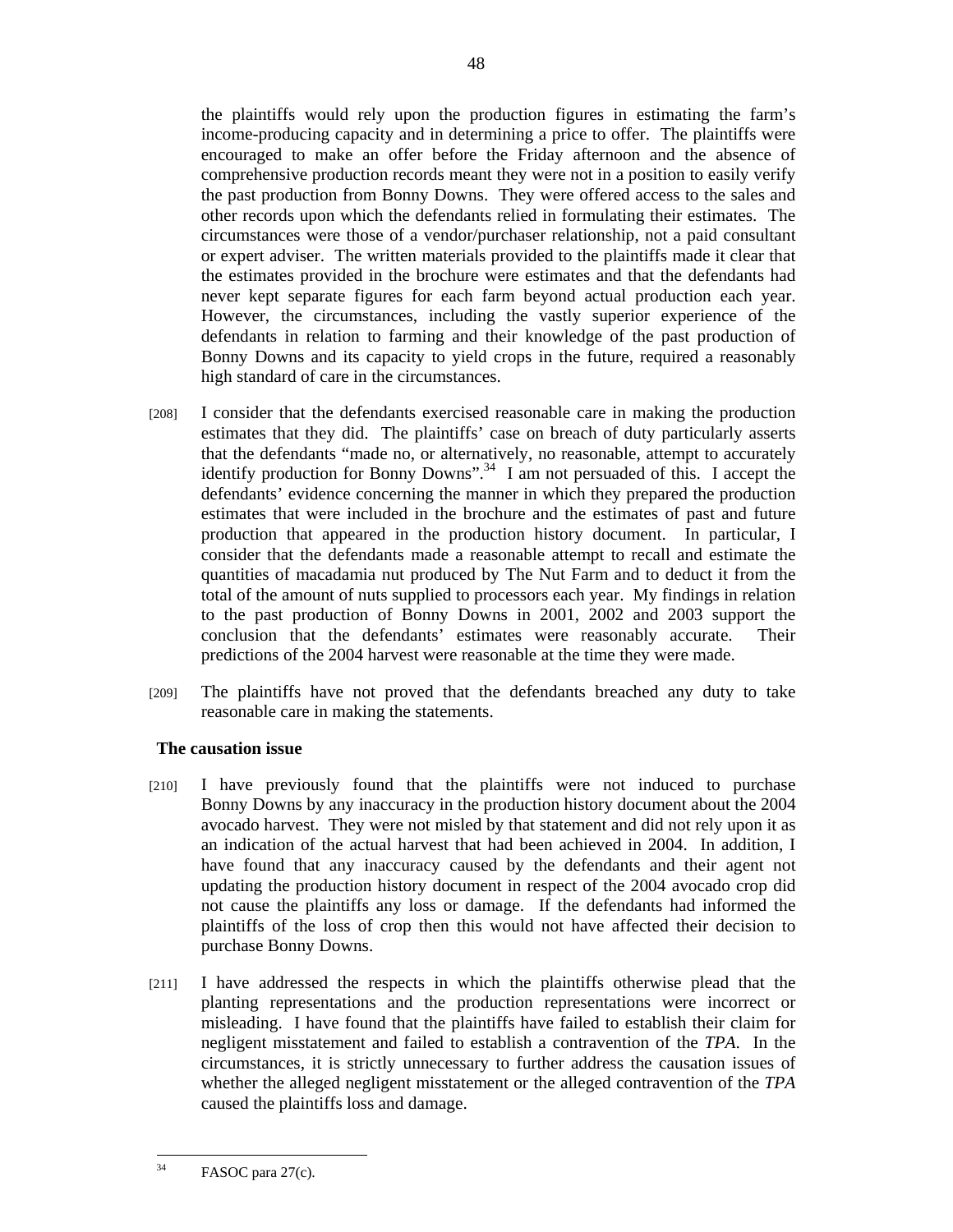- [212] The plaintiffs' case was conducted as a "no transaction" case, namely had the negligent statements not been made and if the *TPA* had not been contravened then they would not have purchased Bonny Downs. Instead they would have continued to look for another farm or business to purchase.<sup>35</sup>
- [213] The cross-examination of the plaintiffs did not explore the likely course of events if statements about past or predicted production of macadamias had been different. For example, the plaintiffs were not cross-examined about their likely actions if represented yields had been slightly less, and the extent to which any reduction in the income which Mr Fick expected to derive would have affected his preparedness to purchase the farm. It was not suggested to him that a relatively small reduction in expected income, whilst reducing his "leeway", would not have stopped him offering to purchase Bonny Downs. Similarly, the defendants did not give evidence about their preparedness to accept a price of \$950,000 or less upon such a scenario. The defendants did not defend the case on the basis that a sale for a different price would have occurred if the representations had been different.

## **The loss and damage issue**

[214] Because the plaintiffs have not established either cause of action, it is strictly unnecessary to determine whether they suffered loss and damage in the amount alleged. However, I shall do so. The measure of damages for negligent misstatement is governed by the general principle that the assessment of damages in tort is to compensate the injured party to the extent necessary to put it in the position that would have existed if the tort had not been committed. A similar principle of awarding reliance losses applies in respect of a contravention of s 52 of the *TPA*. 36 The conventional measure of compensation for a contravention of s 52 of the *TPA* in a case such as this is the difference between the real value of the property at the time of the purchase and what the plaintiffs paid for it.<sup>37</sup> The remedies available under the *TPA* are not to be constrained by reference to the common law. However, the parties in these proceedings did not contend that a different approach to the measure of damages or the date for assessment of loss should be adopted.

## **The real value of Bonny Downs**

[215] The value of Bonny Downs was the subject of evidence from two valuers. As previously noted, Mr Clarkson inspected the property on 10 June 2005 at the request of Mr Fick and provided a valuation report which assessed its market value as at 20 May 2004. He did so on the basis that the improvements included a total of 5,500 macadamia trees, but that there were only 4,500 "effective macadamia trees" because Mr Fick estimated about 200 trees were less than three years old and a further 800 were inter-planted trees with 700 of these being in poor condition. Mr Clarkson had regard to sales evidence. He had regard to the quality of the trees, noted that they were not irrigated, and observed that this resulted in a number being in a state of lesser growth than would be expected of a tree of 12 years of age. He took account of DPI advice that the cost of establishing a commercial fruiting tree to full maturity and production is between \$50 and \$120. He valued the land at \$9,000 per hectare TFW, being an industry term for "treated, fenced and watered" so as to thereby value the land and the trees upon it. The value derived was \$729,720 to

<sup>35</sup> <sup>35</sup> Plaintiffs' Further and Better Particulars filed 15 December 2009.

<sup>36</sup>*Gates v City Mutual Life Assurance Society Ltd* (1986) 160 CLR 1. 37 *Expectation Pty Ltd v PRD Realty Pty Ltd* (2004) 140 FCR 17 at 49-50 [252] - [254]; *HTW Valuers (Central Qld) Pty Ltd v Astonland -Pty Ltd* (2004) 217 CLR 640 at 656-657 [35] – [36].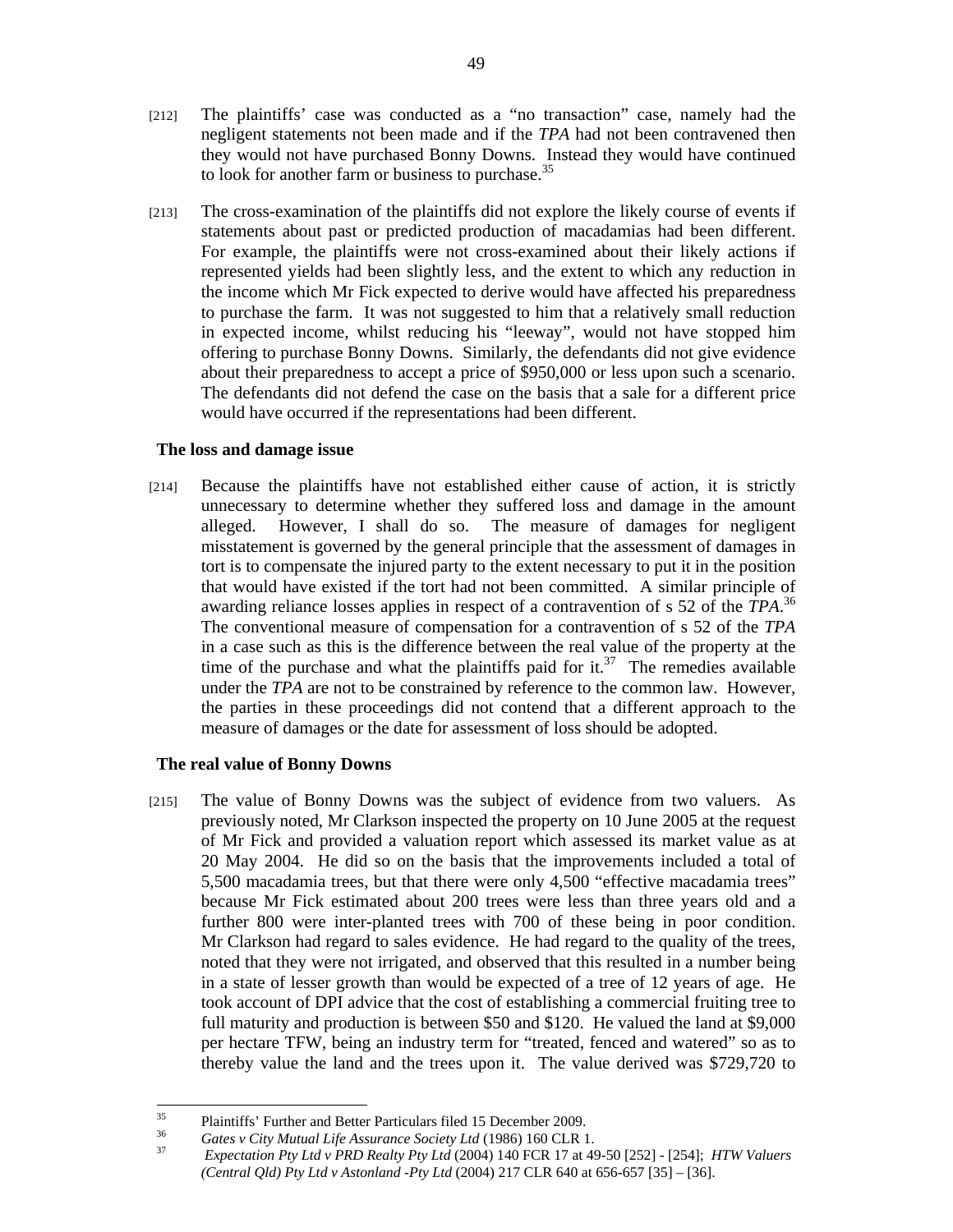which he added his assessed value of the improvements, being the dwelling home and sheds, which totalled \$100,000. For practical purposes he valued Bonny Downs at \$830,000 excluding plant and equipment.

[216] Mr Fuller prepared a retrospective valuation for the purposes of these proceedings. He accepted the engagement to prepare such a report in July 2009, having inspected Bonny Downs on 16 June 2009 and also on 8 August 2006. Mr Fuller's valuation approach was to separately value the land to which he added the value of trees, and then the value of structural improvements. The different approaches of Mr Clarkson and Mr Fuller are each acceptable approaches to the valuation of a farm such as Bonny Downs. A significant difference between them is that Mr Fuller was specifically instructed to assume that the number and condition of the avocado and macadamia trees present on Bonny Downs as at 20 May 2004 was as is set out in the affidavit of Mr Vimpany sworn on 21 May 2008. As a result, Mr Fuller adopted Mr Vimpany's calculation of tree numbers and Mr Vimpany's advice about trees that were "unviable". A total of 1,980 trees were not valued by Mr Fuller, based on the report of Mr Vimpany. In addition, Mr Fuller spoke to Mr Vimpany who informed him that the tables in his report were based on the date of Mr Vimpany's inspection in 2006 and that in Mr Vimpany's opinion the health of the trees would have been inferior as at the date of purchase. Mr Vimpany also advised Mr Fuller that works undertaken by Mr Fick in the two years between purchase and his inspection would have improved the health of the trees. In accordance with these instructions, Mr Fuller arrived at the following added value of the macadamia trees:

| 127 mature, healthy trees @ \$70/tree                      | \$8,890  |
|------------------------------------------------------------|----------|
| 376 require 3 years to full production $\omega$ \$45/tree  | \$16,740 |
| 752 require 4 years to full production $\omega$ \$35/tree  | \$26,320 |
| 1142 require 5 years to full production $\omega$ \$25/tree | \$28,550 |

- [217] I have earlier found that Mr Vimpany underestimated the number of productive trees and that his report was not an accurate description of the condition and productivity of the macadamia trees as at 20 May 2004. As a consequence, Mr Fuller's valuation report undervalued the macadamia trees on Bonny Downs as at 20 May 2004. This was the result of the express instructions that he was given to base his assessment on the affidavit of Mr Vimpany.
- [218] Mr Clarkson and Mr Fuller each approached the valuation exercise requested of them in a professional and competent manner. Whilst each adopted a different approach to the valuation of land and trees, each arrived at a similar value for the land content. There was a difference between them on a point of detail concerning the area of a comparable sale, but nothing of consequence turns on that and I am not in a position to determine the correct area. Mr Fuller did not agree with Mr Clarkson's valuation because of the tree numbers adopted by Mr Clarkson, but undertook an exercise in using Mr Fuller's rates per hectare and improvement figures. The result was \$5,000 more than Mr Clarkson. The method of separately valuing trees adopted by Mr Fuller was not based upon an assessment of the productivity of the trees. Instead, a value was assessed for trees depending upon their health and age.
- [219] Mr Clarkson arrived at a value of \$729,720 by applying a value of \$9,000 per hectare. This was on the basis of excluding 1,000 trees. In arriving at his valuation including the approximately 4,500 "effective macadamia trees" Mr Clarkson applied a figure of around \$70 or \$75 per tree, which he explained was at the lower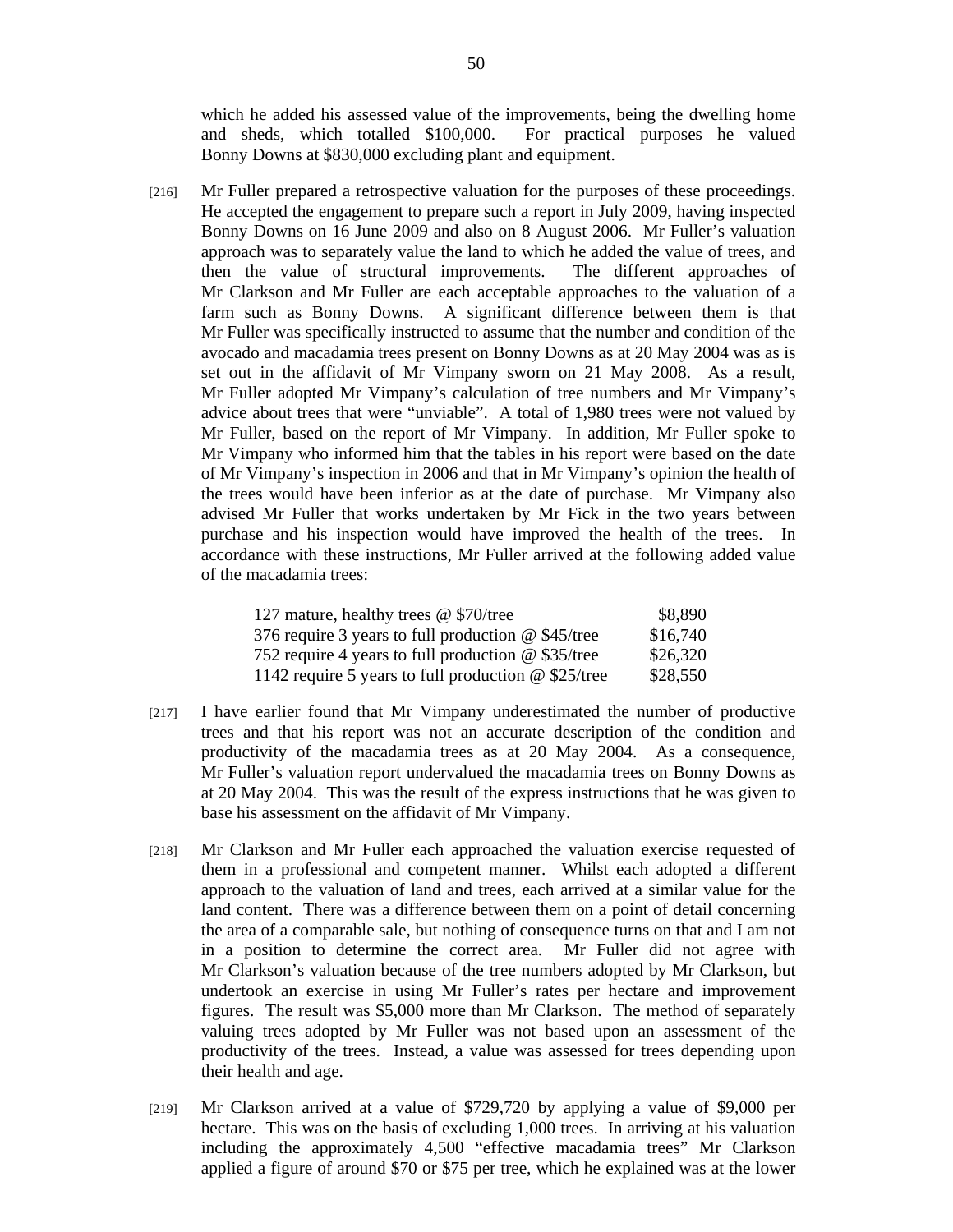end of the \$50 to \$120 range. On this basis, a separate valuation of land and trees by Mr Clarkson would be along the following lines:

| Valuation                           | \$730,000 |
|-------------------------------------|-----------|
| Value of trees $-4,500 \times$ \$70 | \$315,000 |
| Value of land without trees         | \$415,000 |

This serves to demonstrate the closeness of Mr Clarkson's value of land without trees to that adopted by Mr Fuller, which was \$405,400. A calculation using a value of \$75 per tree would result in a land value without trees of \$392,500.

- [220] I do not propose to refer to the sales evidence relied upon by each valuer. Mr Fuller's comparisons between the subject property and other properties was apt to be affected by the assumption that he made that the trees on Bonny Downs were as stated in Vimpany's affidavit. However, this should not have affected his valuation of the land only content. I shall adopt \$405,000 for the land only content which is the figure arrived at by Mr Fuller. It is also in the middle of the range of \$392,500 and \$415,000 that I have arrived at based upon Mr Clarkson's evidence concerning the separate valuation of trees.
- [221] The next aspect is the separate valuation of trees. Mr Fuller's valuation cannot be accepted because it is based upon the assumption that the number and condition of the trees were as set out in Mr Vimpany's affidavit. Because Mr Fuller was instructed specifically to adopt Mr Vimpany's affidavit he valued only 127 mature, healthy trees and did not value thousands of trees that were in fact productive. However, I have regard to the figure of \$70 per tree that Mr Fuller adopted. I note from his report that his valuation of mature trees on other properties ranged from \$65 to \$100 per tree. In his evidence to the Court Mr Clarkson's recollection was that he applied a figure around \$70 to \$75 per tree at the time. His evidence suggested a range of between \$70 and \$80 per tree.
- [222] I take account of the evidence from persons who closely observed the macadamia trees in or around May 2004 concerning the extent of die back and their condition. I place particular reliance upon Mr Ironside's observations and contemporaneous reports. Other observers remarked on the "variable" quality of the trees. However, none of these witnesses suggested than an overwhelming majority of the trees were in poor condition and the photographs taken of them at about the time do not suggest that they were. The yield in 2004 supports the conclusion that most of the macadamia trees were productive. However, I shall adopt a conservative figure of \$70 per tree and base a calculation on there being 4,500 productive trees. This is the figure that Mr Fick instructed Mr Clarkson to adopt and it is supported by the evidence which I have accepted. The balance of 1,000 trees either were too young to produce or were inter-planted between productive trees. The canopy of those productive trees meant that most of the inter-planted trees produced little, if any, nuts. I do not consider that a separate value should be given to them despite this small productive capacity or the potential capacity of some inter-planted trees to produce if neighbouring trees were removed. Some value, however, should be given to the approximately 200 young trees that had not reached a productive age. It is appropriate to give them a value of \$25 each. The value of the macadamia trees should be assessed at:

| 4,500 x \$70     | \$315,000 |
|------------------|-----------|
| $200 \times $25$ | \$5,000   |
|                  | \$320,000 |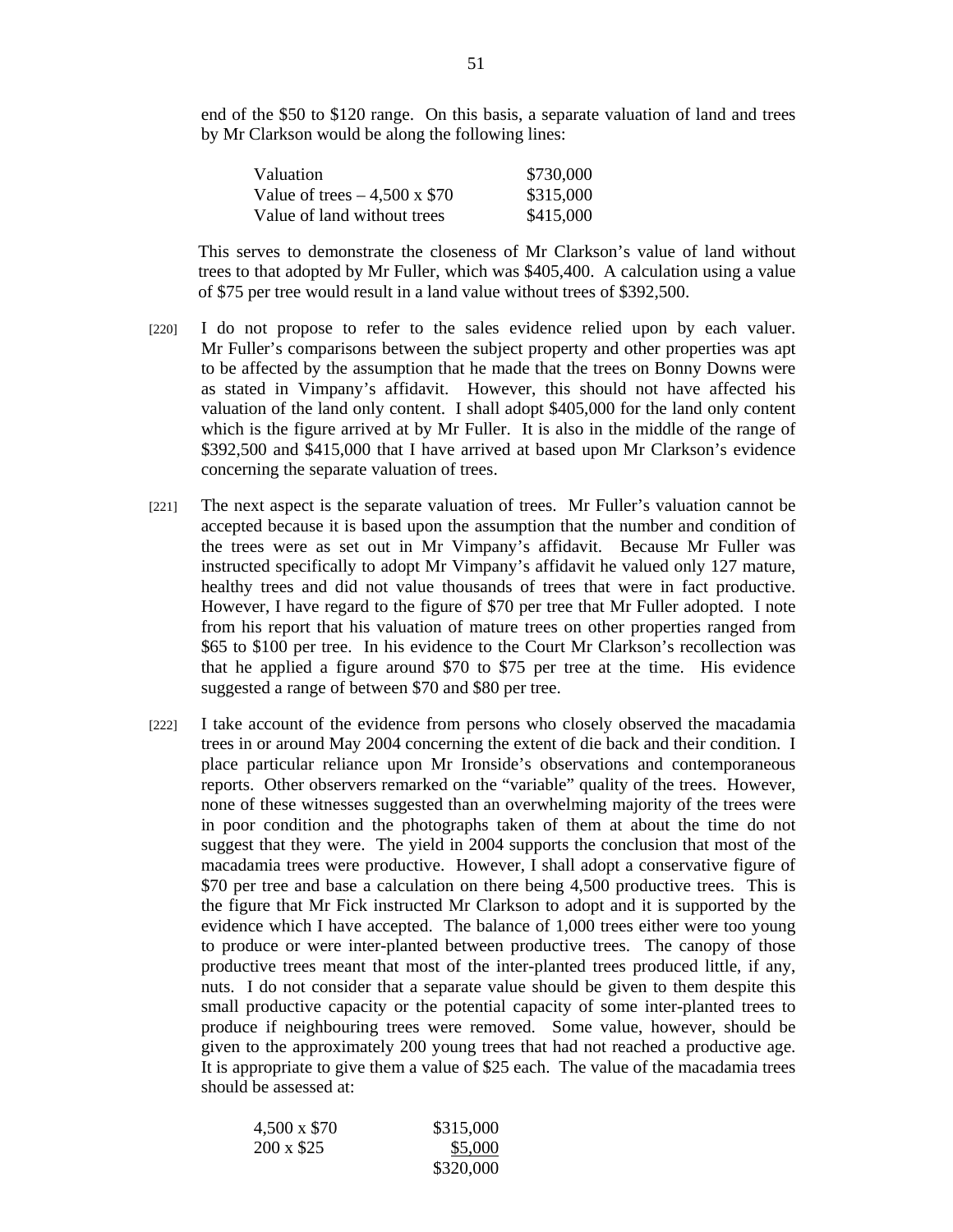I adopt Mr Fuller's valuation of 450 avocado trees at \$50 per tree, being \$22,500.

- [223] Mr Fuller valued the structural improvements at \$91,850. Mr Clarkson arrived at a figure of \$100,000. There is no reason to prefer the opinion of one valuer over the other in this regard. I shall adopt a figure of \$95,000 for the structural improvements.
- [224] There was no separate apportionment in the contract for the plant and equipment that was sold with the farm. It was listed with the contract and was described as having been maintained in good condition. Mr Fick and Mr Groves subsequently discussed the value of individual items. Mr Groves made inquiries of certain persons who were familiar with the value of certain items and on the basis of this information, and his own knowledge of the value of farm equipment, individual values were attributed to each item of plant and machinery. These totalled \$99,630.
- [225] Mr Jackson, an experienced valuer of plant and equipment, produced a retrospective valuation at the request of the plaintiffs' solicitors in 2009. He was instructed to do so on two bases. The first was that the plant and machinery was in good condition. The second was that it was in the condition set out in Annexure B to his instructions. Annexure B described the tractor as not being in good working condition and various other items as being in poor condition or poorly maintained. On the assumption that the plant and equipment was in good condition as at 20 May 2004, Mr Jackson valued it at \$103,270. On the assumption that it was in the condition set out in Annexure B as at 20 May 2004, he valued it at \$67,880.
- [226] The plaintiffs submit that I should adopt the lower value because the equipment was old, had been used in every harvest and that in the absence of any evidence showing proactive maintenance, logic would dictate that the equipment was in the condition described in Annexure B.
- [227] Mr Jackson did not assume in arriving at a "good condition" valuation that the plant and machinery was new. I accept the plaintiffs' submission that account should be taken of wear and tear and the age of the equipment. However, the evidence is that the plant and equipment was properly maintained. The tractor and other equipment was used on parts of the farm that were rocky or steep. However, the wear and tear on the tractor may have been less than use in cropping. I do not propose to undertake an item-by-item valuation. I am not persuaded that each item of equipment was in the condition set out in Annexure B. For example, the Kubota tractor was old, but it is not accurate to say that it was "not in good working condition". The evidence does not support the conclusion that the nut dehusker was poorly maintained. The harvest bins are described as "dilapidated". However, the evidence indicates that they were still in use in 2006. The sprayer was assessed as being in good condition as late as August 2005. The body of the tipping trailer was in good working condition and was sold in May 2005. It seems likely, however, that the value attributed to the tractor in the apportionment arrived at by Mr Fick and Mr Groves overstated its value. I proceed on the basis that the tractor was in reasonable condition. I conclude that the value attributed to the plant and equipment totalling \$99,630 overstated its actual value in May 2004 by about \$15,000. I shall adopt a figure of \$85,000.
- [228] In summary, I conclude that the true value of Bonny Downs as at 20 May 2004 was \$927,500.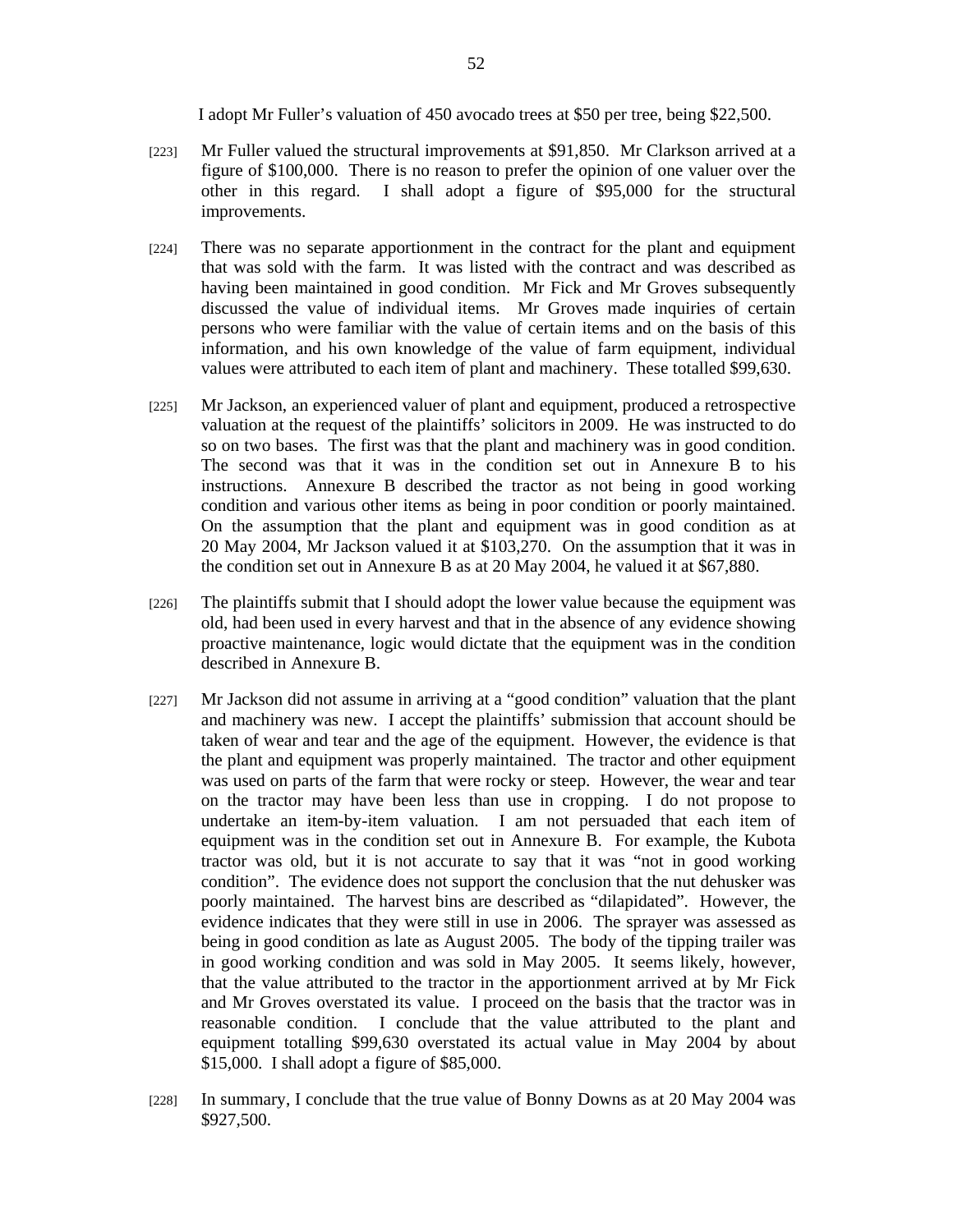| Land value              | \$405,000 |
|-------------------------|-----------|
| Macadamia trees         | \$320,000 |
| Avocado trees           | \$22,500  |
| Structural improvements | \$95,000  |
| Plant and equipment     | \$85,000  |
|                         | \$927,500 |

- [229] The defendants submit that I should have regard to Mr Kermond's evidence in respect of the physical condition of the orchard when he saw it in 2004 and in respect of his opinion about its capacity to yield about 50 tonnes of nuts, being an opinion that was not challenged and which was based upon his expertise in relation to macadamia plantations and their production. I earlier have had regard to Mr Kermond's evidence concerning his direct observations. His opinion concerning the nut-producing capacity of the trees confirms conclusions that I have reached. In addition, the defendants contend that I should have regard to Mr Kermond's opinion as to the value of the property, since valuation evidence is not confined to the expression of opinion of registered valuers, Mr Kermond is qualified by his practical experience and the valuation of macadamia orchards is a limited field. Although there was no objection to Mr Kermond's expression of opinion concerning the value of Bonny Down, I have not had regard to it in reaching my conclusions concerning the value of Bonny Downs.
- [230] The defendants also submit that I should have regard to the offer submitted by Mr Taylor. The law concerning the admissibility of evidence of offers is helpfully analysed by Hyam in *The Law Affecting Valuation of Land in Australia*.<sup>38</sup> To the authorities surveyed might be added the decision of the Full Federal Court in *Expectation Pty Ltd v PRD Realty Pty Ltd*<sup>39</sup> that "an actual unconditional open offer by a purchaser with the means to effect the purchase might have some relevance to market value". I respectfully adopt the analysis of Wilcox J in *Goold v The Commonwealth*<sup>40</sup> and the more recent discussion by the New South Wales Court of Appeal in *MMAL Rentals Pty Ltd v Bruning*.<sup>41</sup> Mr Taylor's conditional offer of \$950,000 may be admissible, however, I place no reliance upon it in reaching a finding in relation to market value. The offer was conditional upon the sale of an existing property. It is probable, but not proven, that in making the offer Mr Taylor had regard to the production history document. However, if this is not the case, then his offer may have been based upon the more optimistic prediction that Bonny Downs would produce between 55 and 60 tonnes NIS in 2004. Mr Taylor's offer is admissible to demonstrate that there was a demand for Bonny Downs. However, I do not rely upon it as evidence of market value.

#### **Claim for loss of opportunity to invest capital**

[231] The plaintiffs submit that they are entitled to be compensated for "lost opportunity costs" on the basis that were it not for the representations about which they complain, they would not have purchased Bonny Downs. Instead, they would have purchased another farm "with the appropriate characteristics" and until that time left their money in the Sandhurst Select Mortgage Fund. The plaintiffs submit that they

<sup>38</sup>  $rac{38}{39}$   $rac{4^{\text{th}}}{{\text{ed pp}} 139-152}.$ <br>Supra at [90].

 $^{40}$  (1993) 42 FCR 51.

<sup>41 (2004) 63</sup> NSWLR 167 at 182-184 [84] – [97].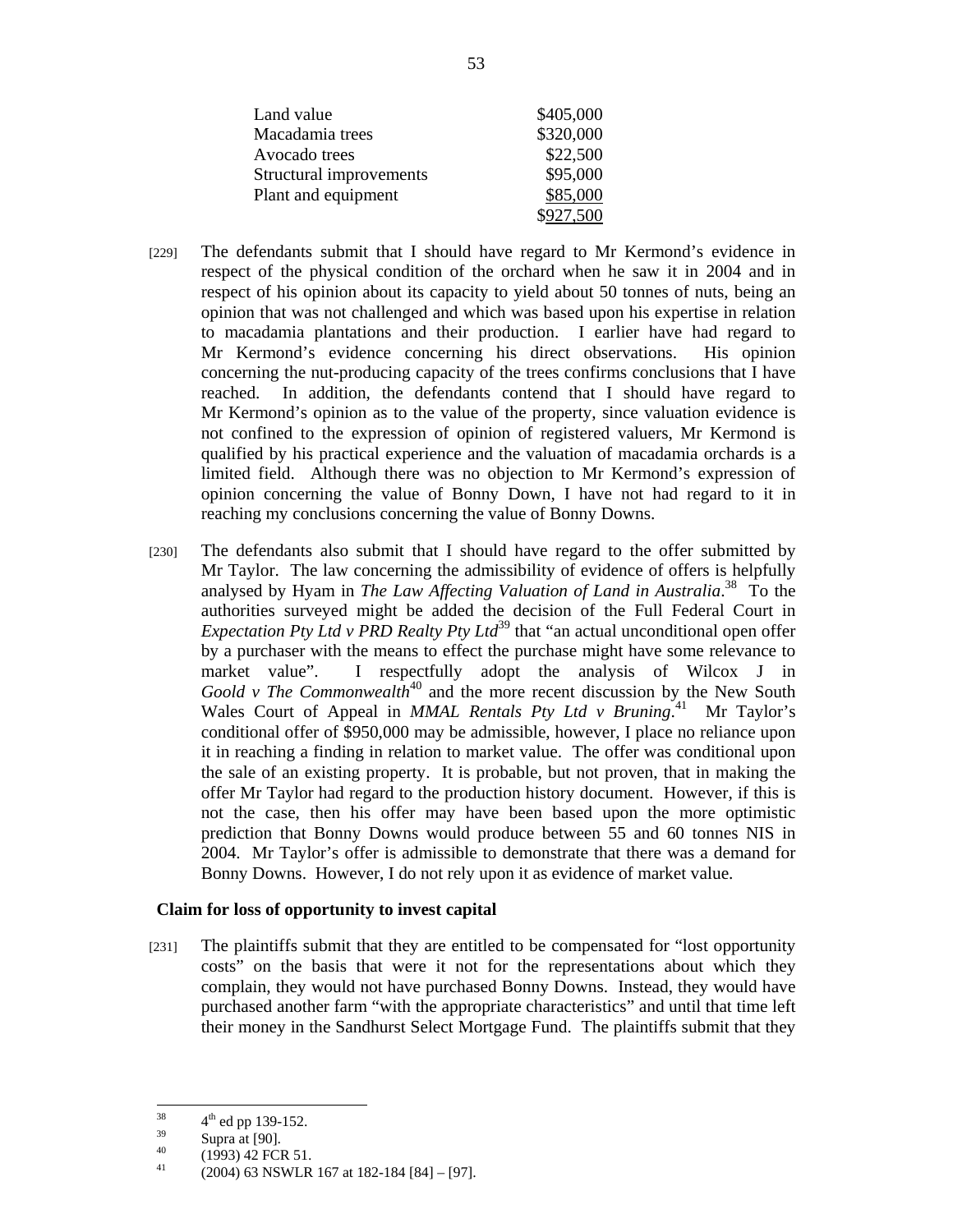"lost the opportunity to continue to earn the profit that would have been achieved had they purchased a different farm".<sup>42</sup>

- [232] I accept the plaintiffs' submission that if they had not purchased Bonny Downs they would have looked to purchase another farm. The evidence was that Mr Fick was highly-motivated to become an orchard farmer, and that the plaintiffs had the capacity to borrow money to fund such a purchase.
- [233] There is no contest about the principle that a claimant in tort or for contravention of s 52 of the *TPA* can be awarded compensation for deprivation of a commercial opportunity.43 The value of the lost opportunity must be assessed. The general principle governing all claims for recovery of loss or damage was stated by Bowen LJ in *Ratcliffe v Evans*: 44

"As much certainty and particularity must be insisted on ... in proof of damage as is reasonable having regard to the circumstances and the nature of the acts themselves by which the damage is done."

McPherson J (as his Honour then was) observed that the "degree of precision with which damages are to be proved is proportionate to the proof reasonably available".<sup>45</sup> Where there has been an actual loss of some sort, the common law does not permit difficulties of estimating the loss in money to defeat an award of damages.<sup>46</sup> The claimant must prove on the balance of probabilities that he or she has sustained *some* loss or damage.<sup>47</sup> The claimant does so by proving the loss of an opportunity which had *some* value. The claimant is required to demonstrate by evidence that the opportunity had a real value.<sup>48</sup>

- [234] The plaintiffs did not adduce evidence even of a general nature about the levels of profitability of the kind of farming venture which they say they would have pursued,<sup>49</sup> let alone that such a farming venture would have been profitable under their management.<sup>50</sup> The possibility that another farming venture under their management would have been profitable does not enable me to value the chance of that becoming a reality or to assess the possibility of such a venture being unprofitable.
- [235] There is no acceptable evidence that the plaintiffs would have achieved a profit if they had purchased a different farm. The evidence in relation to Mr Fick's farming practices on Bonny Downs provide substantial reason to doubt whether an alternative farm would have been profitable under his management, at least in its early years due to his inexperience and his reluctance to follow advice of persons who were familiar with the property. Any monies that the plaintiffs had invested in the Sandhurst Select Mortgage Fund would have earned interest during the period prior to the purchase of a different farm. However, there is no sound basis in the

 $42 \overline{ }$ <sup>42</sup> Plaintiffs' submissions paras 45.8 and 45.9.

<sup>43</sup> *Sellars v Adelaide Petroleum NL* (1994) 179 CLR 332 at 348, 355 and 364-5.<br>
[1892] 2 QB 524 at 532-533<br>
45 **1892** 12 QB 524 at 532-533

<sup>&</sup>lt;sup>45</sup>*Nilson v Bezzina* [1988] 2 Qd R 420 at 424.<br> *46 Sellars v Adelaide Petroleum NL* (supra)<br>
<sup>47</sup> Ibid at 355.<br> *Prince Hissingy Propelals* [1996] 1 MP 346

<sup>48</sup> *Price Higgins v Drysdale* [1996] 1 VR 346 at 354-5*; Lewis v Hillhouse* [2005] QCA 316 at [22] to

<sup>[26]. 49</sup> cf *Gerrard v Slamar* [2004] WASCA 253 at [32] – [33] about proof by evidence about the return to

be derived from a venture and that guesswork may not be good enough.<br>50 cf *Longden v Kenalda Nominees Pty Ltd* [2003] VSCA 128 at [5], [8], [10] – [14] and [30] – [39].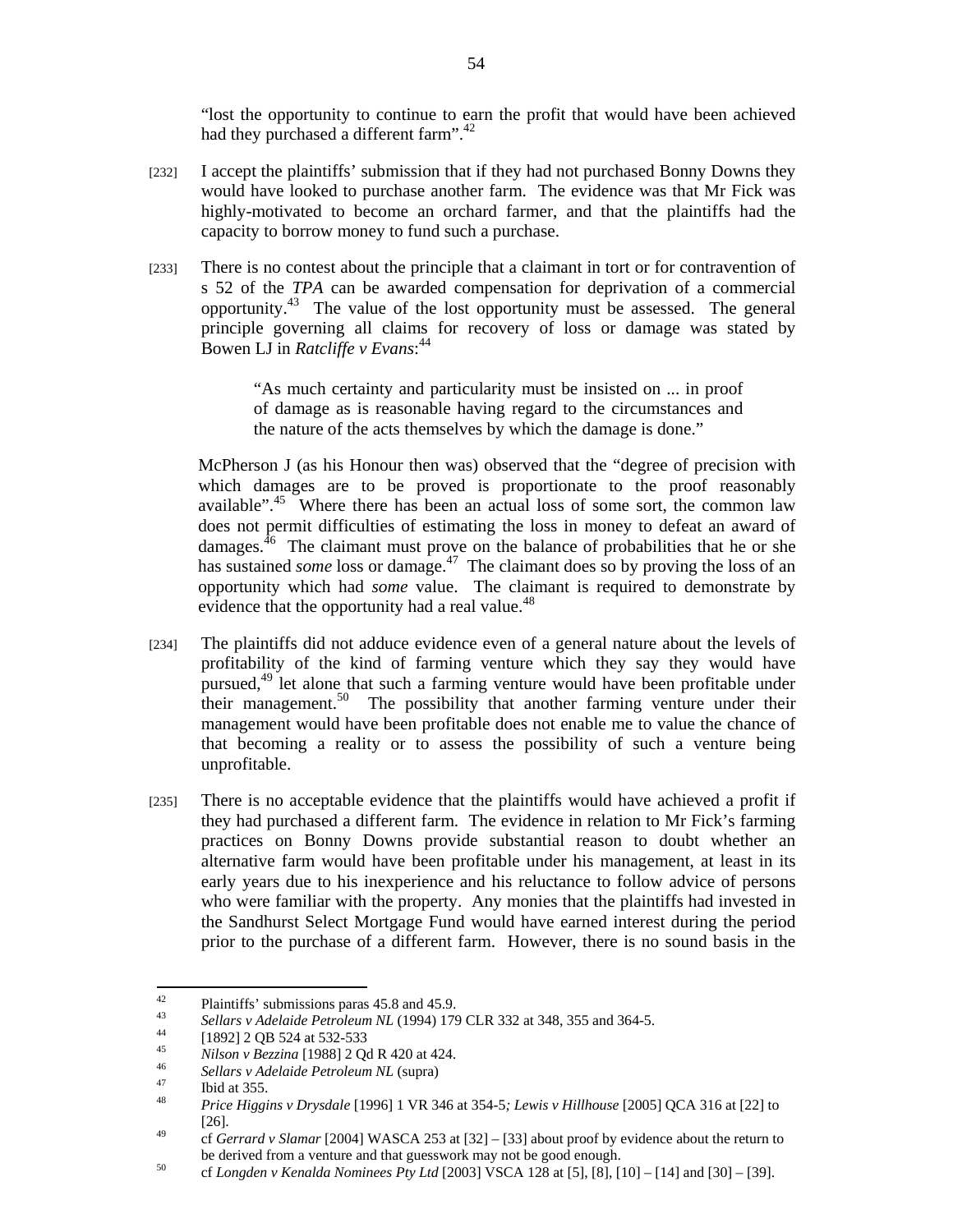evidence to conclude that the farm would have been profitable, or provided a reasonable return on investment.

- [236] The plaintiffs have failed to show that the lost opportunity to purchase another farm was the loss of something of value.
- [237] The plaintiffs claim the costs of creating, maintaining and discharging a mortgage. They submit that had the purchase price represented "the true valuation in this case", the plaintiffs would not have been required to take out and service a mortgage, nor would they have incurred discharge fees in paying out the mortgage. However, the plaintiffs' claim is premised on the assumption that another farm would have been purchased. The plaintiffs have not proven that they would not have been required to borrow a similar amount to the amount that they borrowed in order to complete the purchase of Bonny Downs.
- [238] The plaintiffs seek to invoke the same argument in claiming the difference in stamp duty between the purchase price and "the true valuation of the property". For the same reason, such a claim is not sustained in circumstances in which the plaintiffs contend that this is a "no transaction" case, and that they would have purchased another farm.

## **Interest pursuant to statute**

[239] The plaintiffs claim interest pursuant to s 47 of the *Supreme Court Act* 1995. The principles governing the discretion to award such interest were discussed in *Interchase Corporation Ltd (in liquidation) v Grosvenor Hill (Qld) Pty Ltd (No 3)*<sup>51</sup> A discretionary consideration is whether the plaintiffs' delay in prosecuting the litigation to trial should affect the period in respect of which such interest is awarded. The proceedings have an unfortunate interlocutory history which was summarised in the affidavit of Mr Banks filed 25 June 2009. However, had the plaintiffs established an entitlement to damages, I would have awarded interest for the period between settlement of the contract and the date of judgment on the basis that, despite their delay, the plaintiffs had been kept out of the money represented by the judgment sum. An appropriate rate of interest would have been the default rate of interest under relevant practice directions during that period.

## **Conclusion**

- [240] The plaintiffs relied on the brochure and the production history document in contracting to purchase Bonny Downs. Before they contracted to purchase it they knew that the 2004 avocado crop had been harvested, and they had no interest in acquiring it. They were not misled by the defendants' previous prediction of what they expected the 2004 avocado harvest to be.
- [241] Bonny Downs had far more productive macadamia trees than contended for in Mr Vimpany's 2008 report upon which the first aspect of the plaintiffs' case of false and misleading representations rests. That Bonny Downs had far more than 1,500 productive macadamia trees is clear from the evidence of persons who observed it in 2004 and from the yields that it achieved. It also was apparent to Mr Fick who instructed a valuer that it had 4,500 effective trees in May 2004, a belief to which Mr Fick continued to subscribe in the years that followed. The plaintiffs have failed to prove their case about the number of productive macadamia trees.